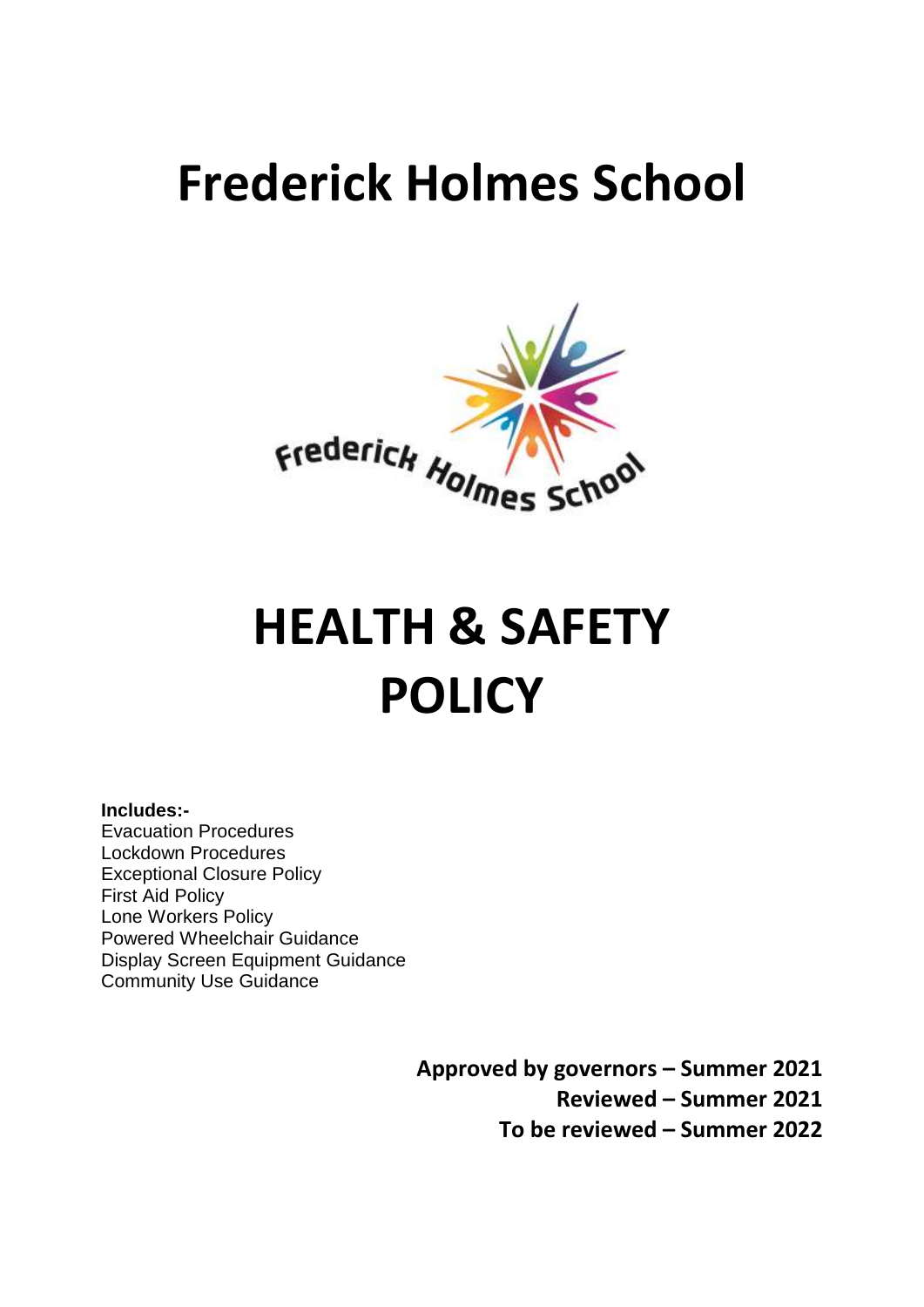#### **HEALTH AND SAFETY AT WORK ETC. ACT 1974**

#### **FRAMEWORK HEALTH AND SAFETY POLICY FOR EDUCATIONAL ESTABLISHMENTS**

#### **School: Frederick Holmes School**

#### **INTRODUCTION**

The policy of this school is to provide and maintain, so far as is reasonably practicable, safe and healthy working conditions, equipment and systems of work for all employees and other persons to provide such information, training and supervision as is necessary to achieve this aim. The appendices in this policy link to the Humber Education Trust policy for Health and Safety.

The policy will be reviewed on an annual basis or when changes in legislation so warrant.

#### **Statement of Intent**

Everyone has responsibilities to ensure that they work safely and that their acts or omissions do not adversely affect others or the environment.

The School is committed to ensuring, so far as is reasonably practicable, the Health, Safety and Welfare of all employees and of any others who may be affected by its activities. The Head Teacher has overall responsibility for the formulation and development of this Health and Safety policy and is committed to the principle that legal requirements define the minimum level of achievement.

Health and Safety objectives are as important as other school business objectives and the effective implementation of this Health and Safety policy can contribute to the business performance of the School by reducing injuries and ill health, protecting the environment and reducing unnecessary losses and liabilities.

The School recognises that work related accidents, ill health and incidents are not necessarily the fault of an individual. Any workplace can contain hazards and to prevent injury, ill health and loss it is essential that all associated risks are systematically identified and assessed, with suitable and sufficient risk control measures adopted to negate them.

Through effective Health and Safety management systems the School is committed to pursuing and achieving progressive continual improvements in its Health and Safety performance, which will be reported in its annual reports.

The School is committed to supporting this Health and Safety policy by ensuring the:

- Implementation and maintenance of effective Health and Safety management systems
- Competence of all employees
- Provision of any necessary expert advice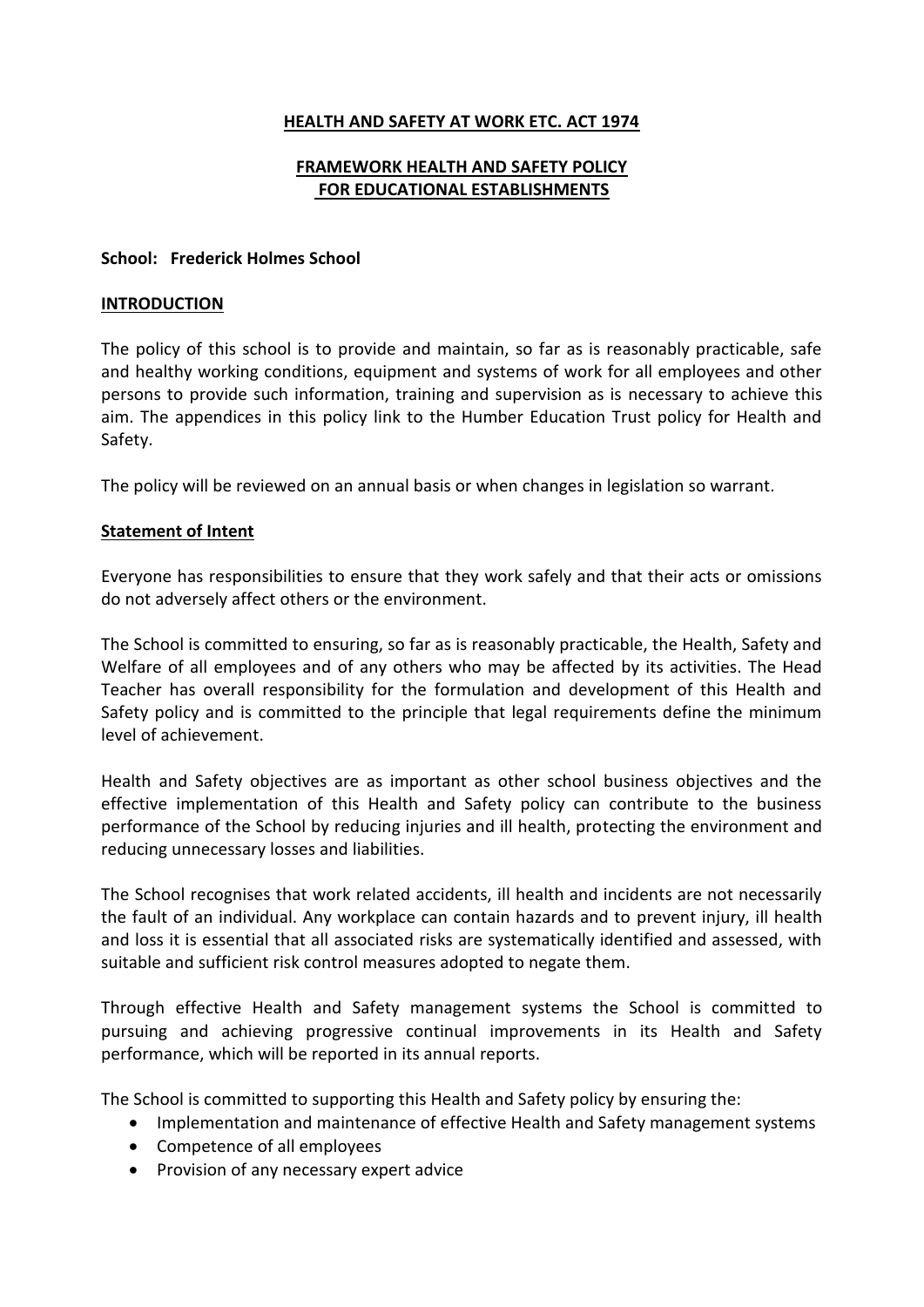• Provision of adequate financial and physical resources

The School recognises that its employees are a valued key resource within the organisation. To assist in maintaining adequate Health and Safety standards and to promote and facilitate employee involvement, effective consultation will take place on all matters regarding Health and Safety.

The success of this Health and Safety policy will ultimately depend upon the involvement of everyone affected by it and the School therefore relies on the co-operation of all employees and Trade Unions in securing its implementation.

This Health and Safety policy and its contents shall be:

- Reviewed on an annual basis
- Developed where the opportunity for improvement has been identified
- Revised as and when necessary as a result of changes

#### **AIMS OF THE POLICY STATEMENT**

The aim of the policy is to ensure that reasonable action is taken to ensure the health, safety and welfare of all persons using the premises:

- a) to establish and maintain a safe and healthy environment throughout the school;
- b) to promote and maintain safe working procedures for employees and other persons;
- c) to make arrangements for ensuring safety and absence of risks to health in connection with the use, handling, storage and transport of articles and other substances;
- d) to ensure the provision of sufficient information, instruction, training and supervision;
- e) to maintain a safe and healthy place of work and safe access and egress from it;
- f) to produce effective emergency evacuation procedures;
- g) to produce adequate accident reporting procedures;
- h) to provide and maintain adequate welfare facilities;
- i) to make any special arrangements as may be necessary to ensure the health and safety of any disabled person using the premises.

#### **ORGANISATION**

The Humber Education Trust retains overall responsibility for health, safety and welfare within education establishments.

The Governing Body has responsibility for ensuring that any health and safety directions issued by the Trust are complied with and that there is a regular oversight of health and safety issues within the school.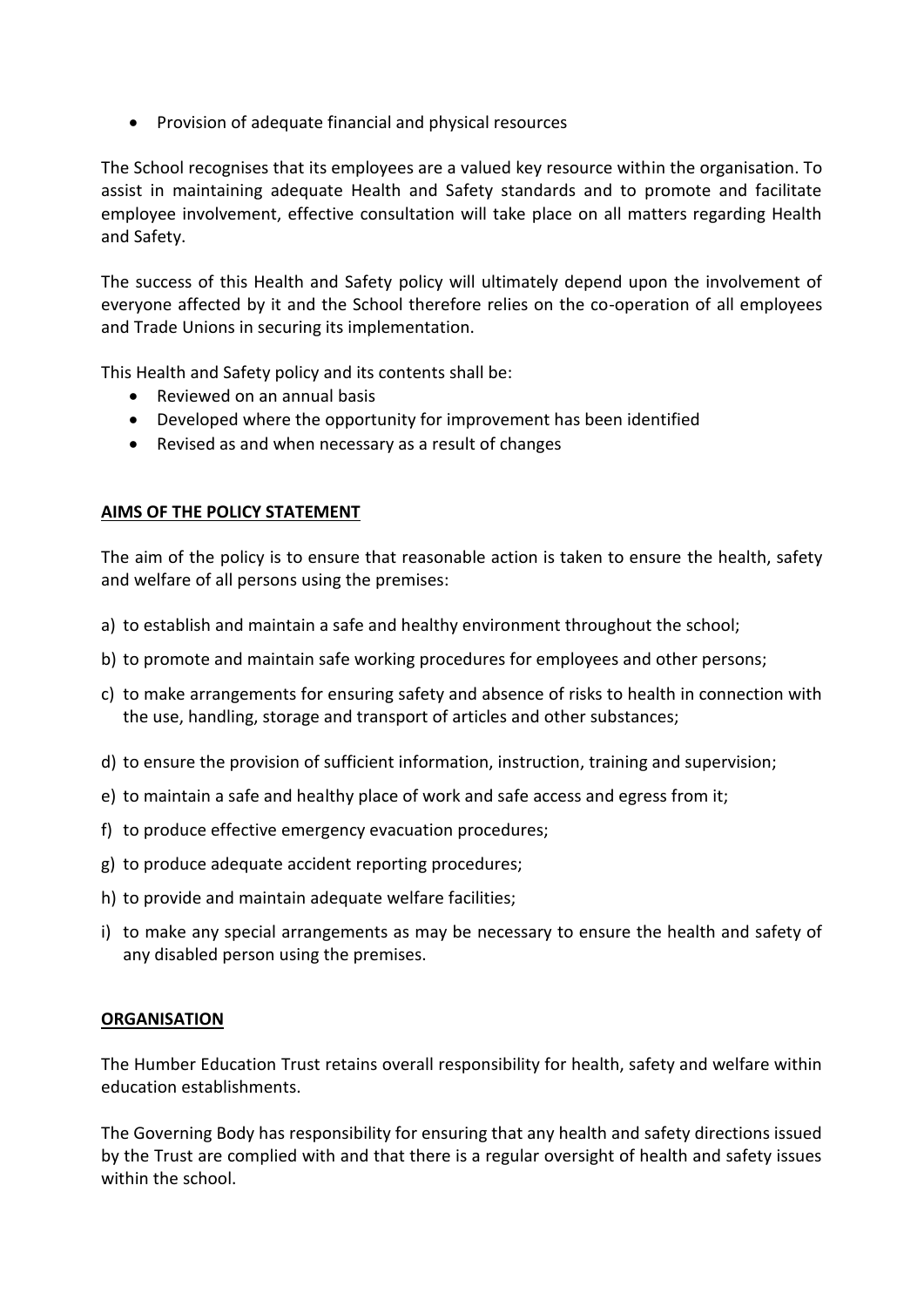**The duties of the Governors are to :**

- **a) monitor (including consideration of inspection reports);**
- **b) prioritise actions where resources are required;**
- **c) ensure actions are taken;**
- **d) include health and safety on the Governors' meeting agenda;**
- **e) discuss and implement the Head teacher's health and safety report;**
- **f) consider and ratify the health and safety policy and guidelines for the school premises;**
- **g) act as client under Construction Design and Management Regulations where building projects are not funded by the Council; If the school funds a construction project with no financial input from the authority then the governors have responsibility for ensuring compliance with the CDM regulations. In this situation the cost of any training required to become conversant with the regulations will have to be borne by the school;**
- **h) monitor and manage, in conjunction with the Head teacher, all minor building/contract work not subject to the Construction Design Management Regulations authorised by the school.**

The Head teacher undertakes the day to day management of health and safety within the school and ensures inspections are undertaken in accordance with the Trust policy.

#### **Duties of the Head teacher are to:**

- **a) manage on a day to day basis all health and safety matters in the school in accordance with the Academy policy;**
- **b) arrange for risk assessments to be carried out and to undertake an annual review;**
- **c) act as or appoint a competent Safety Supervisor, to co-ordinate and distribute health & safety information to all staff employed or working at the school;**
- **d) ensure regular inspections of the whole school are carried out;**
- **e) submit inspection reports to governors and/or the HET;**
- **f) ensure action is taken regarding health, safety and welfare issues;**
- **g) prepare an annual health & safety report for the governors;**
- **h) pass on information received on health, safety and welfare matters to appropriate people;**
- **i) ensure that an investigation into all major accident/dangerous occurrences is undertaken;**
- **j) arrange for staff training needs to be addressed;**
- **k) consult with Governors on policy issues and any problems in implementing the health & safety policy;**
- **l) co-operate with and provide the necessary facilities for trades union's safety representatives and representatives for employees' safety;**
- **m) in conjunction with the Governors, monitor and manage all minor building/contract work not subject to Construction (Design & Management) and Regulations authorised by the school.;**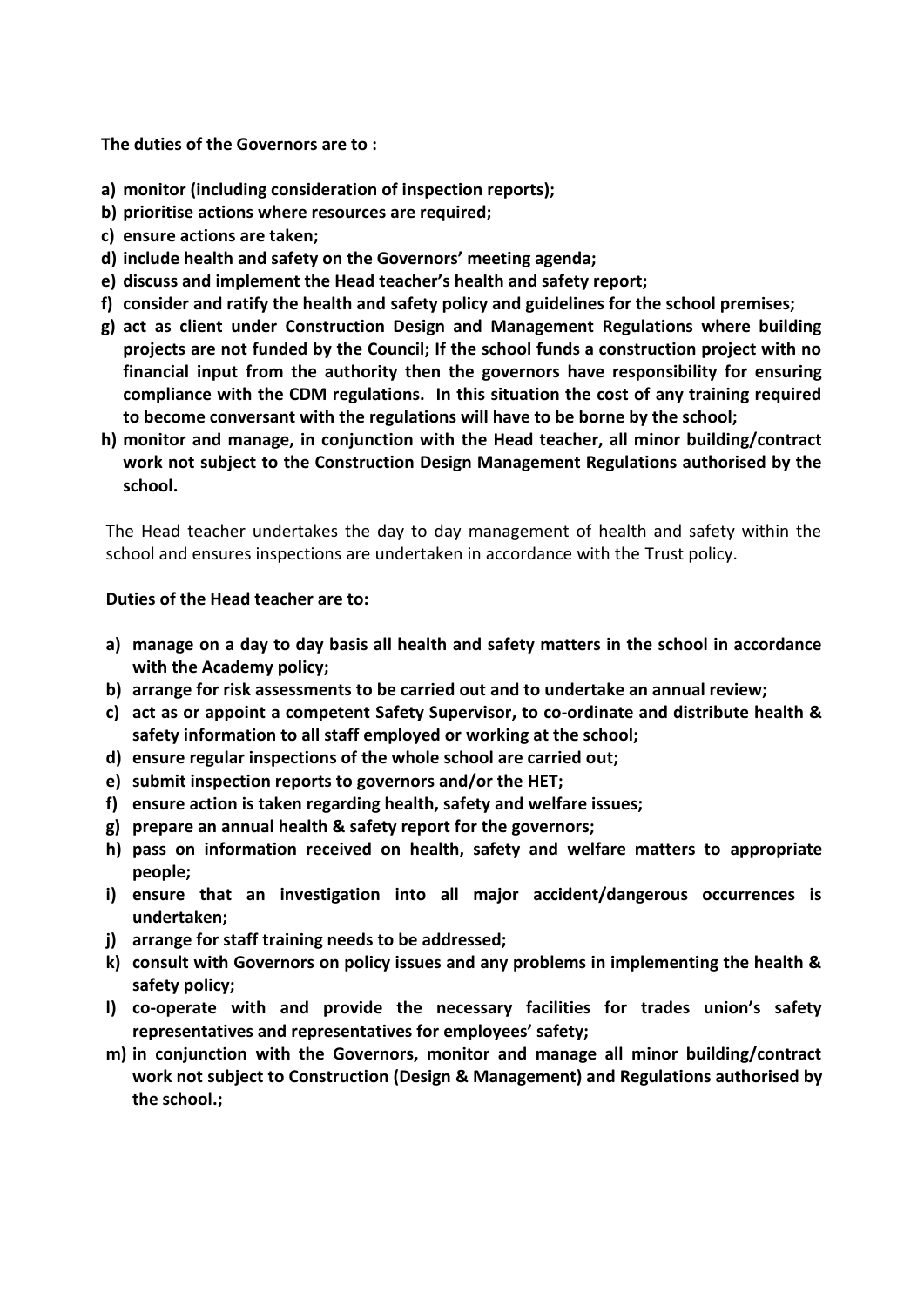Employees have a duty to look after their own health and safety and that of others and comply with the employer's instructions regarding health and safety. Employees must tell their line management of any shortcoming in health and safety arrangements.

#### **The duties of all other school based employees are:**

- **a) conduct their work in accordance with the Health & Safety Policy;**
- **b) check classrooms/work areas are safe daily;**
- **c) check equipment is safe before use;**
- **d) ensure safe procedures are followed at all times;**
- **e) ensure protective equipment is used, where appropriate;**
- **f) participate in inspections;**
- **g) bring problems to the relevant manager's attention.**
- **h) review the Risk Assessment/Coshh assessments on at least an annual basis and in the event of need**
- **i) undertake relevant training upon request**

#### **Organisational Chart**

#### **Board of Trustees**

Strategic responsibility for Health and Safety

#### **CEO**

**Appendices** The CEO has overall responsibility for Health and Safety throughout the Trust and ensuring that the objectives of this Health and Safety Policy Statement are implemented

#### **Local Governing Body**

Responsible for the implementation of the Trust's policy and ensuring effective Health and Safety management systems within their school

#### **Head Teacher – Helen Maddison**

Responsible for the day to day operation and management of Health and Safety

#### **Academy Business Manager – Wendy Midgley**

**Health and Safety Lead SLT – Jim Weller** Ensure the Health and Safety management system is

implemented and maintained

**Academy Site Manager – Phil Jackson** Ensure site is safe for all users

#### **All Academy Staff**

their actions Comply with the Trust's and Academy's Safety Policy and obliged to take care of their own health, that of their colleagues, pupils and members of the public who may be affected by

#### **All Academy Pupils**

Pupils and parents are responsible for following the school's Health and Safety advice, on-site and off-site, and for reporting any Health and Safety incidents to a member of staff

#### **Contractors**

Contractors will agree Health and Safety practices with the Site Manager before starting work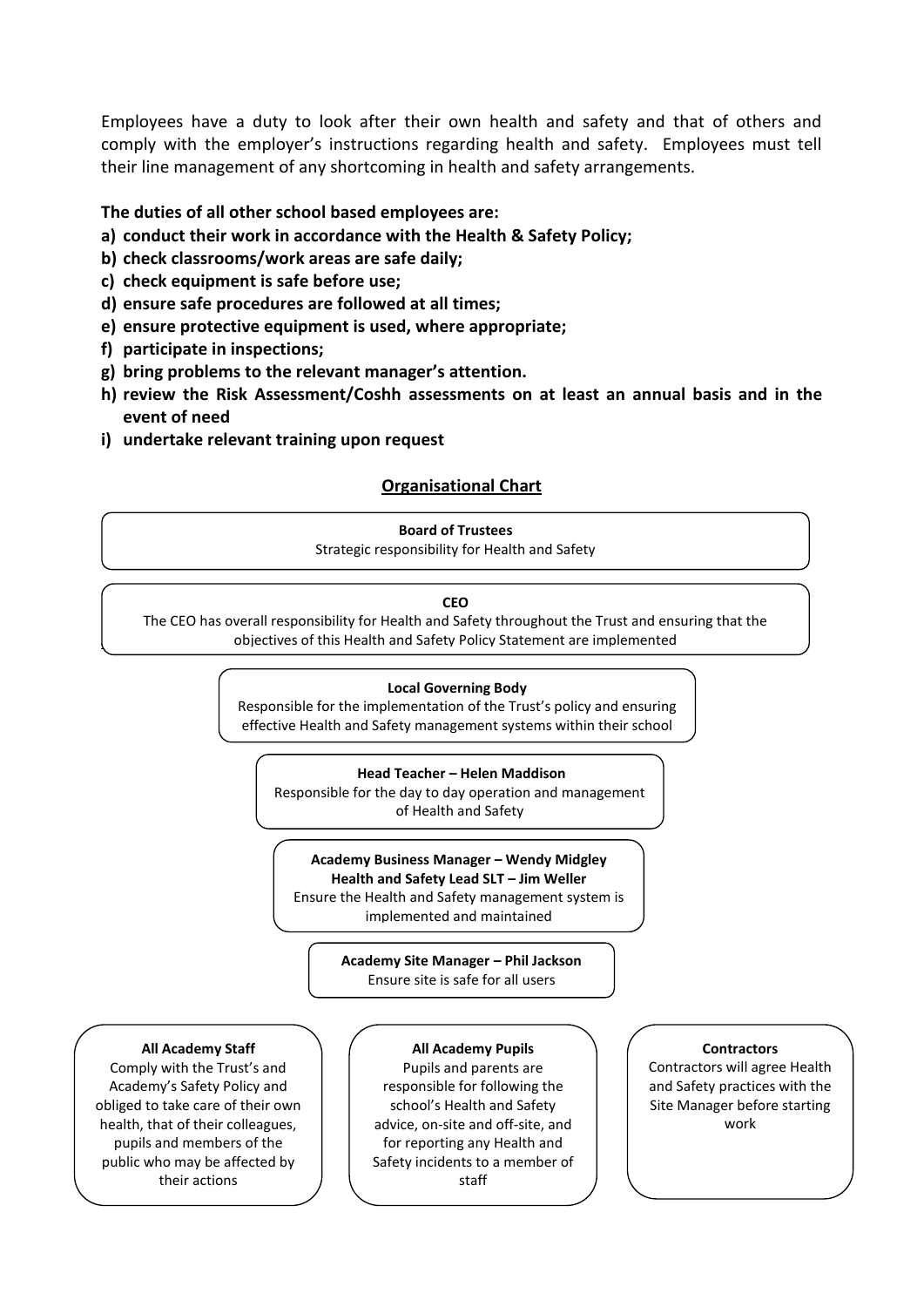### **1. Risk Assessments**

The management of Health & Safety at Work Regulations 1999 require that assessments are undertaken to determine any significant risk to employees and other persons. Significant findings of assessments should be recorded and action taken to reduce the level of risk.

The risk assessment should identify the hazards present and evaluate the extent of the risk. Sample assessments are available from the HET Team drive for schools to evaluate and adapt.

Risk assessments will be carried out by those members of staff associated with the said tasks. The Site Manager and Office Manager will support those staff in completing risk assessments if required. The Site Manager will undertake more general risk assessments.

**A copy of the termly H&S review and all Risk Assessments/COSHH Assessments are available for view the Frederick Holmes staff group on Microsoft Teams.**

### **2. Offsite Visits**

Please refer to HET guidance on the Health & Safety Team Drive. Here you will find Steps expected in the planning process and some sample risk assessments available to be adapted for your visit. All HET schools subscribe to EVOLVE and Offsite Education Consultancy Support. The HET website also contains an Offsite Education guidance document and policy.

#### **3. Health and Safety Monitoring and Inspections**

Full inspection of the school will be undertaken at least termly and reported back to the Governing Body. This will be done by the Site Manger/ Office Manager and a SBM from another HET school. The SBM will rotate around the schools so each term a different person will attend the school site.

Proactive health and safety monitoring is a line management function. In addition, the school will measure performance by audit, inspection and accident / incident reporting and investigation. Performance will be reviewed and reported at LGB meetings on a formal and regular basis. The school will be subject to a Health and Safety audit from an external body on an annual basis in order to develop, maintain and report on health and safety action places to ensure continuous improvement.

### **4. Fire Evacuation, and other emergency arrangements – see Appendix 1 - School Evacuation Procedures, Appendix 2 - Lockdown Procedures, Appendix 3 -Exceptional Closures Policy**

In any school there is always the potential risk of a fire and to a much lesser degree a bomb threat.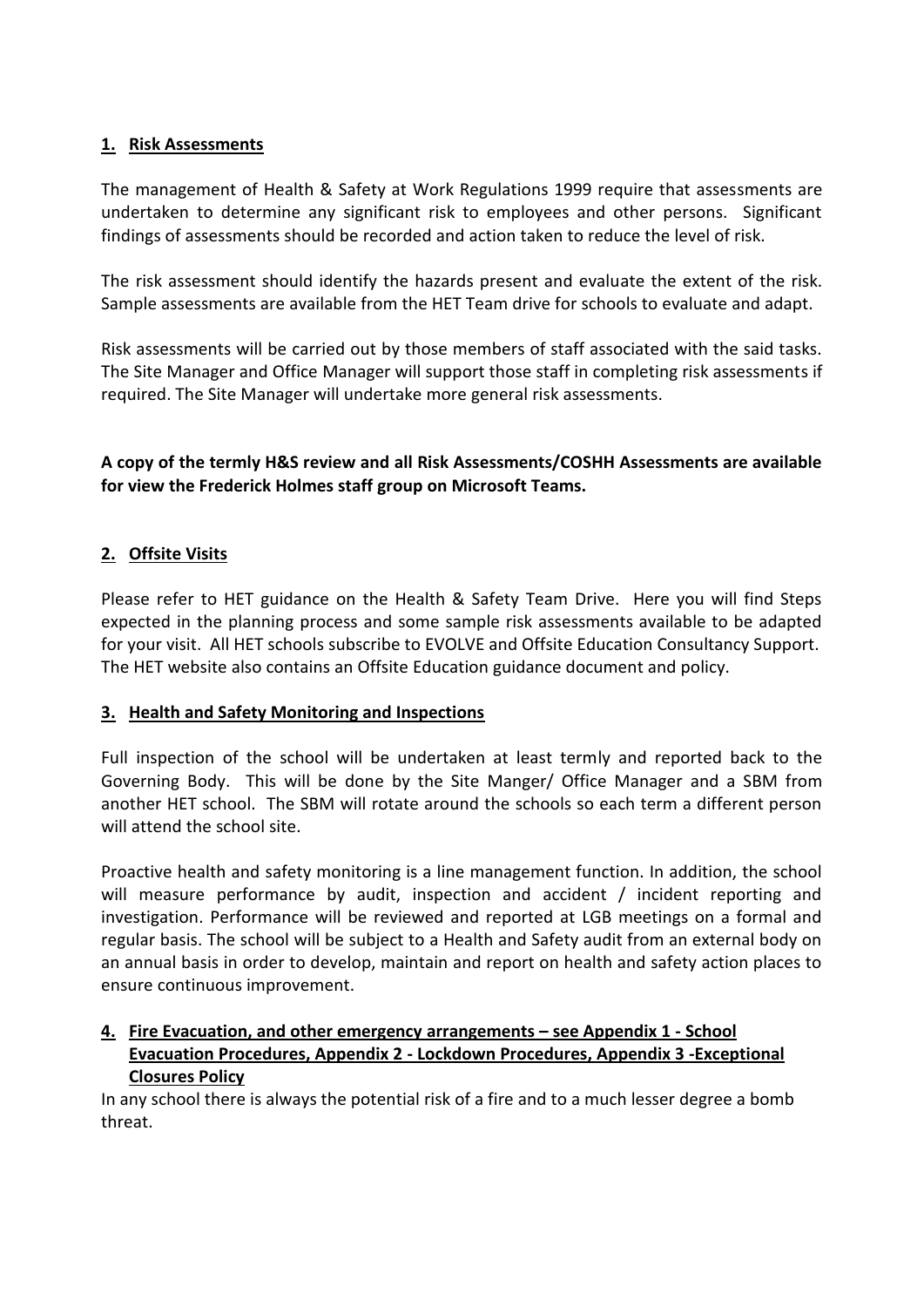**The Business Manager is the Principal Fire Marshall and staff with responsibilities on the fire drill emergency procedures posters (displayed in every room) for checking various areas are clear. There are designated Fire Wardens across the different areas of the school (with deputies in case of absence)**

It is imperative that all building users are aware of and understand the emergency evacuation procedures.

In the event of a fire or bomb threat, building users must follow the instructions, e.g. fire action notice, evacuate the building and assemble at the designated assembly points.

#### **5. Fire Prevention, Testing of Equipment**

**Escape routes and doors must be clearly signed and free of obstructions at all times and doors easily accessible.** 

**Fire fighting appliances should be periodically checked by the Site Manager and must be annually inspected by the school's designated contractor (Humberside Fire and Rescue).** 

#### **A record must be kept of all fire drills and practices.**

Further information can be found in the Log Book and Risk Assessment Procedure. An up to date critical incident plan is held in the school office, electronically saved and backed up off site.

#### **6. First Aid and Medication – see Appendix 4**

First Aid procedures and First Aid supplies will be in accordance with the Trust Guidelines relating to the Health and Safety (First Aid) Regulations 1981/as amended.

### **Permanent first aid boxes will contain only those items, which a first aider has been trained to use.**

The boxes are situated in various places across the school site.

Posters are also in situ outlining the names and contact telephone numbers of the school First Aid trained staff.

#### **Fully equipped travelling first aid kits are provided for educational visits.**

**All staff are responsible for monitoring the stock of first aid materials. Danielle McHugh, David Mulchinock and Kelly Dent are the members of staff responsible for checking and restocking the First Aid boxes.**

**Please see the school's Medical Policy, available on the website and shared drive for information on administering medication to pupils.**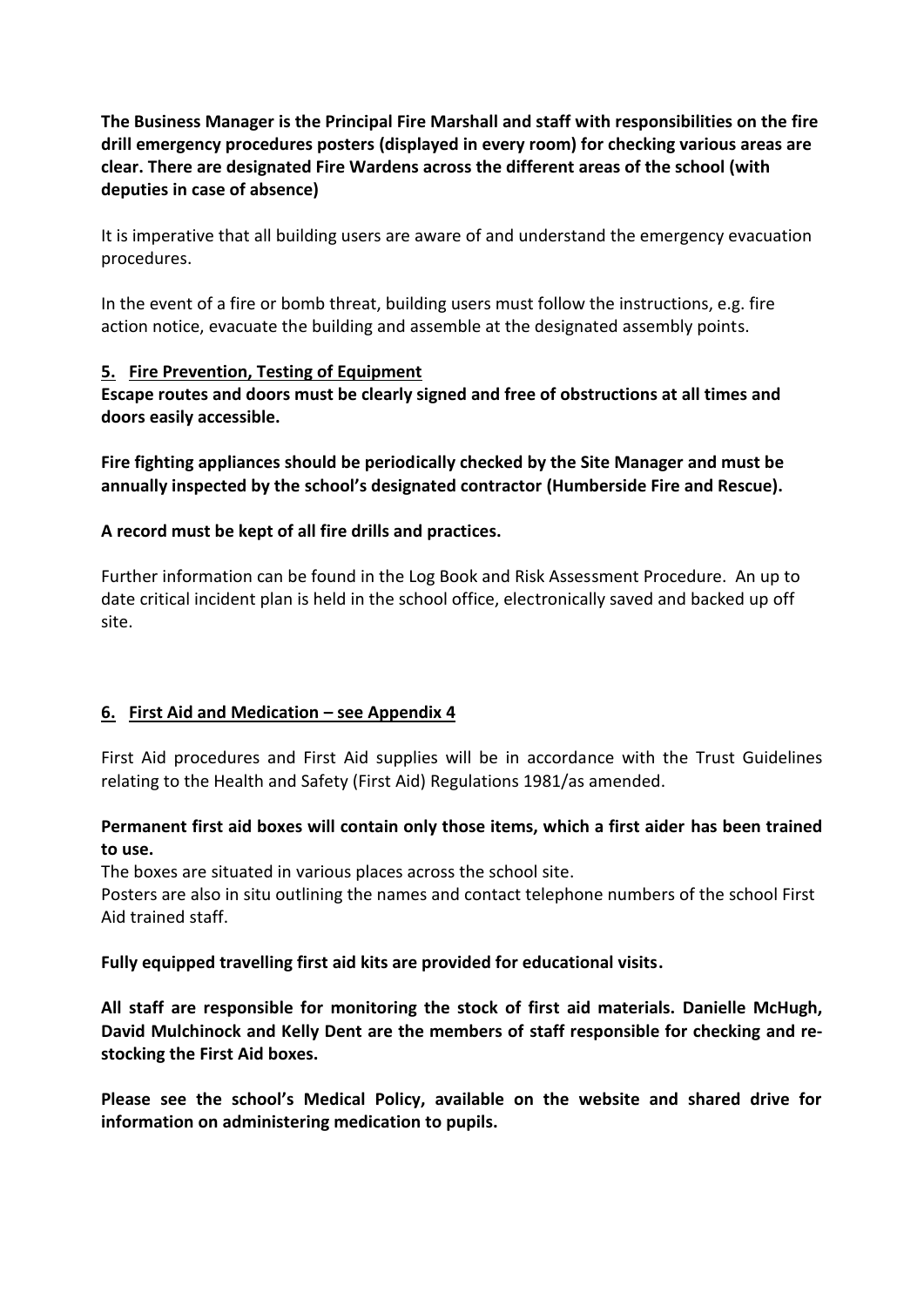#### **Infectious Diseases**

Information and advice on infectious disease can be obtained from the Occupational Health service provider.

This document is not a finite statement and cannot include all items necessary to achieve safe working conditions. It is incumbent upon us all to comply with statutory requirements and internal arrangements to help achieve and secure a safe and healthy place to work. (Please also see Addendum 1 and 2 for COVID 19)

## **7. Accidents**

An accident record book must be kept and completed for every accident or injury, however minor. Near miss accidents, not resulting in injury, must also be recorded.

If an accident occurs then, if necessary, a report must be completed in accordance with the school procedures.

#### **Reporting of a minor injury**

Whenever a minor injury occurs, due to a fault of the organisation, then the accident form must be completed. Please inform the Business Manager immediately who will ensure the completion of the form and subsequent investigations if appropriate.

The relevant forms are electronically available. In the event of a major injury, or when the employee is disabled from normal work for more than **seven** days, dies or in the event of a dangerous occurrence, an online RIDDOR return should be completed in addition to the accident form. This seven day period does not include the day of the accident, but does include weekends and rest days. The report must be made within 15 days of the accident.

#### **Reporting of a major injury or dangerous occurrence**

Death, major injury, hospitalisation for more than twenty four hours, absence from work for more than seven days or a notifiable dangerous occurrence must be immediately reported to the Health and Safety Executive. Within fifteen days, a notification must be sent to the Health and Safety Executive, Festival House, Jameson Street, Hull HU1 3JR, telephone (01482 223487) The Business Manager has details of a HSE website for logging incidents online immediately. A hard copy of this record will be emailed to the school.

#### **8. Health and Safety Information and Training**

When necessary, training will be arranged for employees to meet the needs of Education requirements. All employees shall have access to relevant information, instruction, training and supervision to enable them to work safely, efficiently and effectively. On an annual basis staff are provided with relevant briefings which include some Health and Safety related information, as well as regular Health & Safety bulletins. Topics rotate across the year. All staff are asked to read any risk assessments and related documentation that is relevant to their post. They are expected to sign to say they have done this. Signed pro formas/emails are retained to evidence this.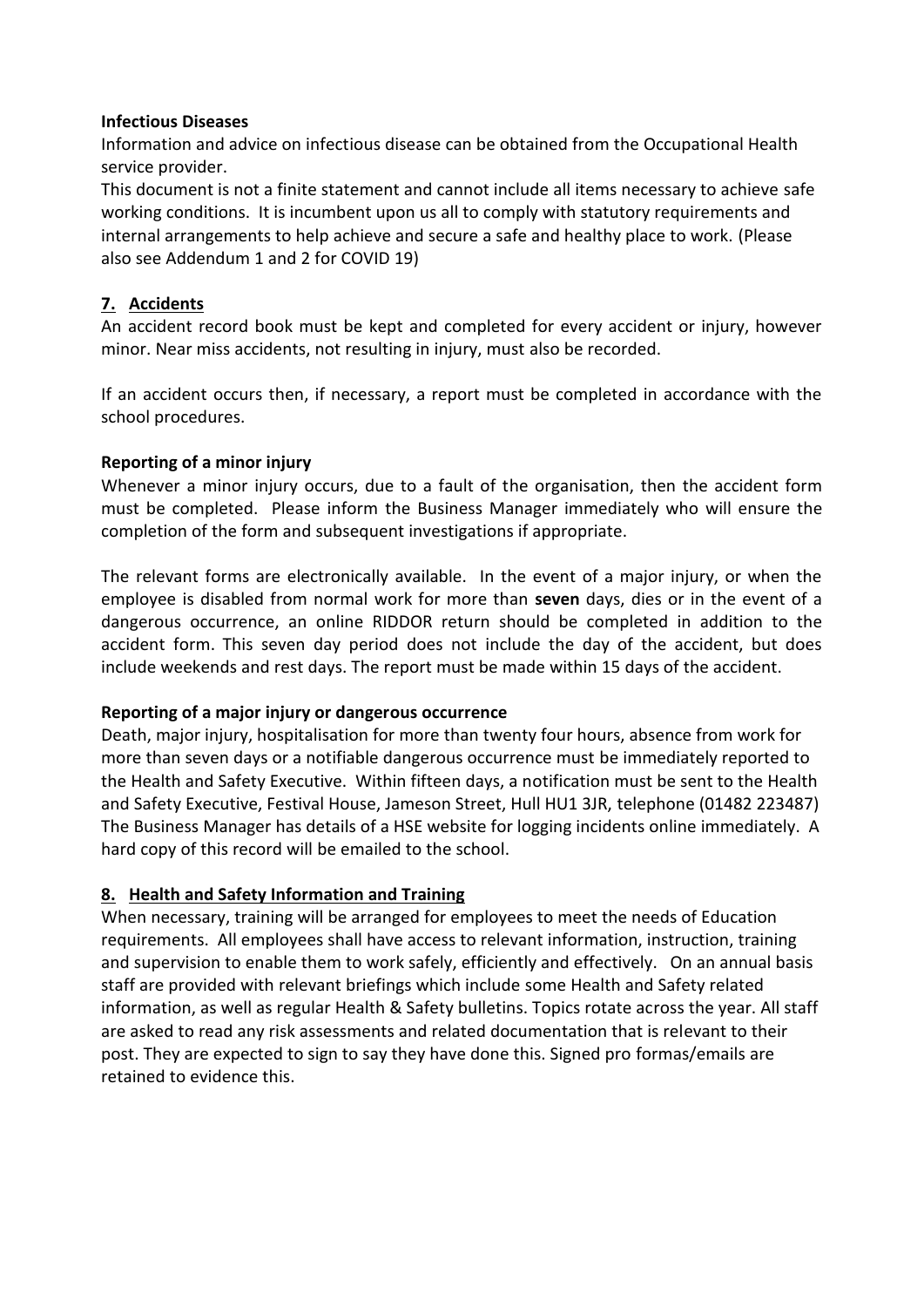#### **9. Personal Safety/Lone Working – see Appendix 5**

For the purposes of this policy 'lone working' is defined as any working practice that involves a member of staff undertaking their duties alone, with specific emphasis on direct contact with pupils and families.

Examples of lone working might include:

- Making home visits.
- Being the last person in a building at the end of the day.
- Working one to one with a pupil.

Wherever possible staff should not work alone. For example, families should be invited into school or an agreed local venue to avoid home visits. Staff must not take pupils in cars without another adult being present. Staff should not work late and alone in school.

It is recognised that on occasion staff might be alone in a building. These staff should take especial note of the following:

- Ensure someone knows where you will be working and what time you will finish.
- Make sure all doors and windows are locked.
- Be aware of Health and Safety, do not take unnecessary risks. For example, avoid potential hazards such as working at height and the use of ladders.

• When opening and closing sites try to arrange the times so that you are on site just before others arrive and close sites just after the last person has gone, to keep the time that you are on your own to a minimum.

• Keep a mobile phone with you as you move round the building.

#### **10. Premises Work Equipment**

#### **Personal Protective Equipment Regulations 1992**

The provision of personal protective equipment will be determined by the appropriate line manager and detailed on risk assessments if necessary. Advice on these regulations can be found on the HSE website.

#### **Workplace (Health, Safety and Welfare) Regulations 1992**

All buildings, extensions and building modifications must comply with these regulations. To ensure compliance reference may have to be made to the Education (School Premises) Regulations 1996.

#### **Provision and Use of Work Equipment Regulations 1998**

Wherever possible, any equipment for use at work will be purchased to meet an appropriate (Conformite European) mark or relevant British Standard, in line with the guidelines relating to the provision and use of work equipment.

#### **Defective Equipment**

Any defective equipment must be taken out of use immediately and arrangements made for either it's repair or disposal. Repaired equipment must be checked prior to use.

#### **Defects in Buildings**

Any person discovering a building defect must report the matter to the Headteacher. The area must be rendered safe or made out of bounds and reported to a Building Surveyor for action.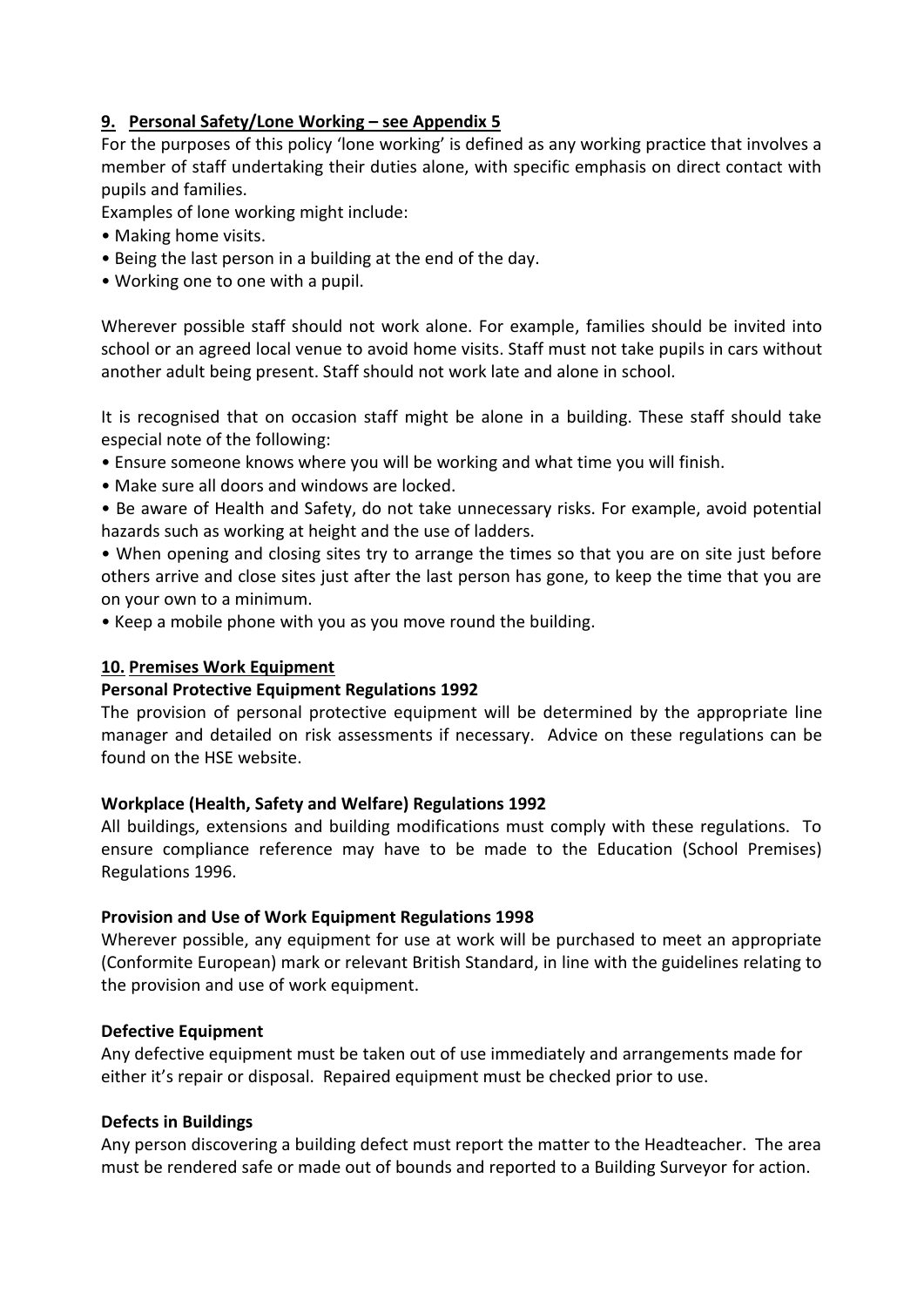### **11. Flammable and Hazardous Substances (COSHH)**

Under the COSHH Regulations all staff have a duty to prevent or control exposure of employees and other persons to substances hazardous to health.

The regulations apply to all potentially hazardous substances such as dusts, printing products, pesticides, bleach fumes, etc.

COSHH assessments should be carried out where there are significant risks from hazardous substances and COSHH assessments must be brought to the attention of all relevant employees. They are held on the staff shared area and reviewed annually or as needed.

All COSHH assessments must be reviewed on a regular basis or whenever there is a change in circumstances concerning use.

Further information can be found in the Guidelines Relating to the Control of Substances Hazardous to Health Regulations 2002.

#### **12. Asbestos**

The new school building was built in 2013 and there is no asbestos in this building. The asbestos management plan can be found in the Site Manager's office in respect of the older buildings.

#### **13. Contractors**

All contractors and visitors must report to reception, sign in and obtain an identification badge, and be informed of any known hazards on site. Any safety rules must be explained. Visitors on a red lanyard must be supervised at all times. Contractors must sign to say that they will abide by the school policies and procedures.

#### **14. Work at Height**

HSE classifies working at height as when you:

- work above ground/floor level
- could fall from an edge, through an opening or fragile surface or
- could fall from ground level into an opening in a floor or a hole in the ground

Training is provided for staff regularly using Ladders as well as Ladder safety awareness. Staff are reminded of safe working practice via the HET H&S Bulletin. There is also a Working at Height Risk Assessment.

#### **15. Moving and Handling – See Appendix 6 for Powered Wheelchair Guidance Manual Handling Operations Regulations 1992**

Assessments for the manual handling of loads, persons and animals will be undertaken by the appropriate Site Manager or line manager and the assessments will be retained by the Safety Supervisor. Refer to the Guidance Relating to Manual Handling shared on Staff Health and Safety Bulletins and in the Staff Shared Area.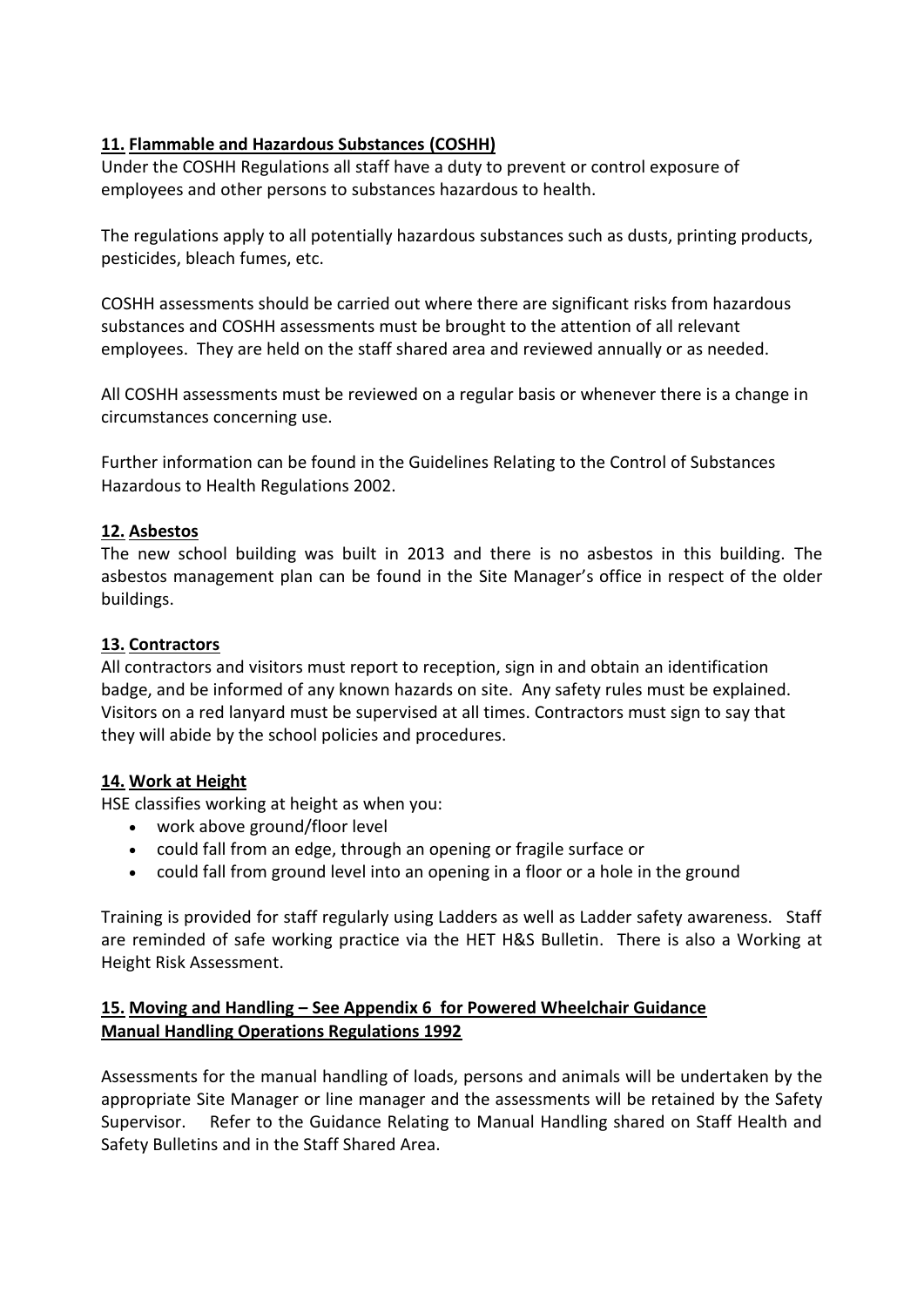#### **16. Display Screen Equipment – see Appendix 7**

In accordance with the Health and Safety (Display Screen Equipment) Regulations 1992, the following procedures will be followed:

- 'Users' of display screen equipment shall be individually identified by the Business Manager. The Business Manager shall ensure that all 'users' have received sufficient instruction to allow them to operate the equipment provided, including the adjustment of screens, keyboards, chairs, foot rests, blinds, etc. Particular attention should be given to minimising reflection and glare.
- 'Users' shall be entitled to request an appropriate eye and eyesight test. Where 'special corrective appliances' are needed, a special pair of spectacles for display screen work may be prescribed. Any cost arising from these tests and appliances will be borne by the School.

#### **17. Vehicles**

Any member of staff must have business insurance when driving for work related purposes. Please see the Humber Education Trust 'Driving at work' Policy for more information.

#### **18. Lettings – See Appendix 8 for Community Use policy**

Lettings are managed by the school Business Manager and Site Manager following the 'Lettings' policy and procedures.

#### **19. Minibuses**

The school has one mini-bus. Staff using this vehicle must have completed all the relevant safety checks prior to leaving the school site. There are designated drivers who have been trained to drive the mini-bus.

#### **20. Stress**

The School is committed to protecting the health, safety and welfare of its staff and recognises that workplace stress is a health and safety issue. The importance of identifying and reducing workplace stressors is also acknowledged.

This includes:

- Improving the organisational environment through effective and consistent management
- Enabling individuals to cope successfully with their work
- Providing support to employees whose health and wellbeing are affected by stress
- Manage and control factors which might result in excessive or sustained levels of stress
- Increase awareness of stress and its causes and methods to combat it
- Assisting staff in managing stress in themselves and others

As far as reasonably practicable the School will:

- Provide managers with advice and support to help identify specific causes of stress
- Develop programmes for those with people management responsibilities to promote good management and team building skills
- Provide suitable training such as time management, assertiveness and dealing with difficult/sensitive situations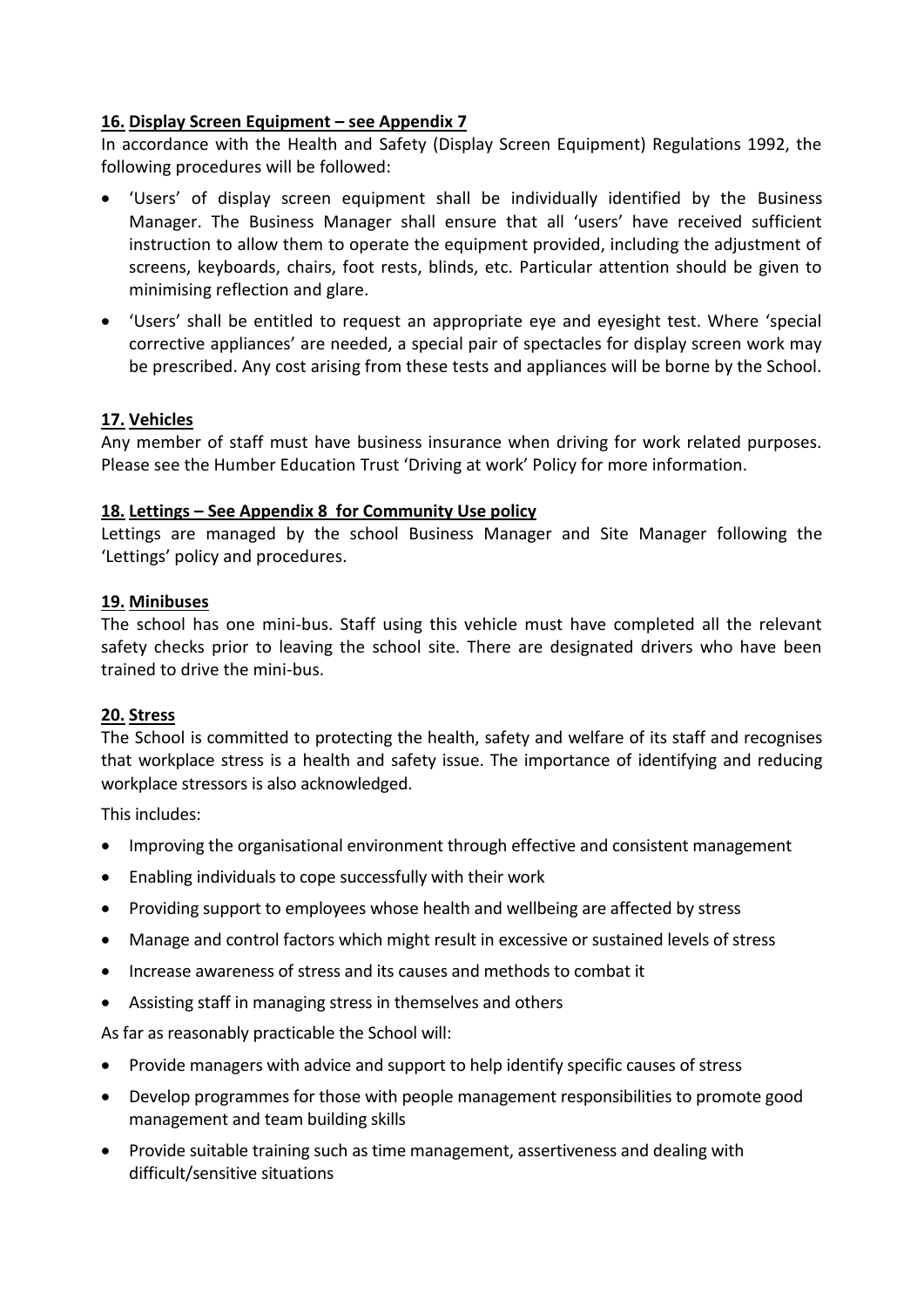- Monitor the occurrence and levels of absence associated with stress
- Provide support to all employees

The school regularly seeks opinions from staff regarding well-being.

#### **21. Legionella**

Due to the potential severity of this kind of disease, it's essential that safe practice is exercised in the maintenance of internal water systems; as well as that staff and managers alike are adequately trained to recognise potentially life-threatening symptoms.

A Risk Assessment is undertaken by a Water Hygiene Contractor and periodic, planned onsite checks and test are completed by the school Site Manager. Records are maintained as evidence of this. All relevant staff are trained in legionella awareness.

#### **22. School Swimming and pools**

The school has a hydrotherapy pool. Please see Appendix 8 for details of the Normal Operating Procedures (NOP) and the Emergency Action Plan (EAP).

#### **23. Work Experience**

There can be a one week work placement during term time only which is suitable for students in years 10-14. A risk assessment is carried out on behalf of the school by E2W Education to Work Partnership and we have a risk assessment for Work Experience within the school which includes inducting the students so they are aware of safe working procedures and site rules.

#### **24. Smoking**

The Trust has adopted a no smoking policy which bans smoking in all buildings and vehicles. Refer to the policy on Smoking for more information.

#### **25. Electrical Safety**

All portable appliances will be examined on a regular schedule using contractors who are NICEIC registered. The examination of the fixed equipment, i.e. from the mains distribution board to the socket outlet, will be arranged by the Managed service provider

#### **The use of personal electrical appliances on site is prohibited unless evidence is produced to show a test/examination or arrangements are made for such test/examination.**

#### **Fixed electrical testing is carried out every 5 years in line with legislation.**

| <b>Signed</b> | Role                      | <b>Date</b> |
|---------------|---------------------------|-------------|
|               | Headteacher               |             |
|               | <b>Chair of Governors</b> |             |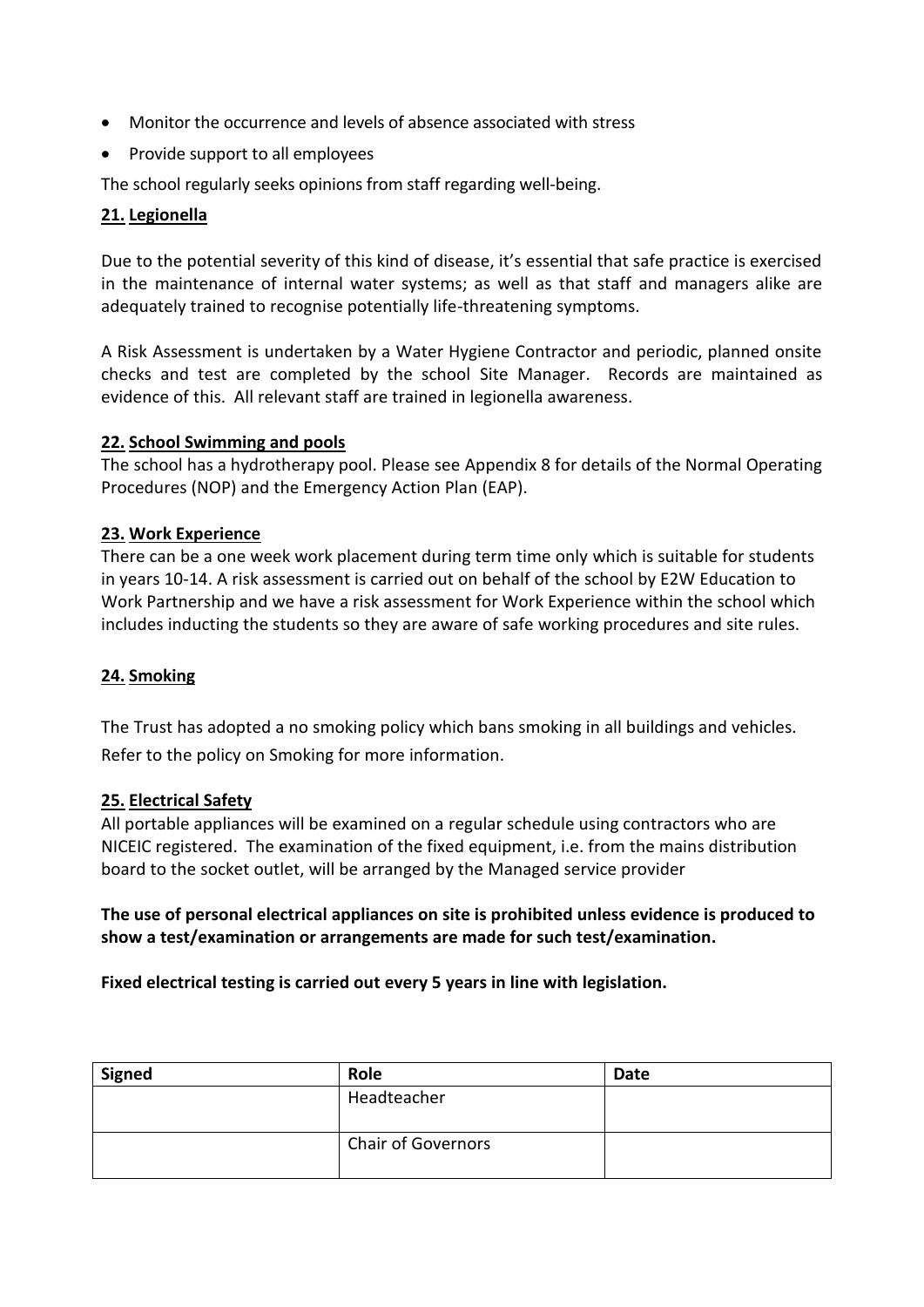#### **Addendum – COVID 19**

### **Due to the current pandemic the school has had to ensure some additional measures to ensure the health and safety of all stakeholders.**

#### **Risk Assessment**

A comprehensive risk assessment has been created which is reviewed regularly to ensure compliance. All staff have been briefed and requested to read and sign this document.

#### **PPE**

Staff are expected to wear PPE (Personal Protective Equipment) when in close proximity to pupils or other adults. This includes working in the classroom and also when dealing with personal care/ eating and drinking etc. PPE includes face masks, visors, gloves and aprons. Staff have been trained how to don and doff PPE and regular supplies are ordered by the school site manager. Lidded bins have been provided in all areas for the disposal of PPE.

#### **Visitors to the school site**

The school is minimising the number of visitors to the site in order to reduce the risk of contamination. Any visitors to the site (including parents) and expected to read the school guidance and adhere to wearing PPE. They will only visit necessary areas of the school and will be supervised at all times.

#### **Pods**

The school is divided into pods and these do not mix in order to reduce the risk of infection spread. Staff remain in their areas for both teaching and breaks/ lunch etc. Transport times have been staggered and children arrive and leave over longer periods to avoid too many persons being in the same area at the same time.

#### **Monitoring**

The school site manager and Assistant Head complete regular monitoring walks of the school to ensure there are enough cleaning materials and PPE for staff to keep areas sanitised. A checklist provided by the Trust is completed on each of these school tours (please see below).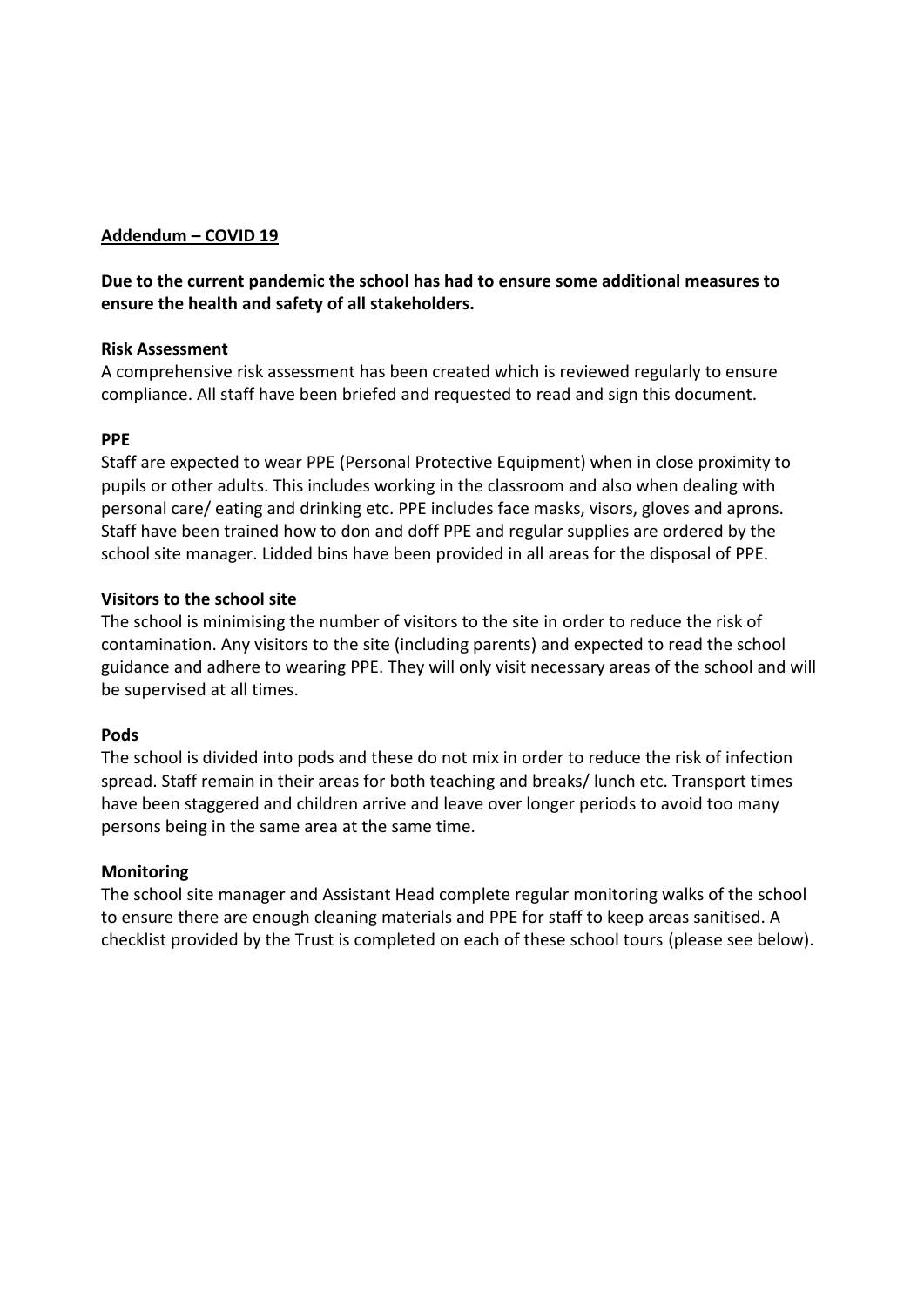

## **H&S Site Visit: Covid19 Risk Assessment**

**Present:**

**School: Date of Visit:** 

**Previous Recommendations:**

•

| <b>Managing ill-health: Key Controls</b>                              | Y/N | <b>Comment</b> |
|-----------------------------------------------------------------------|-----|----------------|
| PPE available in all pods and isolation room?                         |     |                |
| Isolation room in place with appropriate cleaning materials?          |     |                |
| Staff questioned know what to do if someone has symptoms?             |     |                |
| Staff questioned know what the symptoms of Covid-19 are?              |     |                |
| SLT understand who to inform of a positive case incl. Test and Trace? |     |                |
| Staff questioned understand the rules of bubble isolation?            |     |                |
| Clear procedures are in place for cleaning during the day?            |     |                |
| Adequate PPE stocks incl. covid tests are in place?                   |     |                |
| <b>Hygiene Practice: Key Controls</b>                                 | Y/N | <b>Comment</b> |
| Posters are in place throughout school for handwashing?               |     |                |
| Staff questioned show good understanding of hand hygiene?             |     |                |
| Handwashing stations can be seen around school?                       |     |                |
| All classrooms are well ventilated?                                   |     |                |
| All classrooms have lidded bins for tissues which are double bagged?  |     |                |
| Posters are in place for 'catch it, bin, it, kill it'?                |     |                |
| System is in place for emptying bins?                                 |     |                |
| Visitor protocols are in place and adhered to?                        |     |                |
| Hand sanitiser is available at school entrance?                       |     |                |
| Unnecessary soft furnishings are removed from all rooms?              |     |                |
| Water fountains are not in use?                                       |     |                |
| Correct use of PPE, where used, is observed?                          |     |                |
| <b>Cleaning Practices: Key Controls</b>                               | Y/N | <b>Comment</b> |
| Frequently touched surfaces are cleaned throughout the day?           |     |                |
| All classrooms have adequate cleaning materials?                      |     |                |
| Staff are cleaning classroom surfaces during the day?                 |     |                |
| Cleaning protocols are in place for toilets and shared spaces?        |     |                |
| Cleaning staff are able to undertake thorough cleans at start/end of  |     |                |
| day?                                                                  |     |                |
| Cleaning stocks are adequate?                                         |     |                |
| <b>Social Distancing &amp; Equipment: Key Controls</b>                | Y/N | <b>Comment</b> |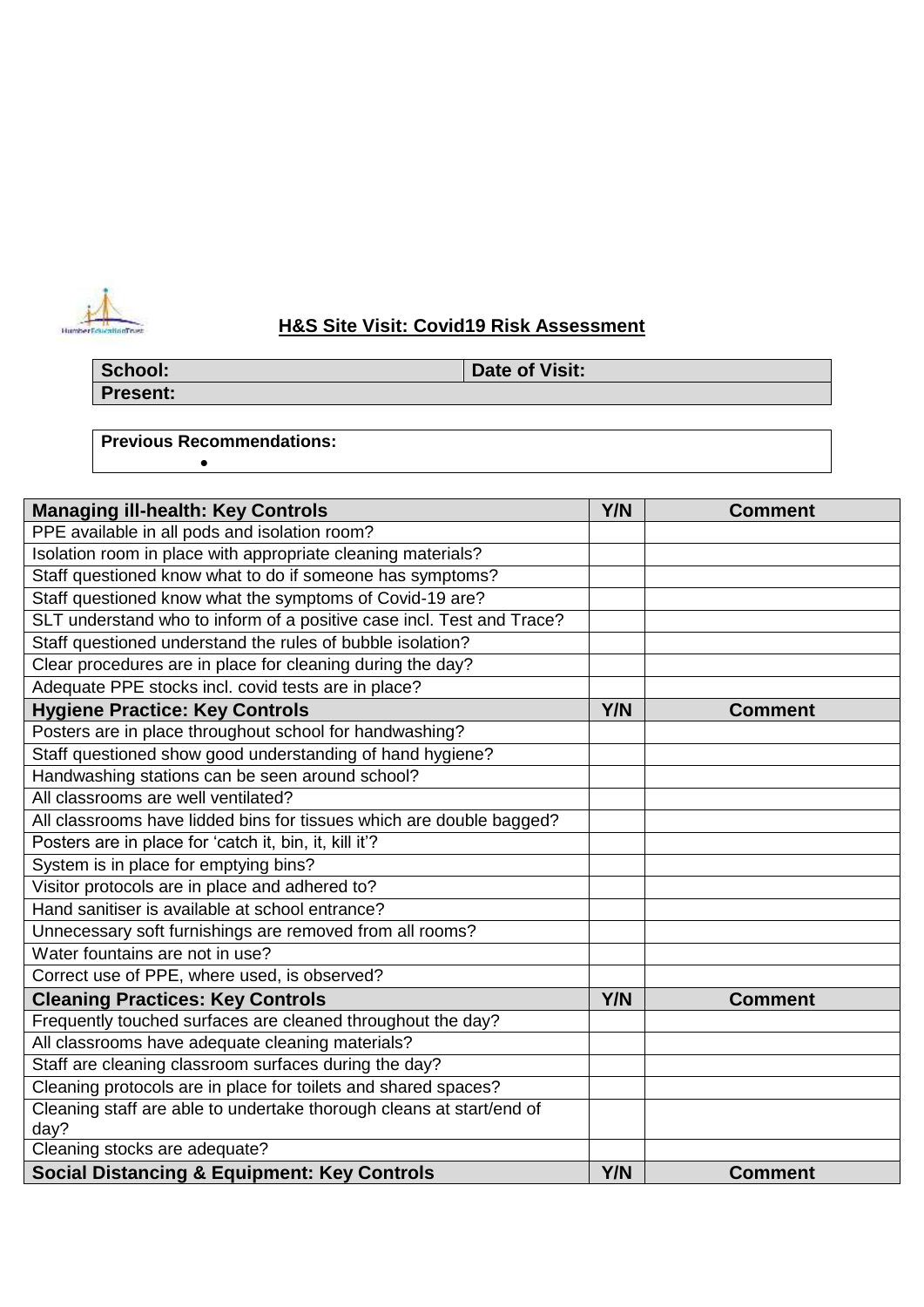| A clear rationale for the bubbles is in place?                               |     |                |
|------------------------------------------------------------------------------|-----|----------------|
| Children are evidenced keeping separate from other groups in school?         |     |                |
| Classrooms have all necessary equipment to be self-sufficient?               |     |                |
| Curriculum equipment used is wipe clean / washable?                          |     |                |
| Children have individual space to work within the classroom?                 |     |                |
| Children have individual resources for use?                                  |     |                |
| Tables are facing forwards and social distancing practiced in class?         |     |                |
| Wet playtimes can be accommodated in the classroom?                          |     |                |
| Outdoor and communal spaces are adequately separated or<br>timetabled?       |     |                |
| Play equipment is allocated to an individual class and cleaned after<br>use? |     |                |
| Children are supervised in corridors and on the way to toilets?              |     |                |
| Dinner staff understand how to safely supervise outdoor play?                |     |                |
| Procedures are in place to enable children to arrive and leave safely?       |     |                |
| Staggered timings are in place throughout the day?                           |     |                |
| Parents are adhering to social distancing requests?                          |     |                |
| Protocols are in place for staff facilities - refreshments and toilets?      |     |                |
| Safe use of the photocopier is in place?                                     |     |                |
| Corridors and pinch points are managed appropriately?                        |     |                |
| Appropriate signage to encourage social distancing is in place?              |     |                |
| <b>Policies &amp; Procedures: Key Controls</b>                               | Y/N | <b>Comment</b> |
| All staff have read and understood the RA and Safer Practices?               |     |                |
| Training attendance logs kept? RA signing etc?                               |     |                |
| Staff know how to access important information about Covid19?                |     |                |
| A system is in place to share amendments to RAs?                             |     |                |
| Staff questioned understand their responsibilities for H&S?                  |     |                |
| System and information is in place for visitors?                             |     |                |
| Regular communication is taking place with parents?                          |     |                |
| <b>Emergencies: Key Controls</b>                                             | Y/N | <b>Comment</b> |
| Business Continuity Plan is in place?                                        |     |                |
| Fire Policy annex is in place?                                               |     |                |
| Fire Drill has been carried out with all classes?                            |     |                |
| Behaviour policy annex is in place?                                          |     |                |
| Risk Assessments for individual children are in place as necessary?          |     |                |
| <b>Well Being: Key Controls</b>                                              | Y/N | <b>Comment</b> |
| Staff have access to HET wellbeing information?                              |     |                |
| Individual staff risk assessments have been carried out as necessary?        |     |                |
| Anxious staff have a 'buddy' for support as necessary?                       |     |                |
| Pregnant staff do not attend school during the 3rd trimester?                |     |                |
| Staff questioned know where to go for support if needed?                     |     |                |
| In school H&S / union reps are involved in safety walks as appropriate?      |     |                |
| Briefings are held regularly?                                                |     |                |
| <b>Refreshments: Key Controls</b>                                            | Y/N | <b>Comment</b> |
| Refreshment stations are available for staff?                                |     |                |
| Risk of children being scalded from hot water is managed?                    |     |                |
| Lidded cups are in use / hot water not present in classrooms?                |     |                |
| <b>Building Safety: Key Controls</b>                                         | Y/N | <b>Comment</b> |
| Fire Doors are closed or on sensor systems?                                  |     |                |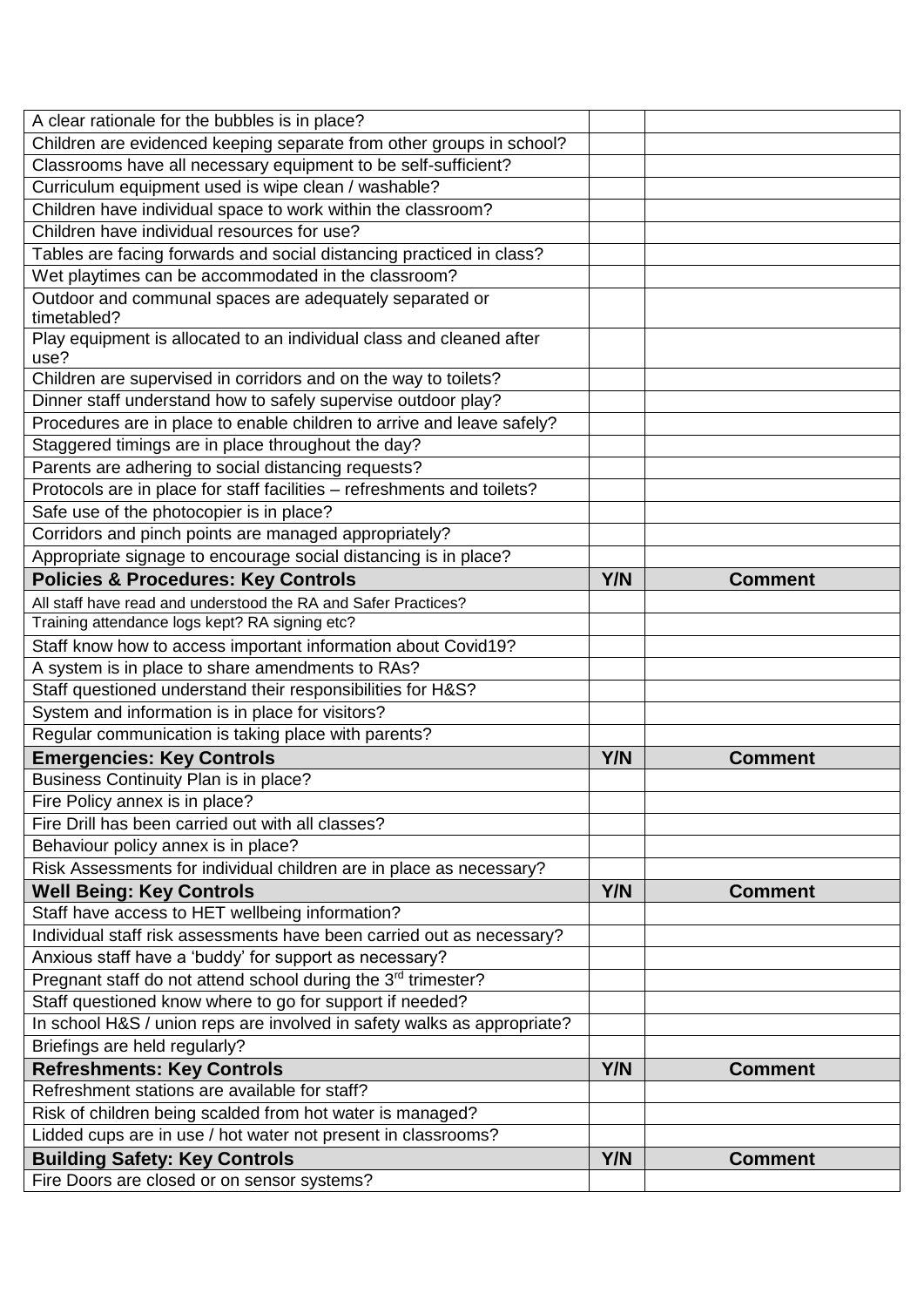| Fire doors are kept clear?                                         |     |                |
|--------------------------------------------------------------------|-----|----------------|
| Furniture not in use is stored safely?                             |     |                |
| H&S walks are being undertaken?                                    |     |                |
| <b>Vulnerable Children: Key Controls</b>                           | Y/N | <b>Comment</b> |
| Children with social worker are in school?                         |     |                |
| Staff have received updated KCSiE training?                        |     |                |
| Children with EHCP are in school?                                  |     |                |
| All children not back in school have a plan in place for them?     |     |                |
| Risk Assessments are in place for vulnerable children?             |     |                |
| A space is available in school for outside agencies to use safely? |     |                |

## **General Comments:**

**Recommendations:**

Signed: Date: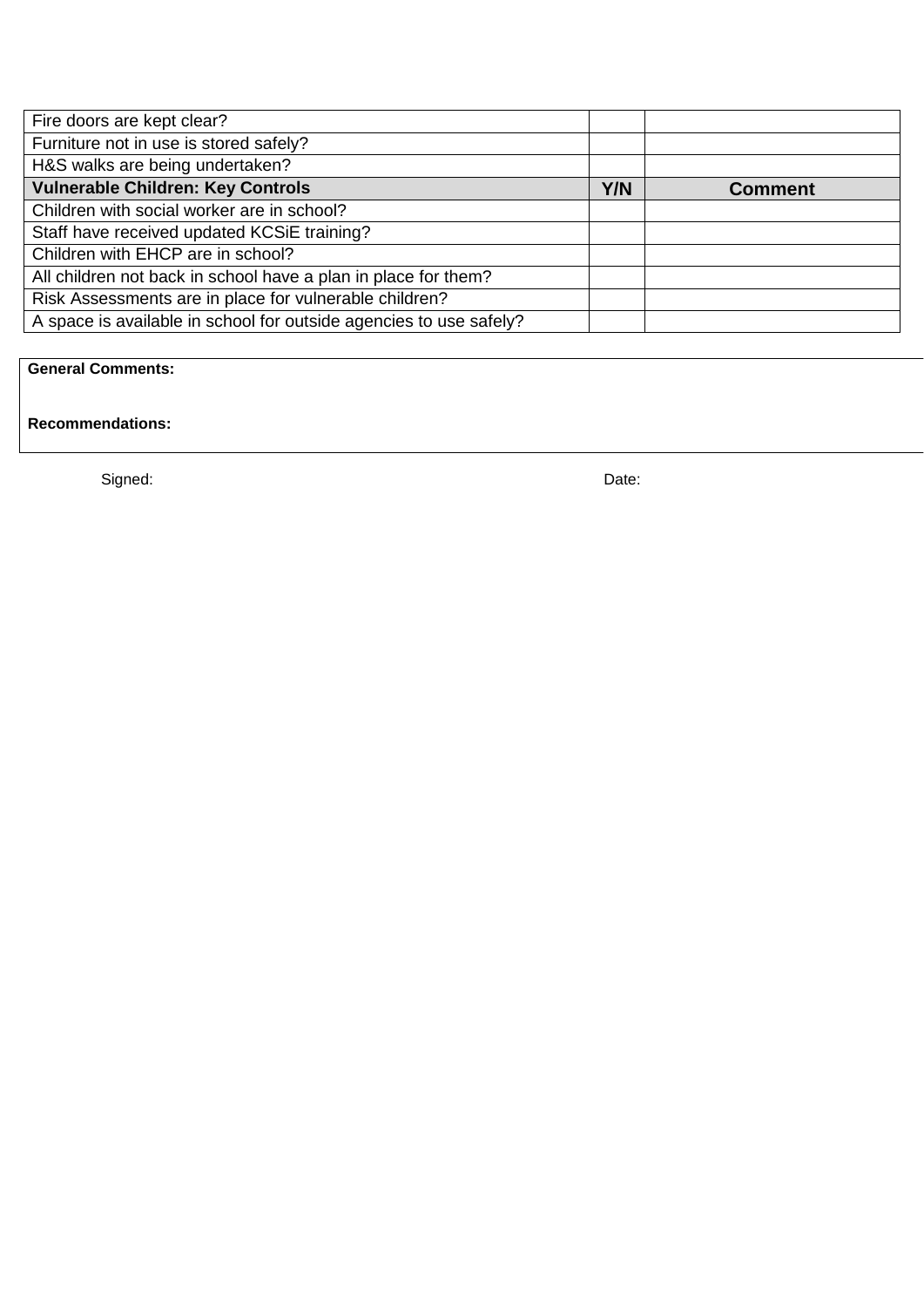### **APPENDIX 1**

#### **FIRE AND EMERGENCY EVACUATION PROCEDURE RECEPTIONIST**

When you hear the evacuation alarm siren

- 1. Stop all work
- 2. Do not delay to collect personal belongings
- 3. Transfer main phone console onto the shelf outside of the Reception window so that it is accessible for emergency calls.
- 4. Collect the following:
	- ➢ Admin Radio
	- ➢ Pupils out of school book
	- ➢ Door entry system print out
	- ➢ Visitor Book
	- ➢ Governors signing in book
	- $\triangleright$  Educational visit forms
	- ➢ First Aid kit
- 5. Open the external safeguarding gates on either side of the main entrance
- 6. Return to the Reception area at the main entrance doors to operate the red emergency phone if required.
- 7. Leave by the nearest exit when informed to do so by Fire Warden 1 (PJ/RH)
- 8. Proceed to Fire Assembly Point 1.
- **FIRE ASSEMBLY POINT 1** OPPOSITE THE MAIN ENTRANCE
	- 9. Report to the fire co-ordinator at Fire Assembly Point 1.

#### **DO NOT RETURN TO THE BUILDING UNTIL TOLD IT IS SAFE TO DO SO BY THE CENTRAL FIRE CO-ORDINATOR OR DESIGNATED FIRE WARDEN**

## **FIRE AND EMERGENCY EVACUATION PROCEDURE FIRE WARDEN 4 HEAD OF SCHOOL (HM) DEPUTY 1 TEACHER (FH/VS)**

**If going out of school for any reason deputy to be informed and radio passed on.**

When you hear the evacuation alarm siren

- 1. Stop all work
- 2. Do not delay to collect personal belongings
- 3. Make sure you have the **Radio**.
- 4. Sweep Senior area
- 5. Leave by the nearest exit.
- 6. Proceed to fire assembly point 3
- 7. **FIRE ASSEMBLY POINT 3-** REAR OF SCHOOL ON THE OLD PLAYGROUND
- 8. Co-ordinate the collection of information at Assembly Point 3
- 9. Report to the Central Fire Co-ordinator at Assembly Point 1 via the **Radio**

#### **DO NOT RETURN TO THE BUILDING UNTIL TOLD IT IS SAFE TO DO SO BY THE CENTRAL FIRE CO-ORDINATOR OR DESIGNATED FIRE WARDEN**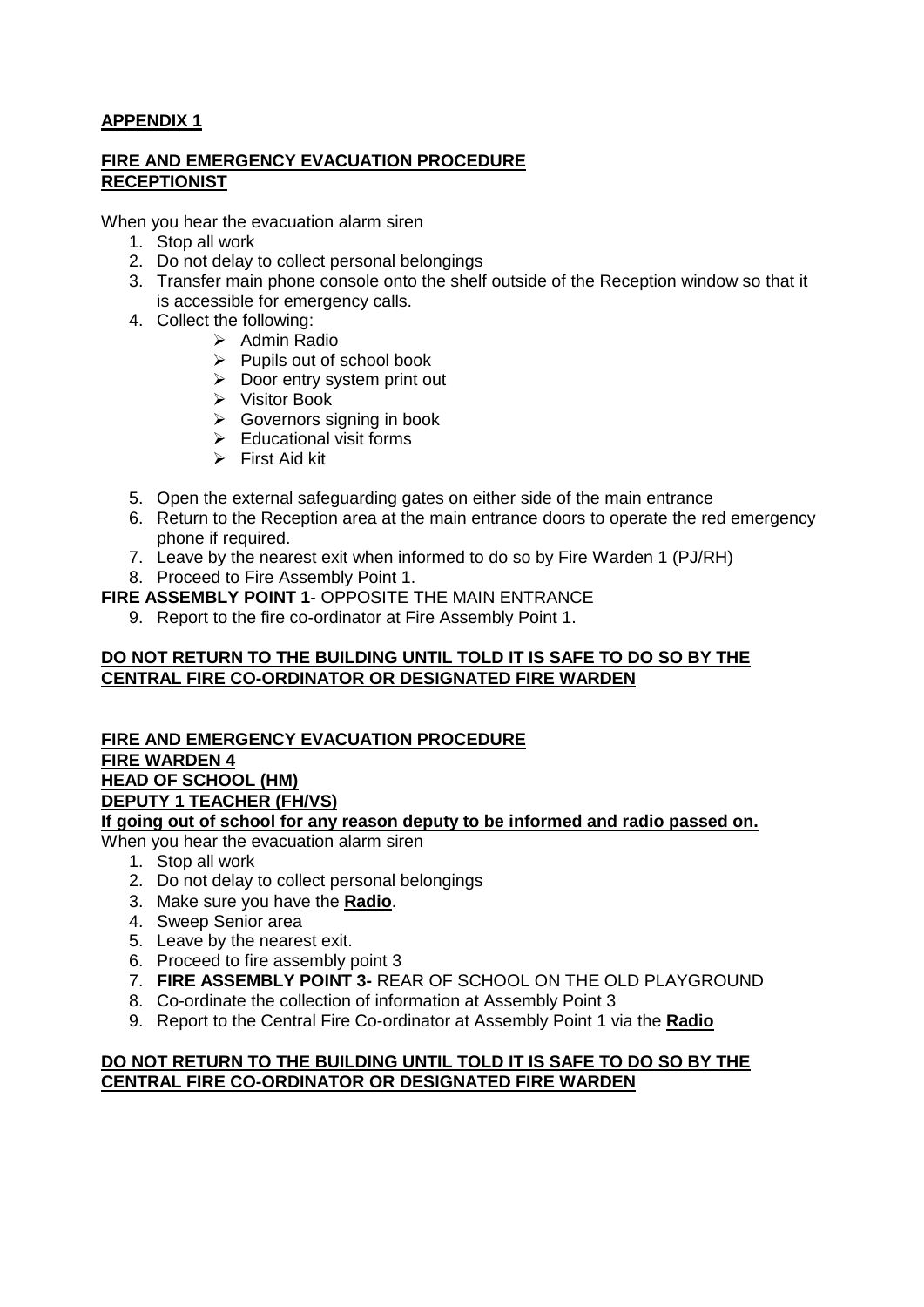## **FIRE AND EMERGENCY EVACUATION PROCEDURE FIRE WARDEN 3 (JW) DEPUTY 1 (HJ/JB)**

**If going out of school for any reason deputy to be informed and radio passed on.**

When you hear the evacuation alarm siren

- 1. Stop all work
- 2. Do not delay to collect personal belongings
- 3. Make sure you have the AHT **Radio**.
- 4. Sweep Primary corridor
- 5. If safe to do so, sweep Free school classrooms and the Pool area and ensure everyone is out of the building and safe.
- 6. Leave by the nearest exit
- 7. Proceed to fire assembly point 2

**FIRE ASSEMBLY POINT 2**- THE BIKE SHED NEAR PLATFORM GATES.

- 8. Co-ordinate the collection of information at Assembly Point 2
- 9. Report any missing pupil/staff to the Fire Co-ordinator at Assembly Point 1 via the **Radio.**

#### **DO NOT RETURN TO THE BUILDING UNLESS TOLD TO DO SO BY THE CENTRAL FIRE CO-ORDINATOR OR DESIGNATED FIRE WARDEN.**

#### **FIRE AND EMERGENCY EVACUATION PROCEDURE FIRE WARDEN 2 (MB)**

## **Deputy LS/SL**

**If going out of school for any reason deputy to be informed and radio passed on.**

When you hear the evacuation alarm siren

- 1. Stop all work
- 2. Do not delay to collect personal belongings
- 3. Assemble the students and visitors to the designated Fire Refuge Area outside the lifts
- 4. Ensure all students, staff and visitors are accounted for.
- 5. The lifts automatically return to the ground floor on alarm activation

If safe to do so use the lifts and stairs to evacuate the first floor.

- 6. If it is not safe to use the stairs or lifts remain in the designated Fire Refuge Area and call for assistance on the red phone situated opposite the top of the stairs.
- 7. Sweep the first floor.
- 8. On reaching ground floor, leave by the nearest exit.
- 9. Proceed to Fire Assembly Point 1.

**FIRE ASSEMBLY POINT 1**- OPPOSITE THE MAIN ENTRANCE

10. Report to the fire co-ordinator at Fire Assembly Point 1.

#### **DO NOT RETURN TO THE BUILDING UNTIL TOLD IT IS SAFE TO DO SO BY THE CENTRAL FIRE CO-ORDINATOR OR DESIGNATED FIRE WARDEN**

**FIRE AND EMERGENCY EVACUATION PROCEDURE FIRE WARDEN 1 SITE MANAGER/ SFO DEPUTY JW If going out of school for any reason deputy to be informed and radio passed on.**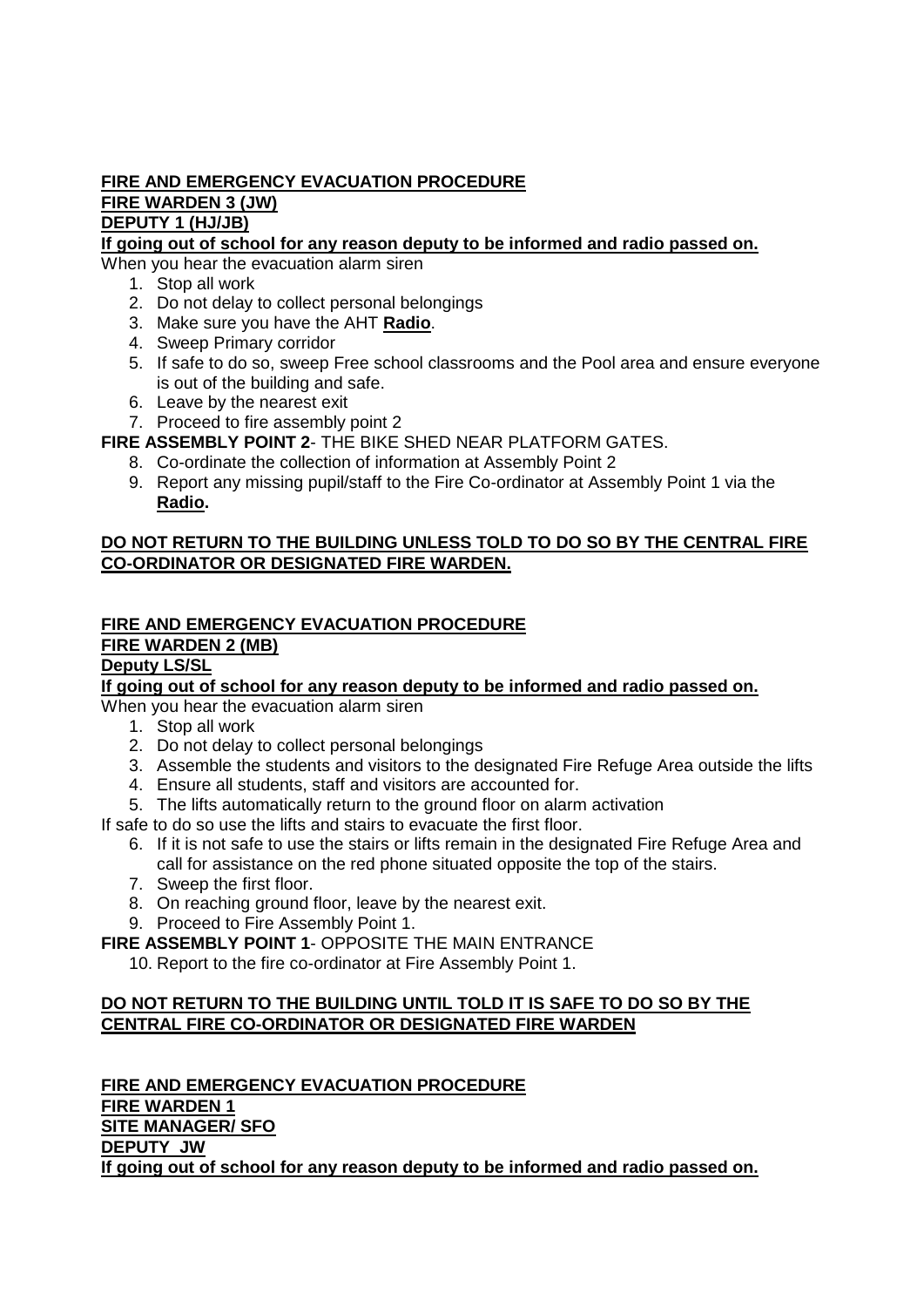When you hear the evacuation alarm siren

- 1. Stop all work.
- 2. Do not delay to collect personal belongings.
- 3. Make sure you have your **Radio** and mobile phone.
- 4. Proceed to ground floor lifts and follow instructions to put the lifts into fire mode if this has not already been activated.
- 5. Supervise the evacuation of the ground floor Fire Refuge Area via the nearest exit.
- 6. When informed by Fire Warden 2 (MB) that the upstairs is evacuated, leave by the nearest exit.
- 7. Inform the Receptionist that she must now move to Fire Assembly Point 1.
- 8. Proceed to Fire Assembly Point 1.

**FIRE ASSEMBLY POINT 1**- OPPOSITE THE MAIN ENTRANCE

9. Report to the fire co-ordinator at Fire Assembly Point 1.

#### **DO NOT RETURN TO THE BUILDING UNTIL TOLD IT IS SAFE TO DO SO BY THE CENTRAL FIRE CO-ORDINATOR OR DESIGNATED FIRE WARDEN**

## **FIRE AND EMERGENCY EVACUATION PROCEDURE**

#### **CENTRAL FIRE CO-ORDINATOR**

#### **SBM (WM)**

### **DEPUTY 1 (LJ): DEPUTY 2 FIRE WARDEN 1(PJ)**

#### **If going out of school for any reason deputy to be informed and radio passed on.**

When you hear the evacuation alarm siren

- 1. Stop all work.
- 2. Do not delay to collect personal belongings.
- 3. Make sure you have the Office Manager **Radio** and your mobile phone.
- 4. Collect:
	- ➢ Hi Vis Vest
	- ➢ Red Evacuation File
- 5. Go to the alarm panel and locate the alarm activation point.
- 6. If possible, ascertain the nature of the emergency and whether there is a need for evacuation
- 7. Contact the Alarm Monitoring Service (the number is on the panel) and inform whether the emergency services are required.
- 8. Proceed to Fire Assembly Point 1.
- **FIRE ASSEMBLY POINT 1** OPPOSITE THE MAIN ENTRANCE
	- 9. Liaise with class leaders and Fire Wardens to collate the names of missing staff and pupils
	- 10. Liaise with Emergency Services as necessary

## **DO NOT RETURN TO THE BUILDING UNTIL IT IS SAFE TO DO SO**

#### **FIRE AND EMERGENCY EVACUATION PROCEDURE DESIGNATED STAFF FOR LIFTS (LJ, DM) Deputies: (DMch, LS, CJE, SW, LJe)**

#### **If going out of school for any reason deputy to be informed.**

When you hear the evacuation alarm siren

- 1. Stop all work
- 2. Do not delay to collect personal belongings
- 3. Two designated lift operators to put the lifts into fire mode, (instructions on the wall), then take the lifts to the first floor and begin evacuation.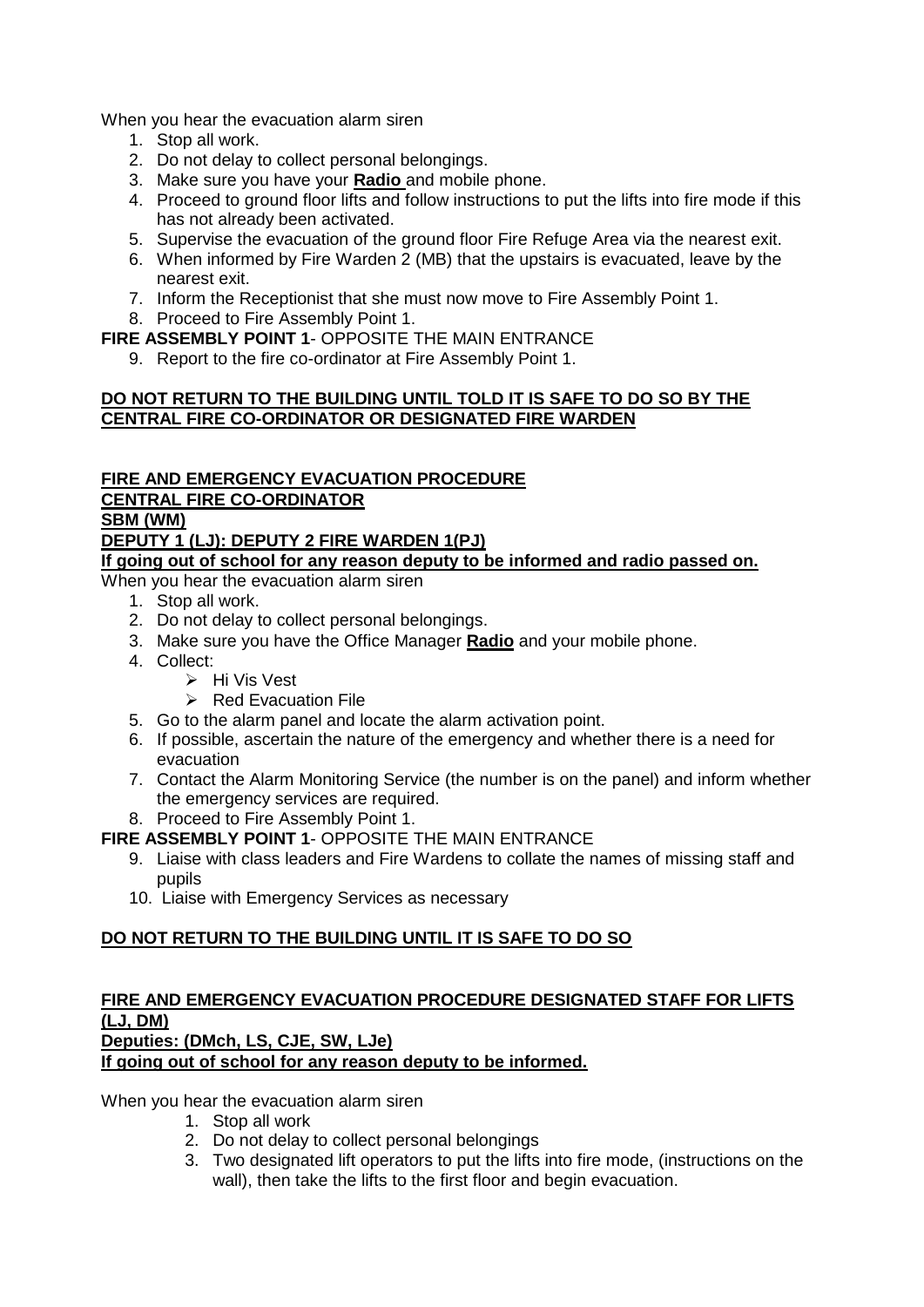- 4. When the evacuation is complete, leave by the nearest exit.
- 5. Proceed to Fire Assembly Point 1

#### **FIRE ASSEMBLY POINT 1-** OPPOSITE THE MAIN ENTRANCE.

6. At Fire Assembly Point 1- report to the Fire Co-ordinator.

## **DO NOT RETURN TO THE BUILDING UNLESS TOLD TO DO SO BY THE CENTRAL FIRE CO-ORDINATOR**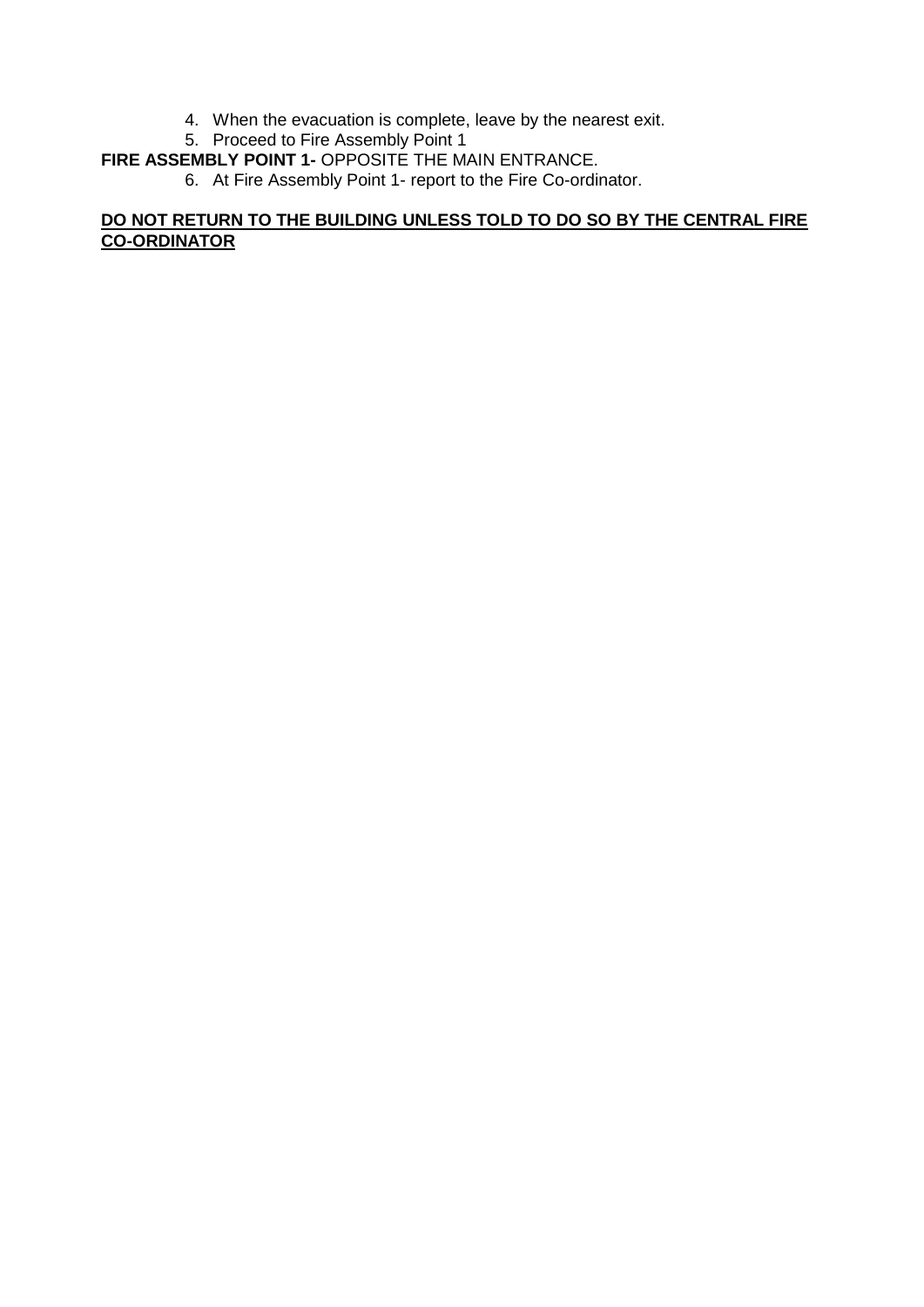#### **APPENDIX 2**





## **Frederick Holmes School Lockdown Procedure**

Recently there has been an increasing threat of firearms, weapons and terrorist attacks on schools and other places where people would usually feel safe. This has led to an increased need for efficient procedures to protect everyone in the building and reduce the risk of danger. Unfortunately, this has now become an important consideration in the UK.

A **Lockdown Procedure** provides the steps that can be taken to prevent threats and intruders from gaining access into school buildings and preventing them from moving through the building. This is achieved through actions and physical measures in response to warnings of threats that are about to happen.

Lockdown procedures should be seen as a sensible and proportionate response to any external or internal incident which has the potential to pose a threat to the safety of staff, pupils and members of the public. Robust lockdown procedures should also ensure that all opportunities to detect and deter threats at the attack planning phase should be taken.

Presenting a strong security posture through visible and effective activity, by staff awareness and reporting processes, efficient use of CCTV, deterrent communications and active security zones. If preventing an attack has not been possible, the ability to frustrate and delay the attacker(s) during the course of the attack and reduce the number of potential casualties can be greatly increased through dynamic lockdown. Advance planning of what needs to be done to lockdown a site and recognising the need for flexibility in those plans will save lives.

#### **When should lockdown procedures be instigated?**

Lockdown procedures may be activated in response to any number of situations, but some of the more typical might be:

- A reported incident/civil disturbance in the local community with the potential to pose a risk to staff, pupils or members of the public.
- An intruder on a school site with the potential to pose a risk to staff, pupils or members of the public
- A warning received regarding a risk locally, or air pollution (smoke, plume, gas cloud etc.)
- A major fire in the vicinity
- The close proximity of a dangerous dog/animal roaming loose
- •

#### **There are 2 key types of lockdown situations:**

- 1) School Lockdown with Warning: The threat is outside the school
- 2) School Lockdown with Intruder: The threat is inside the school building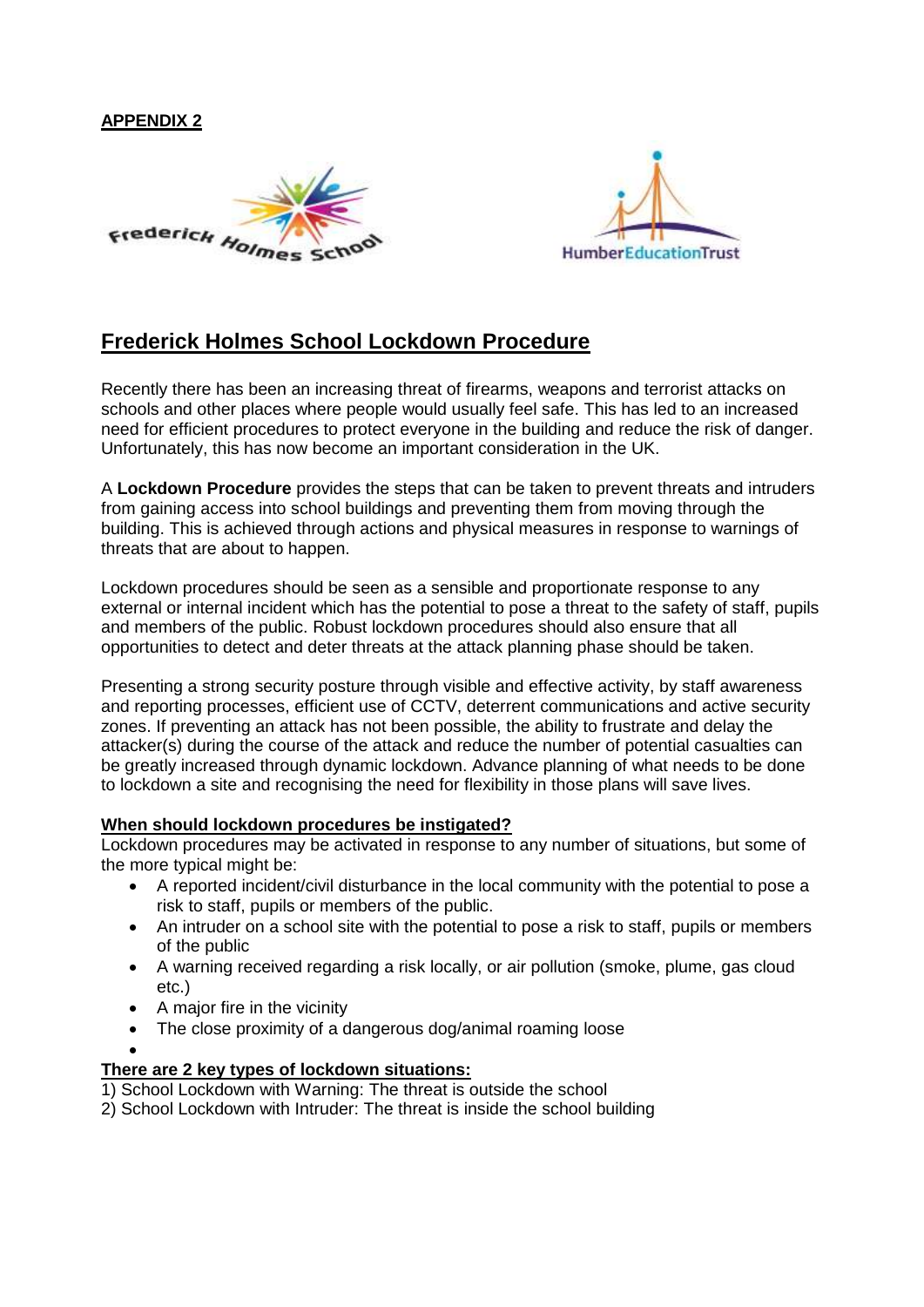## **FHS Lockdown Procedure**

Carry out the following steps:

- Lockdown alarm is activated this is linked to the fire panel and will automatically call out emergency services
- A designated member of staff will repeat the announcement "lockdown" over the school radio.
- A member of SLT will contact the police on 999.
- Lock interior doors using the top locks for classrooms and handle locks for offices and secure exterior fire doors
- Students or staff in areas that are not able to be secured such as hallways should move to rooms that can be secured (e.g. classrooms).
- Secure classroom windows and close blinds.
- Move everyone away from windows.
- If possible turn off the lights.
- Lessons that are being carried out outdoors (e.g. P.E. or Forest Schools) are able to hear the lockdown announcements as they will have a radio. The children are to be taken to the Platform designated safe space immediately.
- Teachers should take a register of students/ staff in each classroom (take note of any missing or extra students in the room). Keep the list of names when allowed to leave the room.
- If there are any medical emergencies in classrooms, staff should contact a member of SLT via the mobile numbers at the bottom of this page. A dynamic risk assessment will then be put in place and actioned.
- DO NOT respond to anybody at the door until it has been announced that it is safe.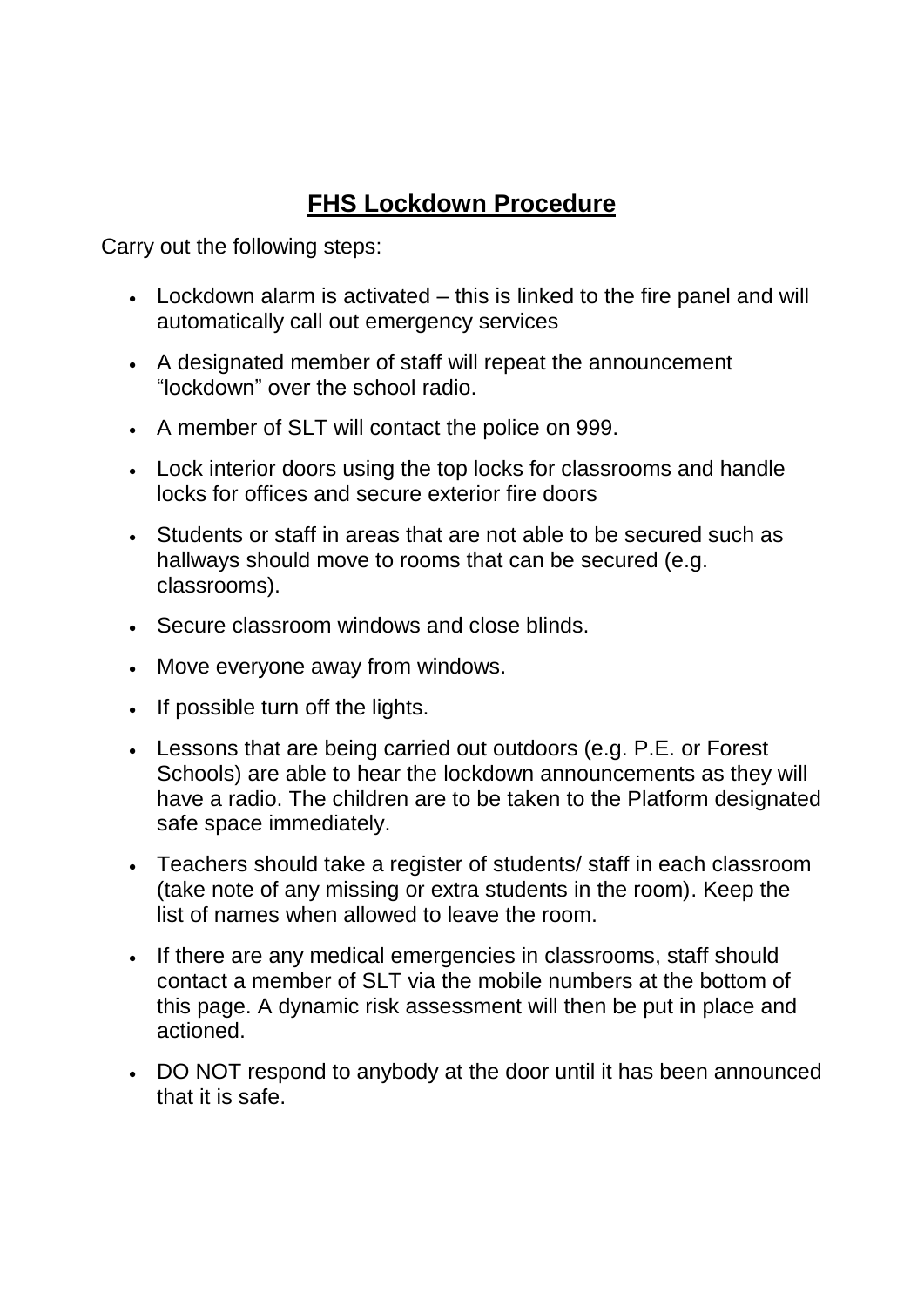• When the threat has been removed, the designated member of staff will announce "all clear", the alarm will be silenced and an 'All Clear' email will be sent to all staff.

Lockdown alarm points are located in reception and outside the Head's office.

**Emergency phone numbers: Jim Weller – 07866602176 Helen Maddison - 07973824293**



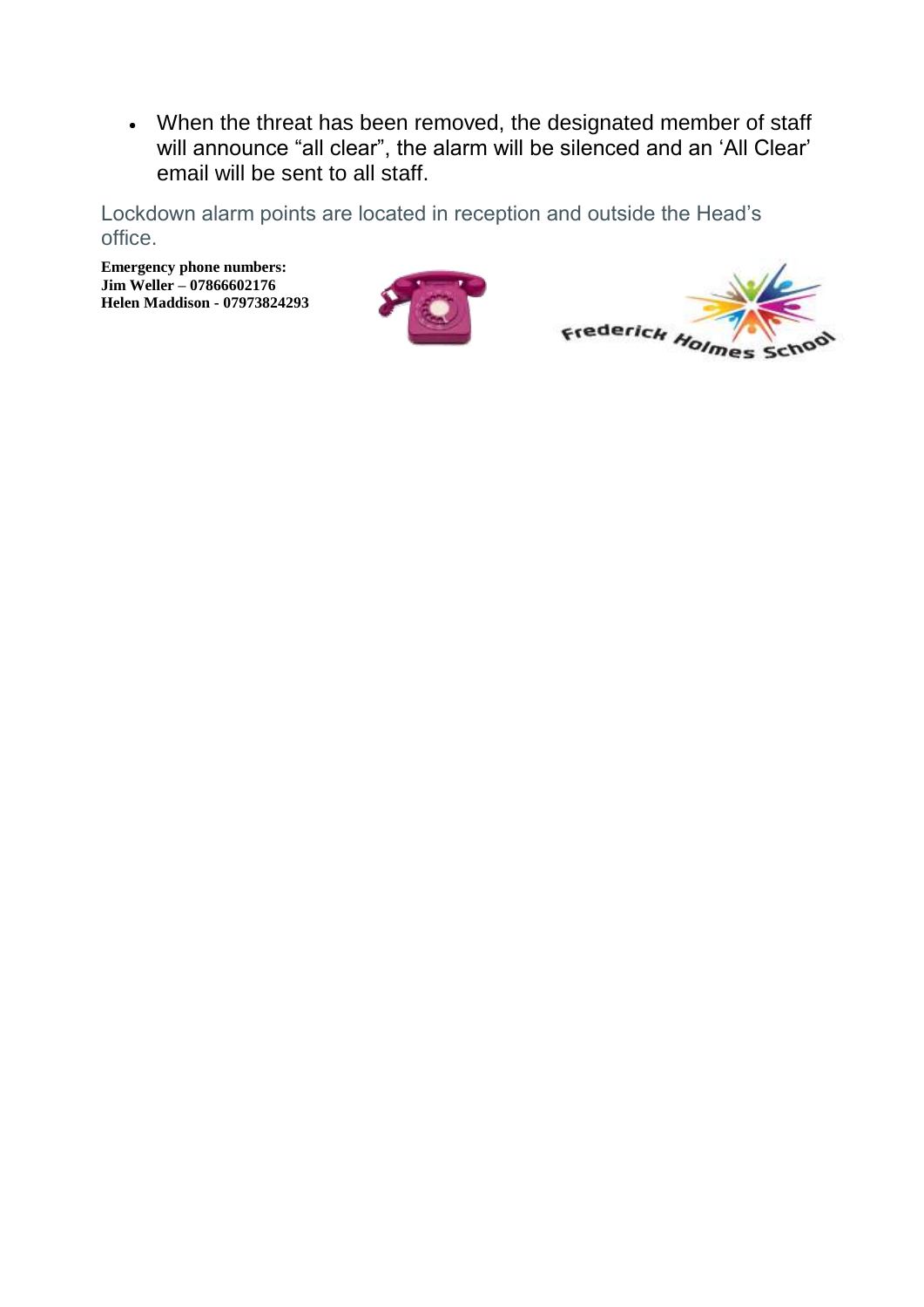#### **APPENDIX 3**



## Exceptional Closures Policy

Read in conjunction with the Emergency Response and Business Continuity Plan.

Includes: Adverse Weather Procedures

Approved by Governors: Summer Term 2021 To be Reviewed: Summer Term 2022 Review Cycle: Annual – Summer 2022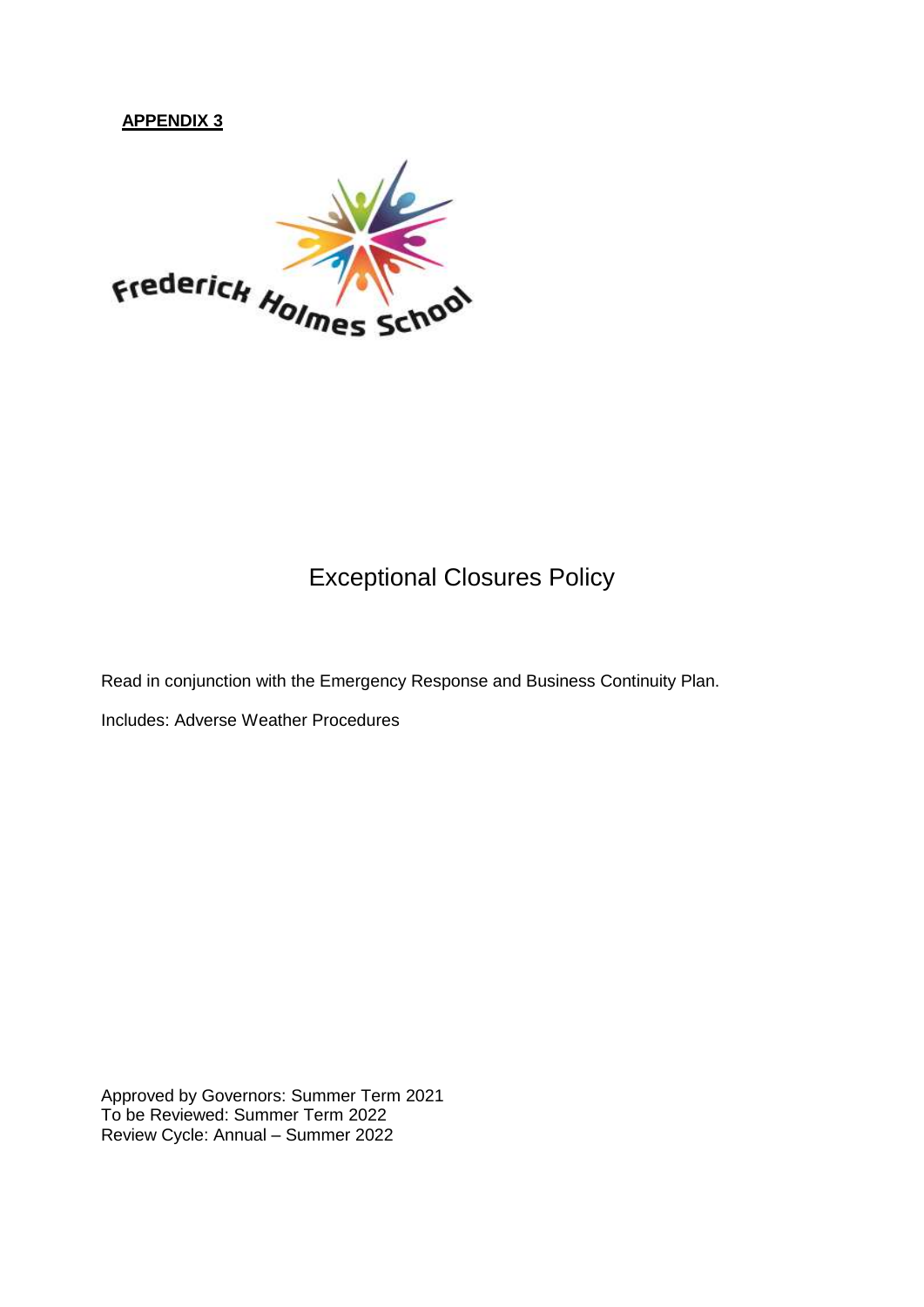There are different reasons why Frederick Holmes School may be closed. There are planned closures due to holidays, staff training days, scheduled building work or other specific events relevant to school. School may also need to make exceptional closures due to factors like extreme weather, death of a staff member or pupil or utility service failure.

#### **Decision-making process**

Before taking the decision to open or close the school, the Headteacher, or in their absence the Assistant Head, will consider the following:

- Can pupils/staff access the school building safely?
- Can pupils/staff be evacuated in an emergency?
- In an emergency, could the Emergency Services access the school?
- Is the area where pupils are dropped-off/picked up by transport safe?
- Transport can buses and vehicles transporting pupils reach the pupils' homes and school safely?
- Are there enough teachers and support staff to adequately supervise pupils?
- Local weather forecasts and road conditions, including those for areas from which staff will be travelling

See Appendix 1 for procedures in the event of a closure.

#### **Covid 19**

During the pandemic, if any positive cases are confirmed the school will seek the advice of Public Health England. They will advise SLT of the necessary action to be taken, which may include the closure of certain PODS or whole school closure.

See Appendix 2 for a copy of the current whole school risk assessment

#### **Communication with parents and staff when the school decides to close**

All parents and staff will be informed either by Marvellous Me or current texting service, the local radio stations (listening or websites), the Hull Daily Mail and Local Authority websites, the Telephone Tree which will have been activated (staff only) or the school website.

(The Telephone Tree is stored electronically on 'Central File-Staffing-Telephone Lists-Telephone Tree' and a hard copy is kept in the Staffing File in LJ's Office) **Access to Information**

A paper copy of this policy and procedures, or suitable alternative, must be kept in school *and* off-site by the designated people in case the emergency causes a power cut and for out-ofhours emergencies.

#### **Attendance**

Where pupils are unable to get into school due to severe weather conditions, they will be marked in the register using absence code 'Y' so as not to affect the school's attendance figures.

However, if it is believed that a pupil could have attended school, their absence will be recorded as unauthorised using code 'O'.

#### **After the exceptional closure**

Debriefing meetings will be held for staff and pupils when appropriate. Depending on the nature of the closure discussions may need to be held about arrangements for trauma or bereavement counselling.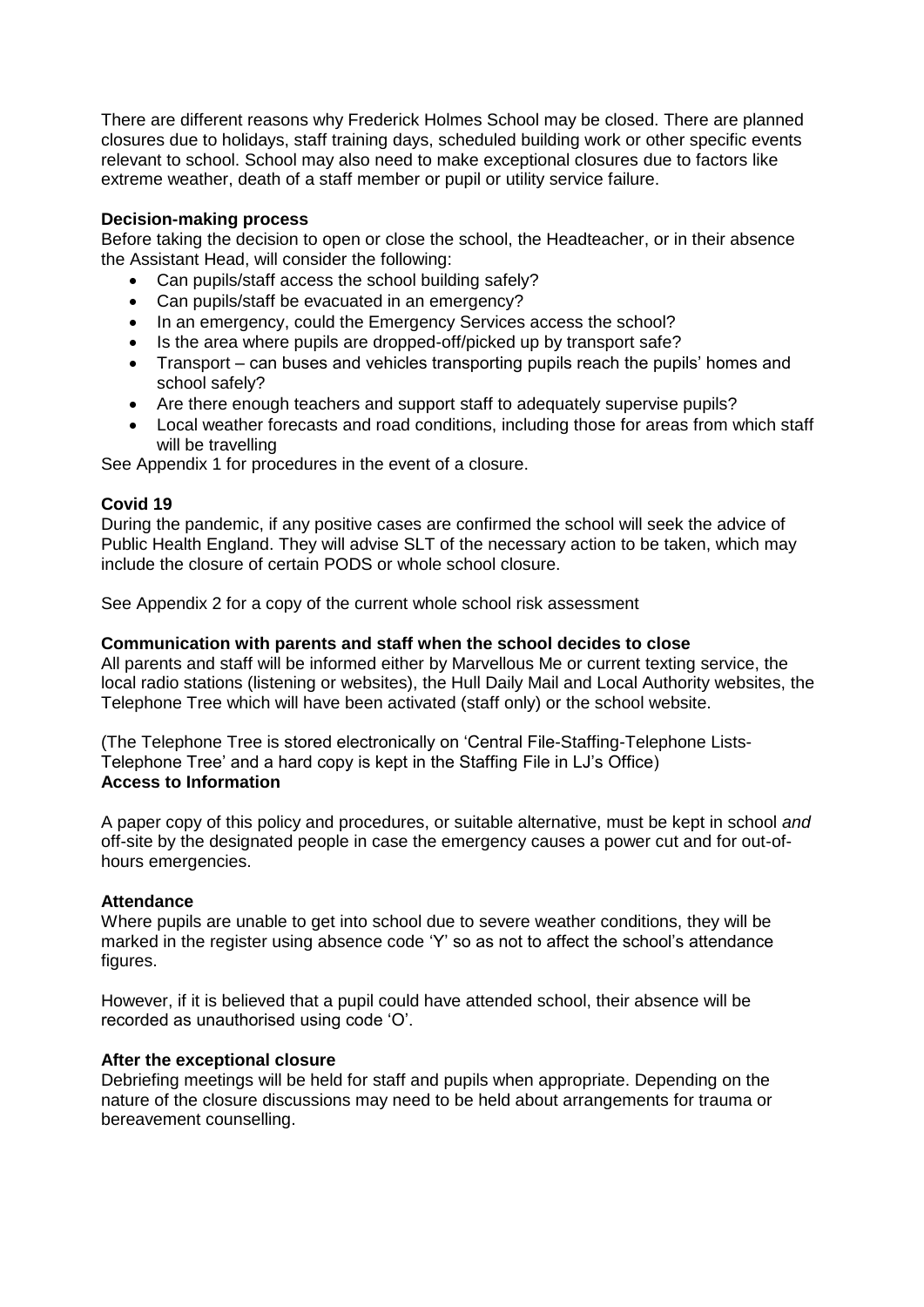#### **Review**

The Health and Safety Committee will monitor and evaluate the effectiveness of this policy and procedures, and report to the Governors annually.

#### Appendix 1

#### **Exceptional Closure Procedure**

|  | Designated Staff Members: HM - Helen Maddison, Head of School<br>MB - Megan Bowen, Assistant Head (Seniors/College)<br>JW - Jim Weller, Assistant Head (Primary)<br>WM - Wendy Midgley, School Business Manager<br>GC - Gill Clark, Admin Officer<br>LJ - Lyn Johnson, Admin Officer<br>PJ - Phil Jackson, Site Manager<br>RH - Rob Howbridge, Site Facilities Officer (SFO)<br>SLT - Senior Leadership Team |
|--|--------------------------------------------------------------------------------------------------------------------------------------------------------------------------------------------------------------------------------------------------------------------------------------------------------------------------------------------------------------------------------------------------------------|
|--|--------------------------------------------------------------------------------------------------------------------------------------------------------------------------------------------------------------------------------------------------------------------------------------------------------------------------------------------------------------------------------------------------------------|

- In the event of a possible exceptional closure at the beginning of a school day, PJ will telephone HM/JW at 7am to report and give an explanation
- HM will contact JW to discuss the situation
- JW will attend school to assess the situation and telephone HM to give an update
- HM will make the decision about whether to open or close the school
- In the event of a possible exceptional closure *during the school day*, HM (or in their absence MB/JW) will make the decision whether or not to close the school. If the decision is made to close then members of the Admin Team will contact Transport/Parents requesting the early collection of the pupils. They will keep a record of which parents have been successfully contacted
- WM will update Humber Education Trust, radio stations and Hull Daily Mail news desk if necessary for the following day.
- MB will enter details of the closure onto the school website

If the decision to close the school is made the following actions are taken:

- HM will start an incident log setting out details of the emergency/closure and refer to the Emergency Response and Business Continuity Plan
- HM will contact the Chair/Vice Chair of Governors to inform/give update
- SLT members will complete the log with actions taken to deal with the emergency/closure
- HM/LJ will activate the Telephone Tree (stored electronically on 'Central File-Staffing-Telephone Lists-Telephone Tree' and a hard copy is kept in the Staffing File in LJ's Office)
- GC will contact parents via Marvellous Me or current texting service
- Members of staff will be informed either via the radio stations (listening or websites), Hull Daily Mail (website), the Telephone Tree which will have been activated or the school website
- HM/GC will contact Transport for each authority to report the closure
- HM will deal with any media interest
- PJ/RH will contact lettings to inform them of school closure
- Any meetings that have been scheduled for that day must be cancelled by the person attending/arranging the meeting
- PJ can be contacted to assist RH when necessary or vice-versa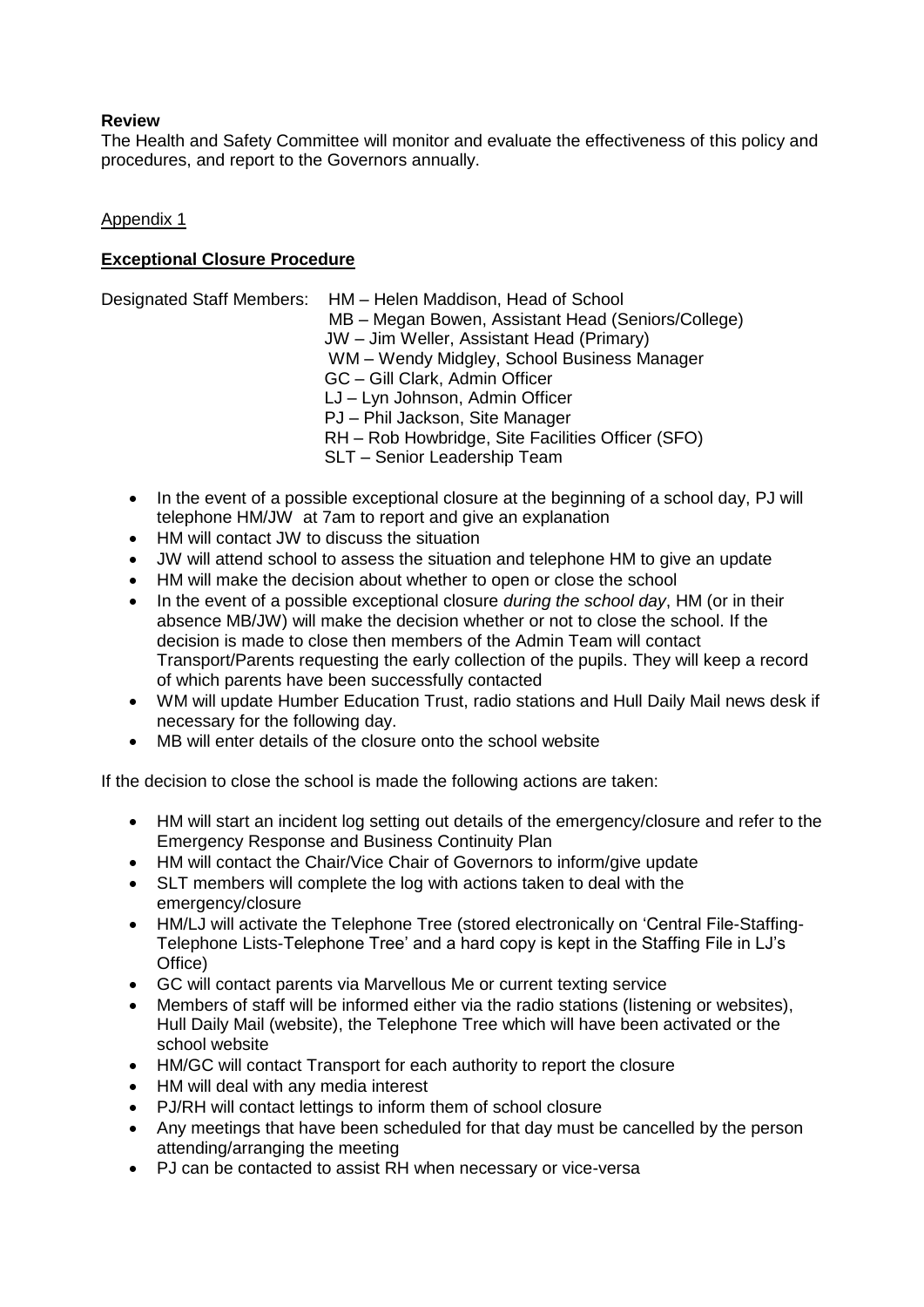In the event of the possible closure being due to adverse weather conditions, or during adverse weather conditions, the following procedures also apply:

- In the event of heavy snow, RH can be contacted to assist PJ with clearing
- When the snow plough is in use, any area that the SFO cannot clear/grit should be reported to SLT as soon as possible
- When the snow plough is in use car parks are to be cleared and gritted whenever possible
- In the event of snow the drive is to be cleared and gritted
- In the event of ice or snow, all pavements and paths are to be gritted around school. The priority areas are:
	- $\triangleright$  the areas used by pupils transport
	- $\triangleright$  staff car parks
	- $\triangleright$  entrances to the building
	- $\triangleright$  other hard surfaces
- Any area not cleared/gritted is to be reported to SLT as soon as possible
- In the event of heavy snow PJ is to organise the contracting of snow ploughs
- PJ/RH will display the 'slippery surface' signs
- Pupils are to be reminded of the possible dangers on ice

Although every precaution will be taken to avoid accidents everyone needs to be mindful that some areas may remain slippery even after gritting.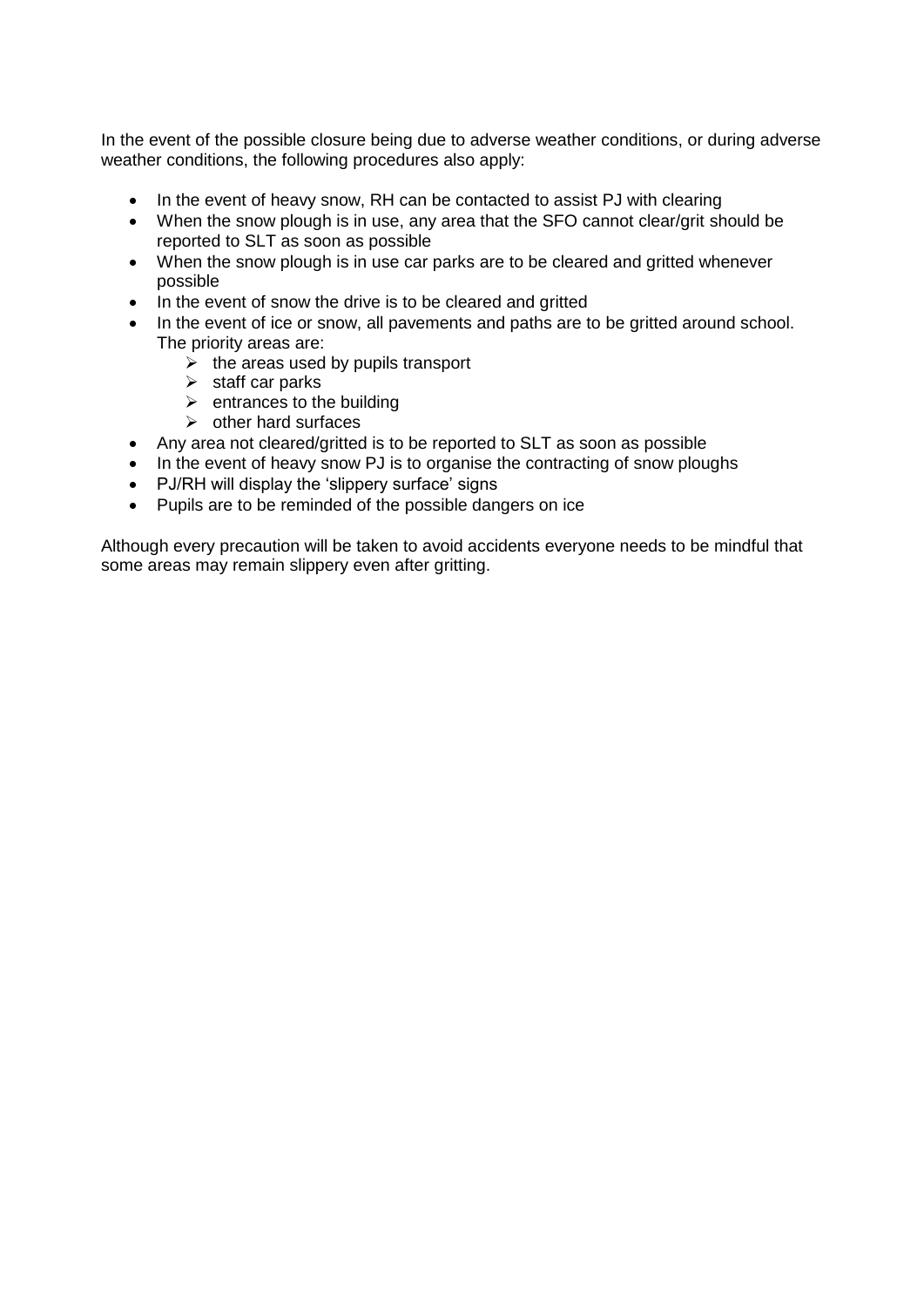## **APPENDIX 4**



## First Aid Policy

Approved by Governors: Summer Term 2021 To be Reviewed: Summer Term 2022 Next due: Summer Term 2022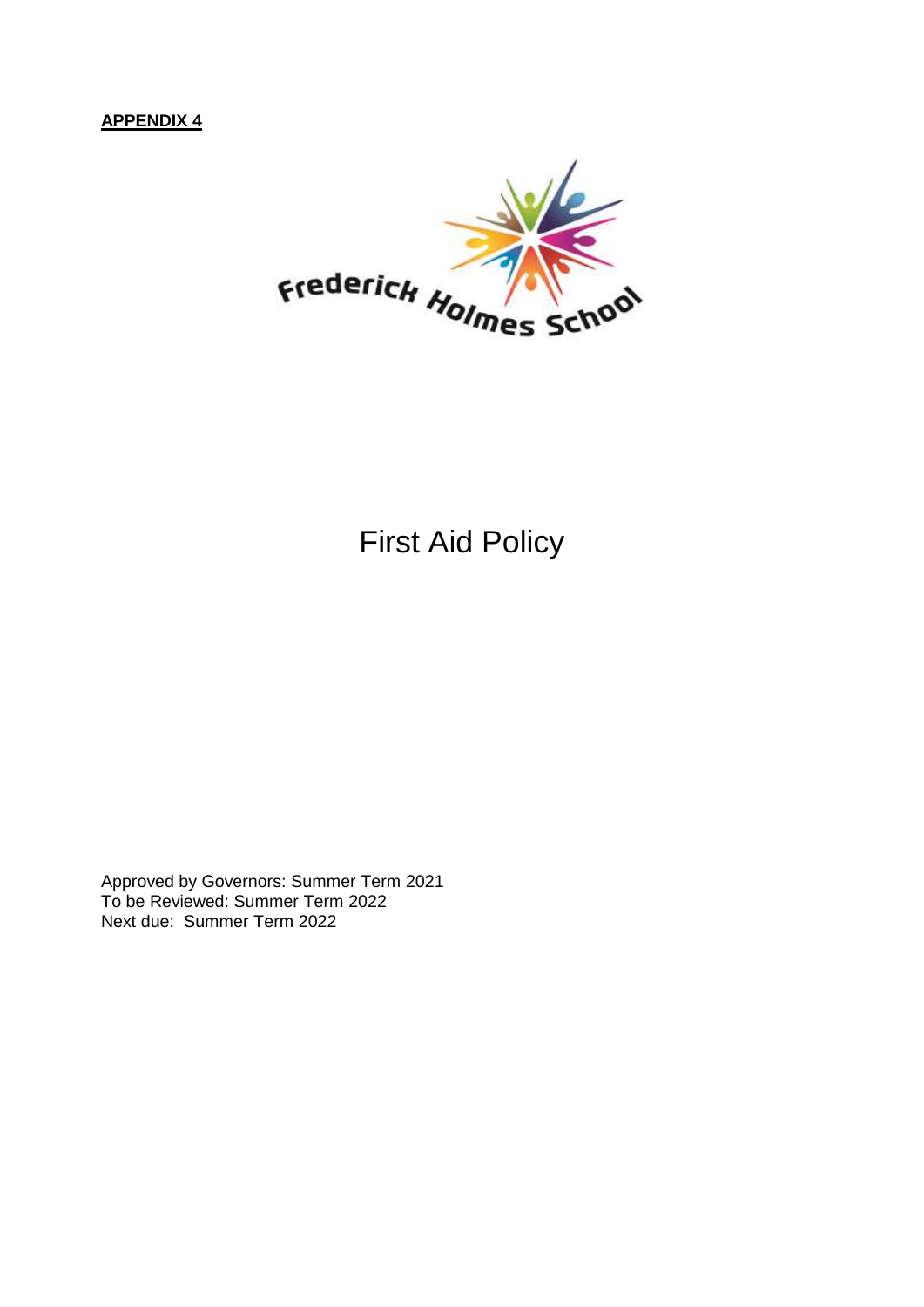#### **POLICY AIMS**

All staff are expected to use their best endeavours at all times, particularly in emergencies, to secure the welfare of the pupils in school. Stay calm and do no further harm is a fundamental first aid message.

#### **POLICY OBJECTIVES**

- To ensure all pupils and staff are kept safe in the event of an injury
- To ensure that first aid provision is available at all times
- To provide relevant training and ensure monitoring of training needs
- To provide sufficient and appropriate resources and facilities
- To inform staff and parents of the School's First Aid arrangements
- To report, record and where appropriate investigate all incidents
- To keep incident records and to report to the HSE as required under the Reporting of Injuries, Diseases and Dangerous Occurrences Regulation 2013 (RIDDOR)

#### **SUMMONING ASSISTANCE**

#### **Nurses can be contacted on Ext 220 or via the main Reception Office by radio.**

#### **Assistance can also be called by blowing the emergency whistle kept on the wall of every classroom.**

If administration of first-aid is required, staff should immediately call for the first aider. The following information should clearly be communicated:-

- Where the casualty is
- Who they are
- What has happened
- The time since the injury took place

If the first aider cannot be immediately located then the Admin staff should be alerted and they will either locate a first aider or medical assistance (nurse/ambulance).

#### **FIRST AID KITS**

First Aid kits are available at the following destinations:-

- ➢ Reception Office
- ➢ Primary Corridor
- ➢ Senior Activity Space
- ➢ College Centre Activity Space
- ➢ Site Manager's Office
- ➢ Hydrotherapy Pool
- ➢ Physio/Salt Corridor
- ➢ Food Technology Room
- ➢ Polytunnel

The minimum contents each First Aid kit will contain are as follows:

- ➢ 20 individually wrapped sterile adhesive dressings (assorted sizes)
- $\triangleright$  two sterile eye pads
- $\triangleright$  four individually wrapped, triangular bandages (preferably sterile)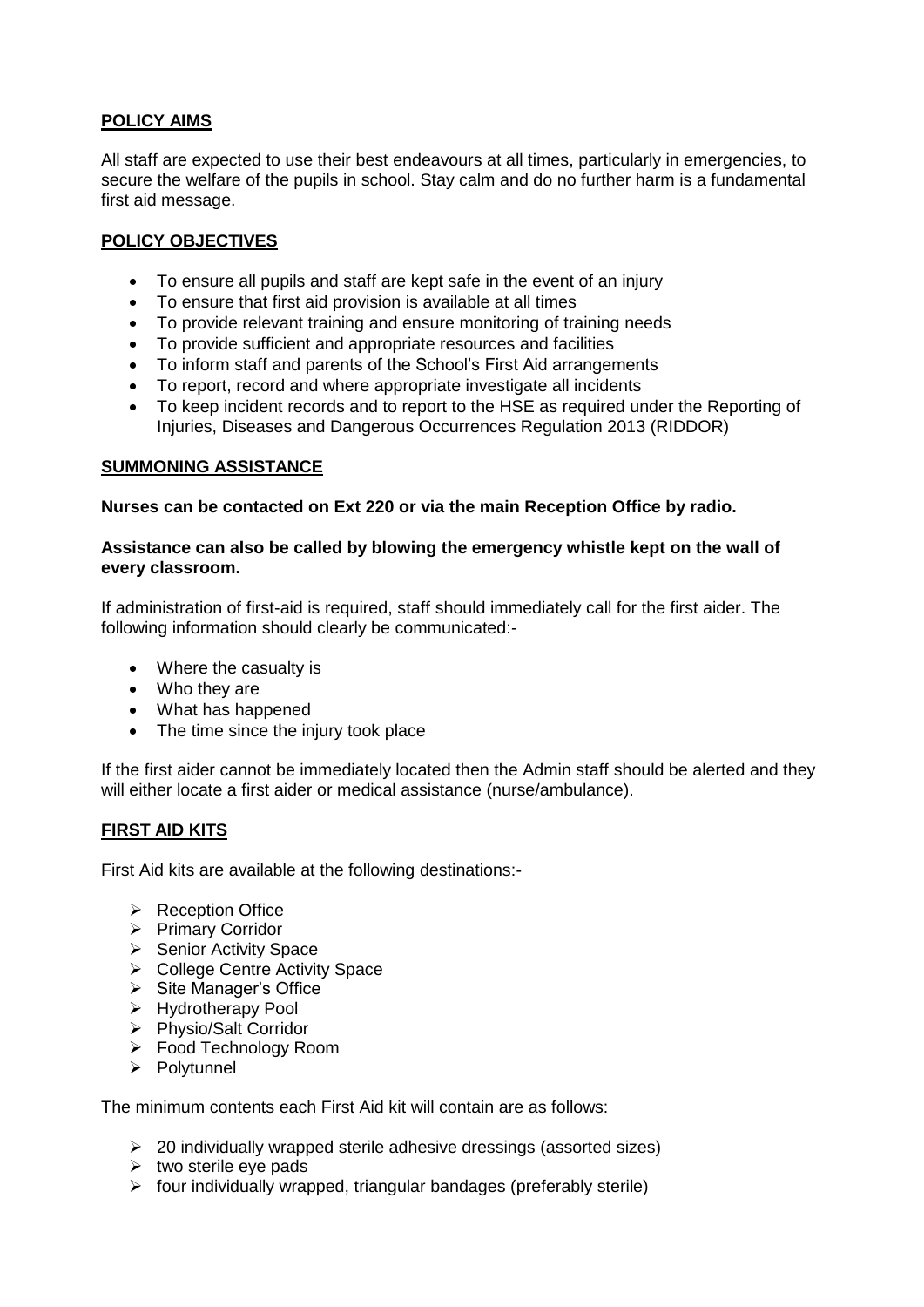- $\triangleright$  six safety pins
- ➢ six medium sized (approximately 12cm x 12cm) individually wrapped, sterile, unmedicated wound dressings
- ➢ two large (approximately 18cm x 18cm) sterile, individually wrapped, unmedicated wound dressings
- $\triangleright$  one pair of disposable gloves.

Equivalent or additional items are acceptable.

The First Aid kits will be checked on a monthly basis by the designated first aider, Danielle McHugh (Primary), Kelly Dent (Seniors), David Mulchinock (College). The contents expiry dates will be checked and the kits re-stocked as necessary. Anyone using items from a first aid kit must complete the notebook inside to enable monitoring of use.

#### **QUALIFIED STAFF**

All First Aiders must complete a training course approved by the Health and Safety Executive (HSE) and attend updates as advised. Signs are displayed around school providing information on who to contact and their contact details (see Appendix 1).

All qualified staff attend regular update first aid training to meet current HSE and legal requirements, treatment should reflect current best practice.

Where applicable pupils specific care plans and risk assessment procedures should be followed.

If any doubt remains then medical advice must be obtained.

#### **HEAD INJURIES**

Accidents involving a pupil's head can be problematic because the injury may not be evident (e.g. internal) and the effects may only become noticeable after a period of time. All head Injuries must be referred to the first aiders and, if sent back to class, the pupil must be monitored closely by staff. Parents must be informed and transport notified. Any serious head injury should always be referred for Hospital treatment (please follow the section for Emergency Arrangements).

#### **FIRST AID ON EXTERNAL VISITS**

First aid provision must be followed as detailed on the risk assessment (RA) for the visit. A named First Aider must be identified on the RA and Evolve documentation unless the venue has a First Aider who has agreed to assume responsibility during the visit.

First aid kits should be taken out on all school visits. **It is the responsibility of the visit lead member of staff to check the First Aid kit contents before every external visit and restock as necessary.**

The minimum contents the kit will contain are as follows (unless there is a specific risk identified):

- $\triangleright$  a leaflet giving general advice on first aid.
- $\triangleright$  six individually wrapped, sterile, adhesive dressings
- $\triangleright$  one large, sterile, unmedicated wound dressing approximately 18cm x 18cm
- $\triangleright$  two triangular bandages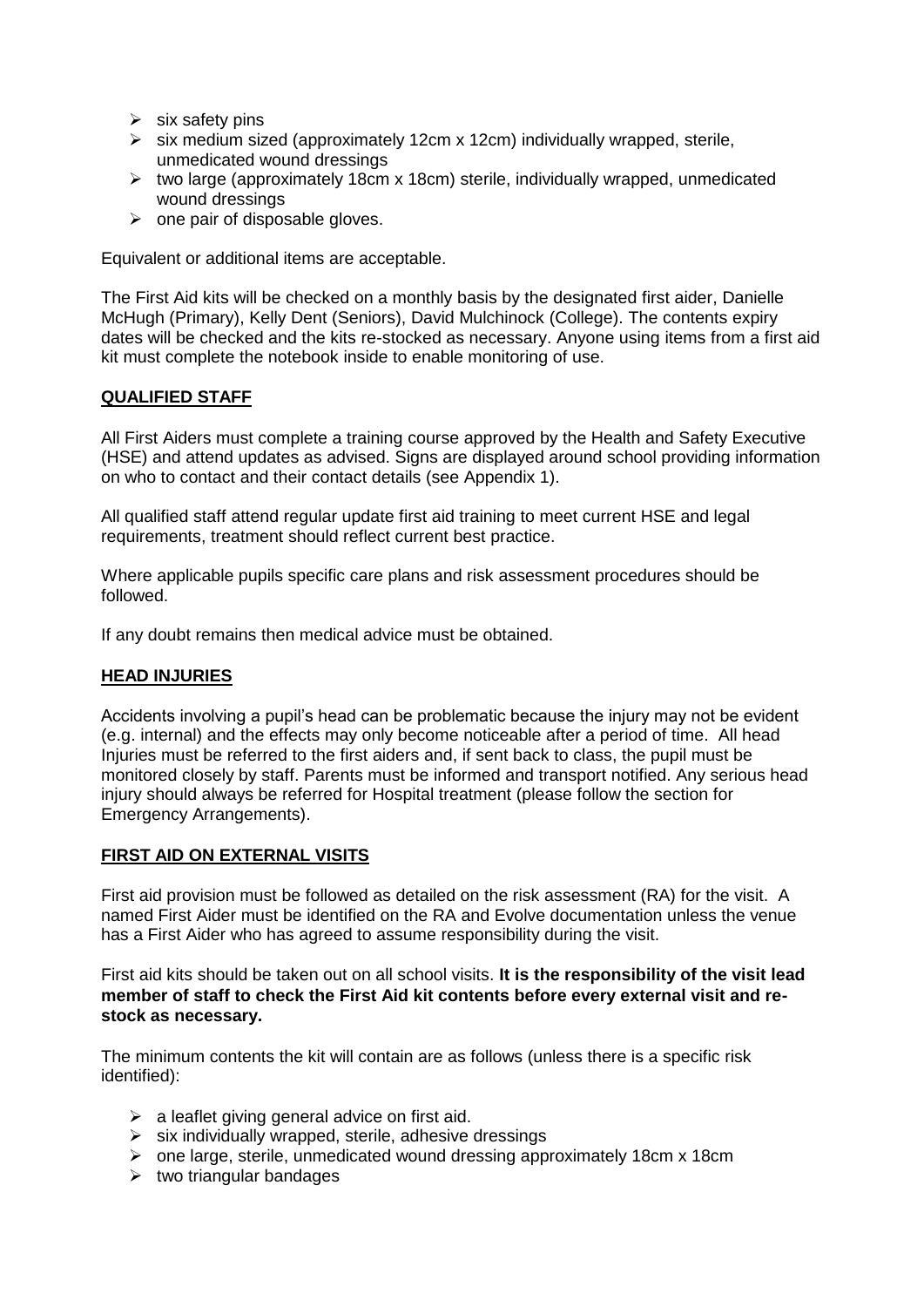- $\triangleright$  two safety pins
- $\triangleright$  individually wrapped, moist cleansing wipes
- $\triangleright$  one pair of disposable gloves

Equivalent or additional items are acceptable. Additional items may be necessary for specialised activities or specific, identified risks.

#### **EMERGENCY ARRANGEMENTS**

Where the injury is an emergency, a 999 call should be made by the Nurse or Reception and a first aider sought to manage the situation. The Headteacher will be informed and the parents contacted as soon as possible. Information regarding the casualty's current state will be required, it is recommended where possible that mobile technology is used for this purpose.

If a pupil is taken to Accident and Emergency by a member of staff then that designated member of staff should remain with the child until a parent/carer arrives to take over responsibility from them.

Where hospital treatment is required but it is not an emergency, then the parents will be contacted for them to resume the responsibility for their child. If the parents cannot be contacted then the Headteacher may decide to transport the pupil to hospital. If that decision is made then the following points will be observed:

- $\triangleright$  only staff cars insured to cover such transportation will be used
- $\triangleright$  no individual member of staff will be left alone with a pupil in a vehicle
- $\triangleright$  the second member of staff will be present to provide supervision for the injured pupil

#### **HYGIENE/INFECTION CONTROL (see also Infection Control Policy)**

- ➢ Hands must be washed before and after giving First Aid
- $\triangleright$  Single-use, non-latex, disposable gloves must be worn when treatment involves blood or other body fluids
- ➢ Any soiled dressings etc. must be put in a yellow clinical waste bag located in all of the pupil bathrooms.
- ➢ The affected area (location, not casualty) should be cleaned using a form of disinfectant and the area left clean and dry.
- $\triangleright$  Exposed cuts and abrasions should always be covered using non-allergic dressings and micro pours tape.

#### **INCIDENT REPORTING**

All incidents must be reported by the affected person, or line manager, on an Incident Reporting Form (available from the staff e-file) and submitted to the Health and Safety Officer, Wendy Midgley. A Witness Form (available on the staff e-file) must be completed by any witnesses. All details must be fully completed. Forms should be reviewed by the appointed person and appropriate action taken where necessary (see the schools Health and Safety Policy for further guidance).

Any incidents meeting the necessary criteria will be reported under RIDDOR within 24 hours whenever possible (see the schools Health and Safety Policy for further guidance).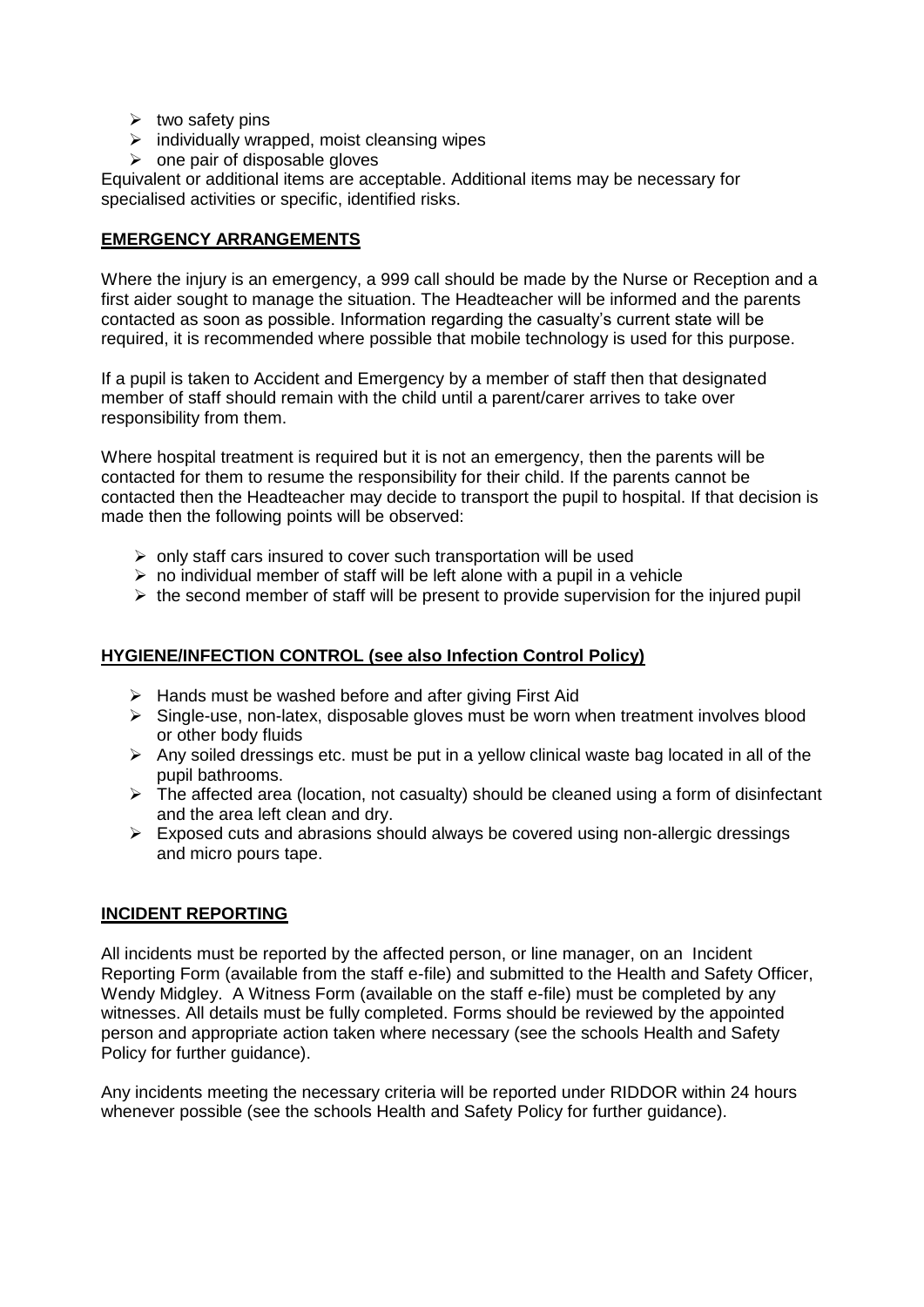#### **SHARING OF INFORMATION**

Good communication ensures that accident reporting, risk identification, reduction and elimination is effective. Good communication is also essential to promoting healthy and safe working/learning environments and avoiding misunderstandings.

On an ongoing basis, relevant information will be shared through staff meetings and discussed through the Health and Safety Committee, who report to the Governors.

In accordance with data protection legislation, information about the pupil's medical conditions is held in their individual folders which are kept securely in the Admin Office on the first floor. All staff are advised to be familiar with their pupils medical needs, associated care plans and risk assessments which are retained in the pupil's file in the classroom.

#### Appendix 1

#### Qualified First Aid Staff in School

- **Members of staff who hold a full First Aid At Work qualification:**
	- Danielle McHugh David Mulchinock Kelly Dent
- **Members of staff who hold an Emergency First Aid qualification:**
	- Nikki Clark Natasha Fleming Helen Hambly Sarah Linstead Katie Knapp Becky Martin Joanne Scott Julie Whittaker

### • **Member of staff who holds Paediatric First Aid**

Helena Frost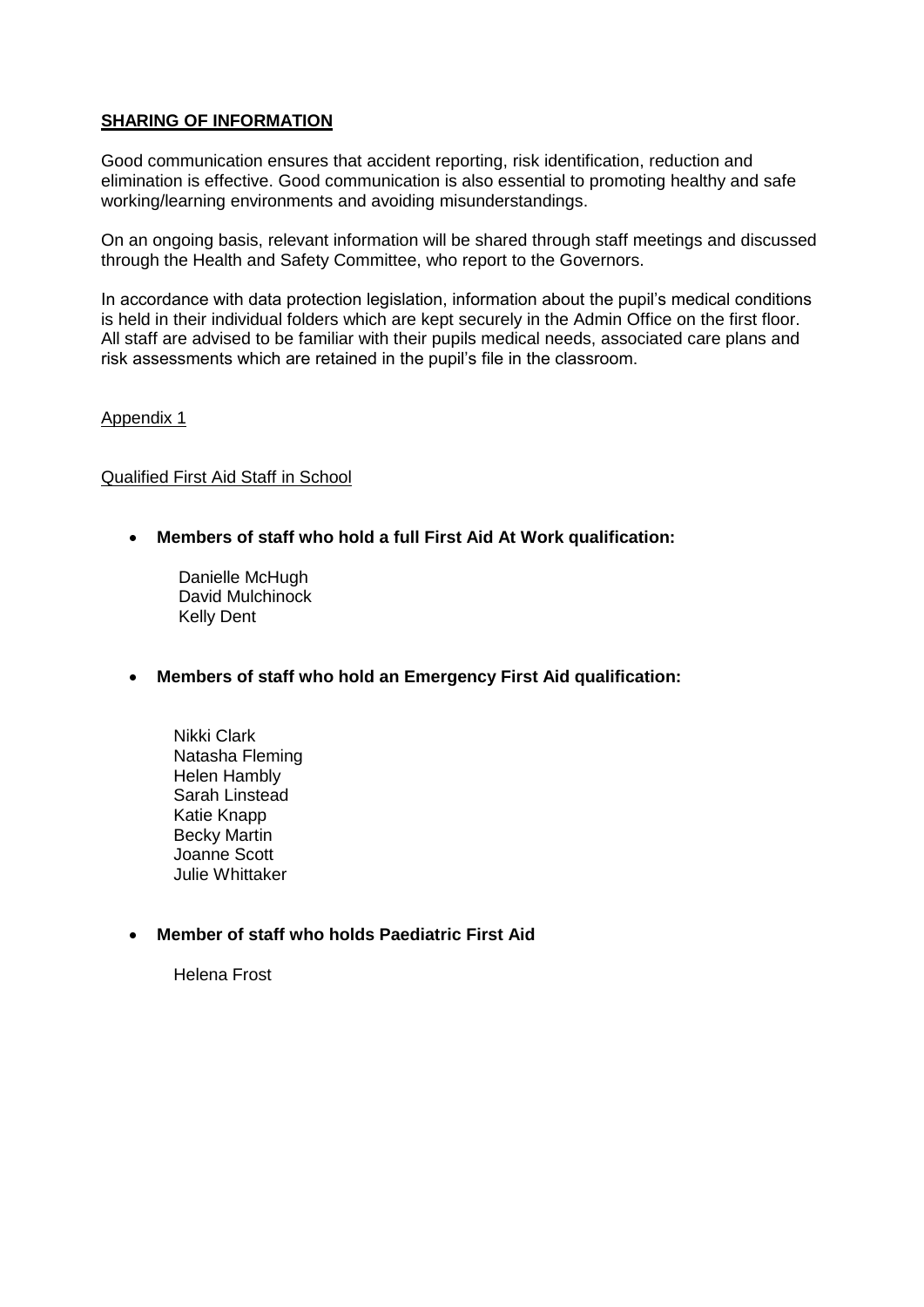## **APPENDIX 5**



Lone Workers Policy

Approved by Governors: Summer 2021 To be reviewed: Summer 2022 Review Cycle: Annually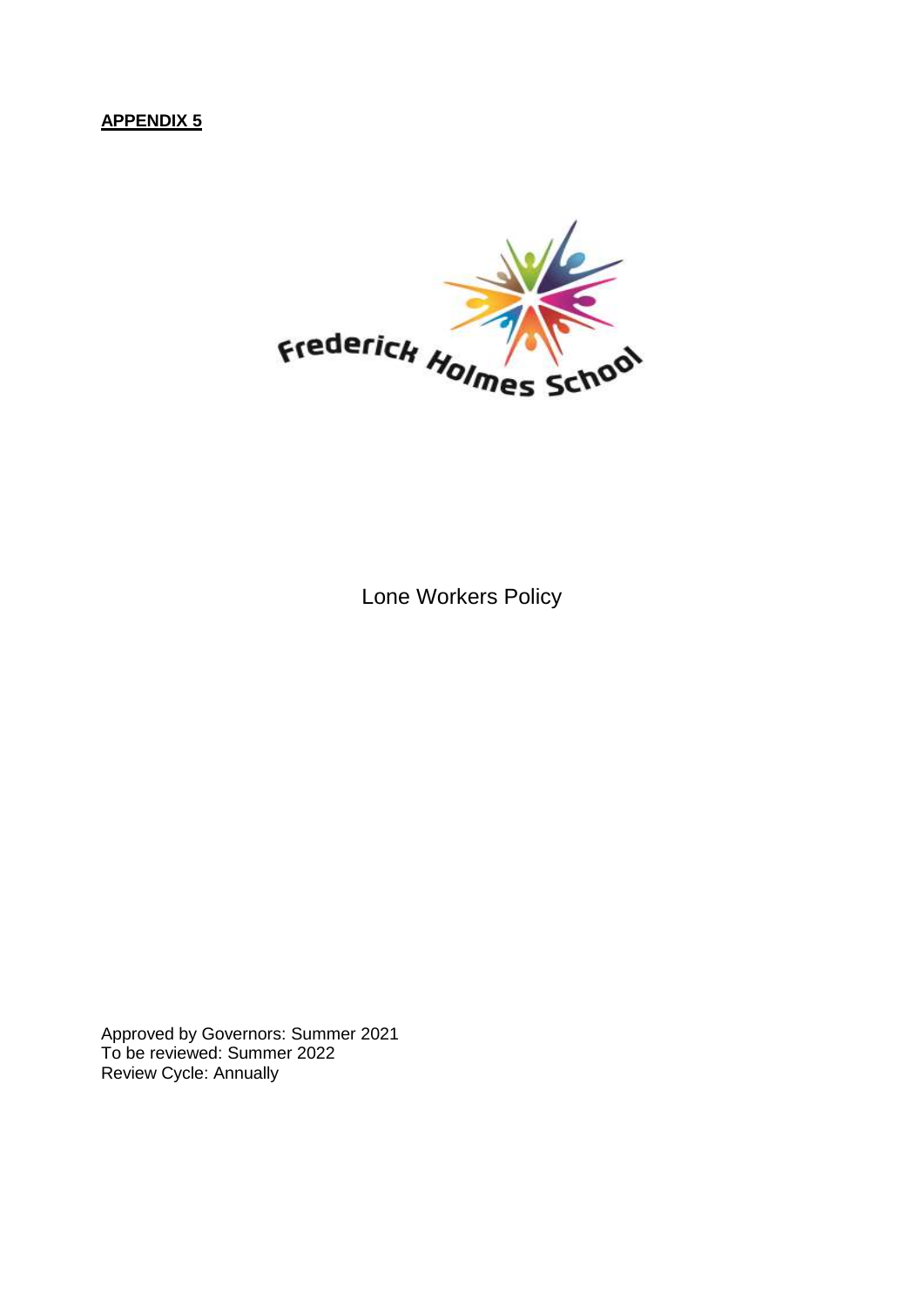#### **Aim of Policy:**

To minimise risks to staff working alone or in remote areas.

#### **Definition:**

For the purposes of this policy, a lone worker is an individual who spends some or all of their working hours working alone. This may occur during normal working hours at an isolated location within the normal workplace or when working outside normal school hours. They will be physically isolated from colleagues, and without access to immediate assistance. This situation may also arise where there are other staff in the building but the nature of the building itself may essentially create isolated areas.

#### **Responsible Person(s):**

Head Teacher, Governing Body and any member of staff who works alone or in remote areas.

#### **Working alone will not be permitted in the following situations:**

- In confined, locked or unfamiliar places
- In normally unoccupied or derelict premises
- In an unguarded area over deep or fast-flowing water
- Working at heights
- In unlit areas at night
- Using ladders which cannot be tied and require footing
- Meeting members of the public who have a record of violence

#### **Procedures for people working alone/visiting pupils:**

ALL STAFF REQUIRED TO WORK ALONE OR IN REMOTE AREAS MUST BE AWARE OF THIS POLICY AND FOLLOW THE PROCEDURES

- All hazards and risks associated with the intended tasks have been identified and minimised
- Adequate training and or instructions have been given
- The risk of violence has been minimised
- The competence, personal fitness and health of the person is suitable for the task
- Tasks requiring assistance (ie lifting heavy loads) must not be carried out alone
- A telephone, mobile phone or emergency alarm is available in the event of an incident
- The response time for assistance is acceptable
- A responsible person is aware of your working hours and location
- A system is in place for reporting on and off duty
- The number of hours working alone is kept to a minimum, or regular reporting procedures to confirm safety are in place.
- When carrying out a home visit the member of staff must telephone school prior to entering a property and again when they leave.
- The responsible person will carry out the necessary checks if the reporting procedure has not been followed and take appropriate action.
- Not to enter the building if there is suspicion that it may not be safe to do so. Contact 999 on these occasions
- To always have means of communication with them when alone in school
- To adhere to all school risk assessments and policies.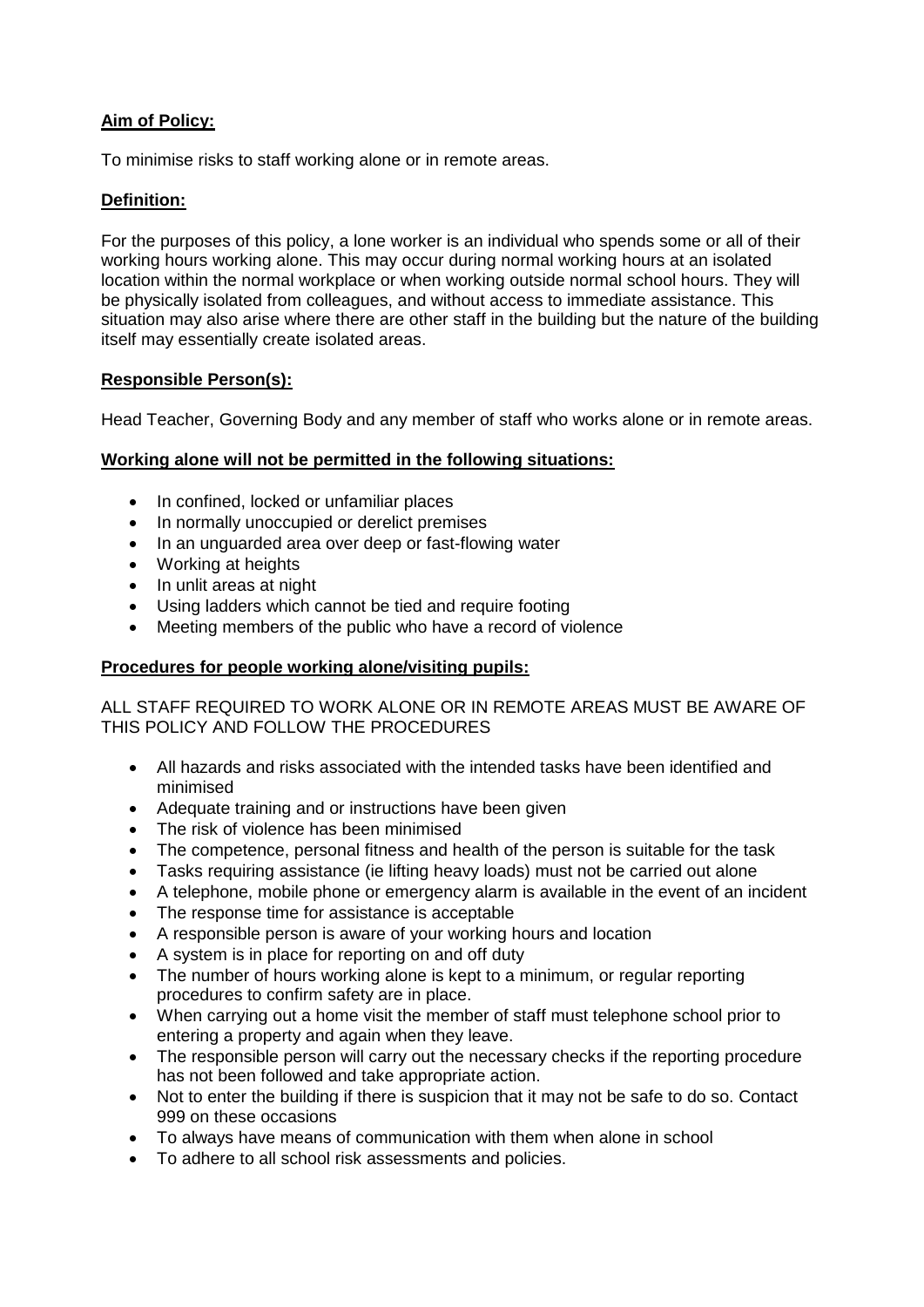### **Policy Review and Updates**:

The policy will be reviewed for each member of staff who is required to work alone or in remote areas and for existing lone workers required to carry out different tasks. A separate risk assessment will be carried out where appropriate.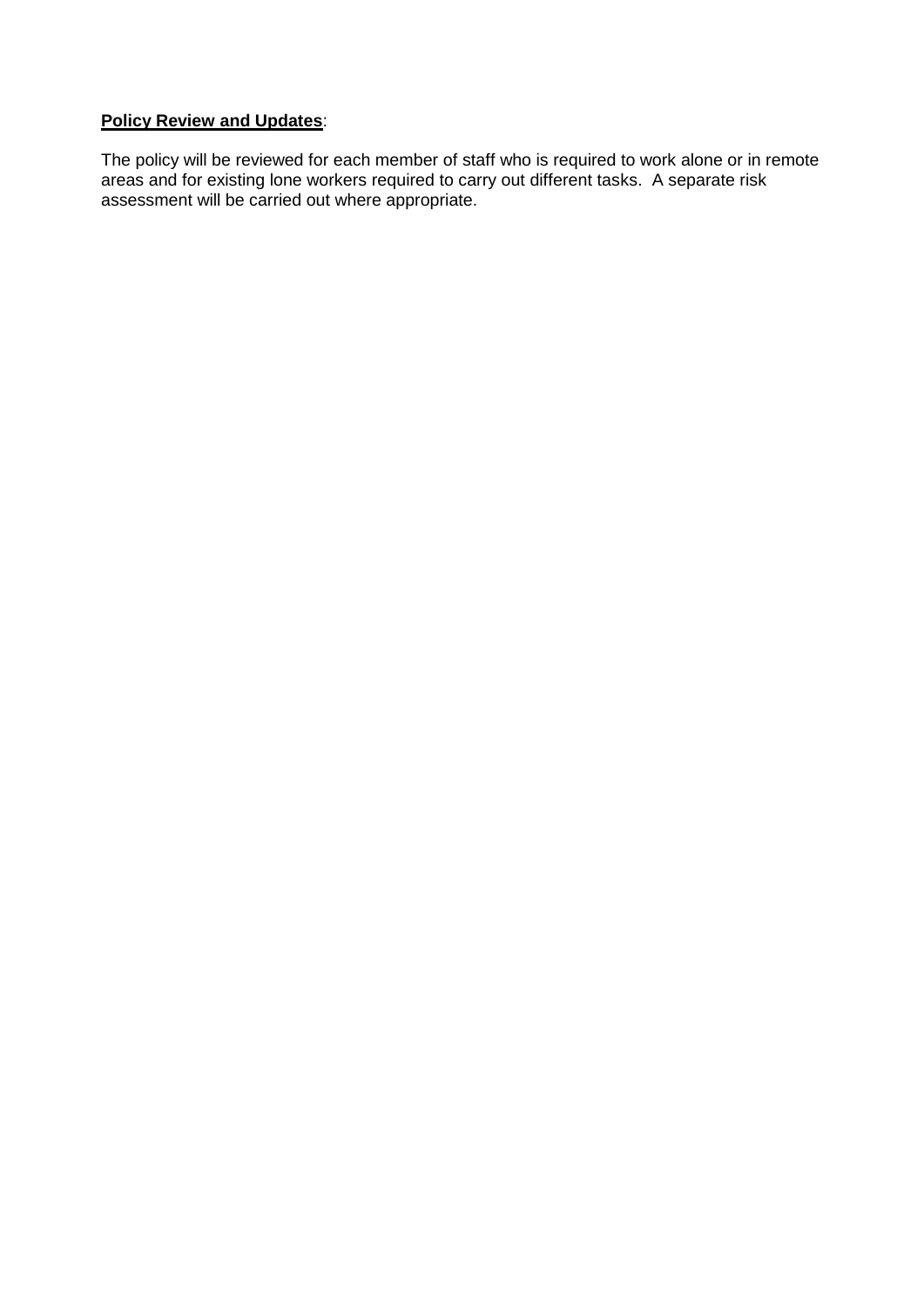**APPENDIX 6**



## POWERED WHEELCHAIR GUIDANCE

Approved: Summer 2021 To be reviewed: Summer 2022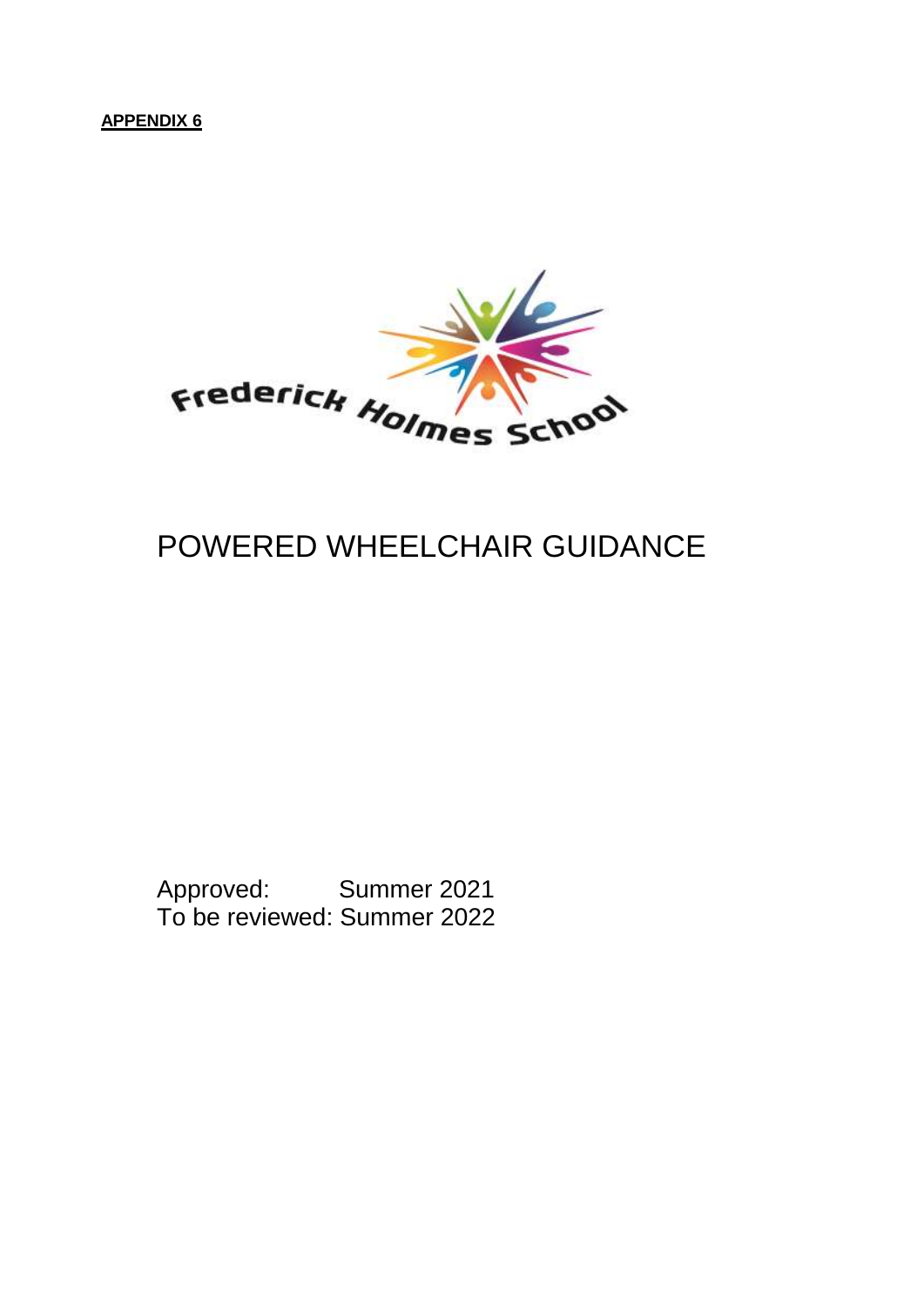### **Introduction**

- 1. This guidance should be read in conjunction with the Health and Safety Policy.
- 2. This guidance has been written by the Governors' Powered Wheelchair Working Party, with contributions from Services to Aid Independent Living (SAIL), the Physiotherapy Service and the FHS Moving and Handling Co-ordinator.
- 3. Frederick Holmes School (FHS) is committed to offering pupils the maximum opportunity for independence, and for some pupils this includes acquiring and learning to use a powered chair. Developing the skills required to control a powered wheelchair can take time, and the school environment offers many challenges. We need to find a balance between opportunity to practice wheelchair skills and access to the curriculum.
- 4. It is acknowledged that accidents can occur. This guidance sets out the steps and approaches that will be taken to minimise the risk of such accidents happening.
- 5. It is important that children's rights to independent mobility should be respected. School will endeavour not to compromise this right except in order to minimise risk.

### **Background**

- 6. Currently, the majority of pupils have their wheelchairs provided by SAIL; a few have privately funded chairs. Powered wheelchairs can take two forms; Electrically Powered Indoor Chairs (EPIC), and Electrically Powered Indoor/Outdoor Chairs (EPIOC). Occasionally an EPIOC will be supplied, adapted to operate only as an EPIC. There are a great number of manufacturers and models available, and it is important that staff are familiar with the operation and limitations of each wheelchair they encounter.
- 7. *There is a great deal of responsibility associated with operating a powered wheelchair. These chairs have the potential to cause considerable damage to people and property. The school strongly recommends that parents of ALL pupils with a powered wheelchair obtain third party/public liability insurance from a company specialising in cover for wheelchairs. Information on providers of Wheelchair Insurance is available from SAIL and from the school.*

#### **Control measures (individual)**

- 8. When a pupil receives a new powered wheelchair, parents and school staff must liase PRIOR to the pupil attending in the chair for the first time.
- 9. For Health and Safety reasons, it will not automatically be assumed that full-time attendance in the new chair is appropriate. A risk assessment will be undertaken,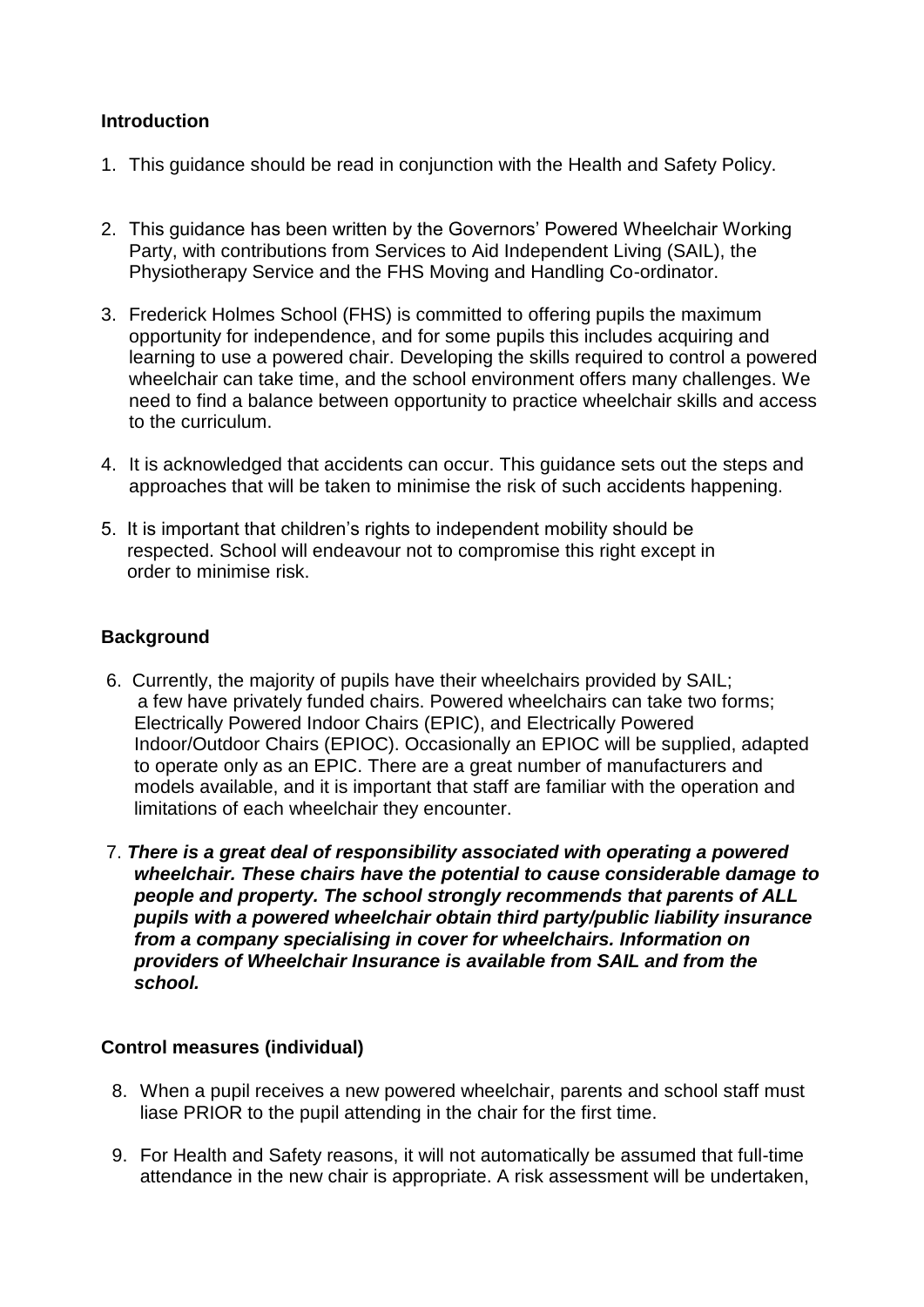and an agreed plan will be reached, regarding the extent to which the pupil will attend in his/her powered chair, and the limitations of use.

While many users of powered wheelchairs (particularly EPIOCs) will have demonstrated competency to drive a wheelchair before it could be supplied, some will not. It is acknowledged that the school environment differs from the home, and offers different challenges. The Moving and Handling Co-ordinator, in conjunction with the class team, will undertake assessment of pupil competency to use a powered wheelchair within the school environment. This will give staff a clear indication of the level of control and responsibility each pupil has, and identify the opportunities for practice he/she requires in order to progress.

- 10.Prior to a pupil attending school in a powered wheelchair, parents will be required to sign an agreement to indicate acceptance of this policy and their responsibilities with regard to damage (appendix A).
- 11.Maintenance and repair of the wheelchair remains the responsibility of the parent.
- 12.Should a fault be discovered by school staff, parents will be notified immediately and requested to provide the pupil's manual chair. The pupil must use his/her manual chair until the fault is rectified
- 13.All pupils with a powered wheelchair will have a "wheelchair passport" which will be kept in their school bag with a copy in the pupil's file. This will contain essential Health and Safety/risk assessment information regarding the chair and the pupil's use of it in school. This will include:
	- The location of the brakes/power controls/manual switch
	- The make and model of the chair
	- Relevant positioning information
	- An indication of the level of competence the pupil has to control the chair (this will be dated)
	- Limitations of use (e.g. whether the chair can be taken outdoors/ transported)

 Wheelchair passports/risk assessments will be reviewed at least annually and more frequently should circumstances change. This information will be recorded on a database by the Moving & Handling Co-ordinator. This is covered in the letter**.**

14.The use of powered wheelchairs on educational visits must be considered as part of the risk assessment process for each visit, taking into consideration the limitations of the chair, pupil competency, transportation and the accessibility of the environment visited.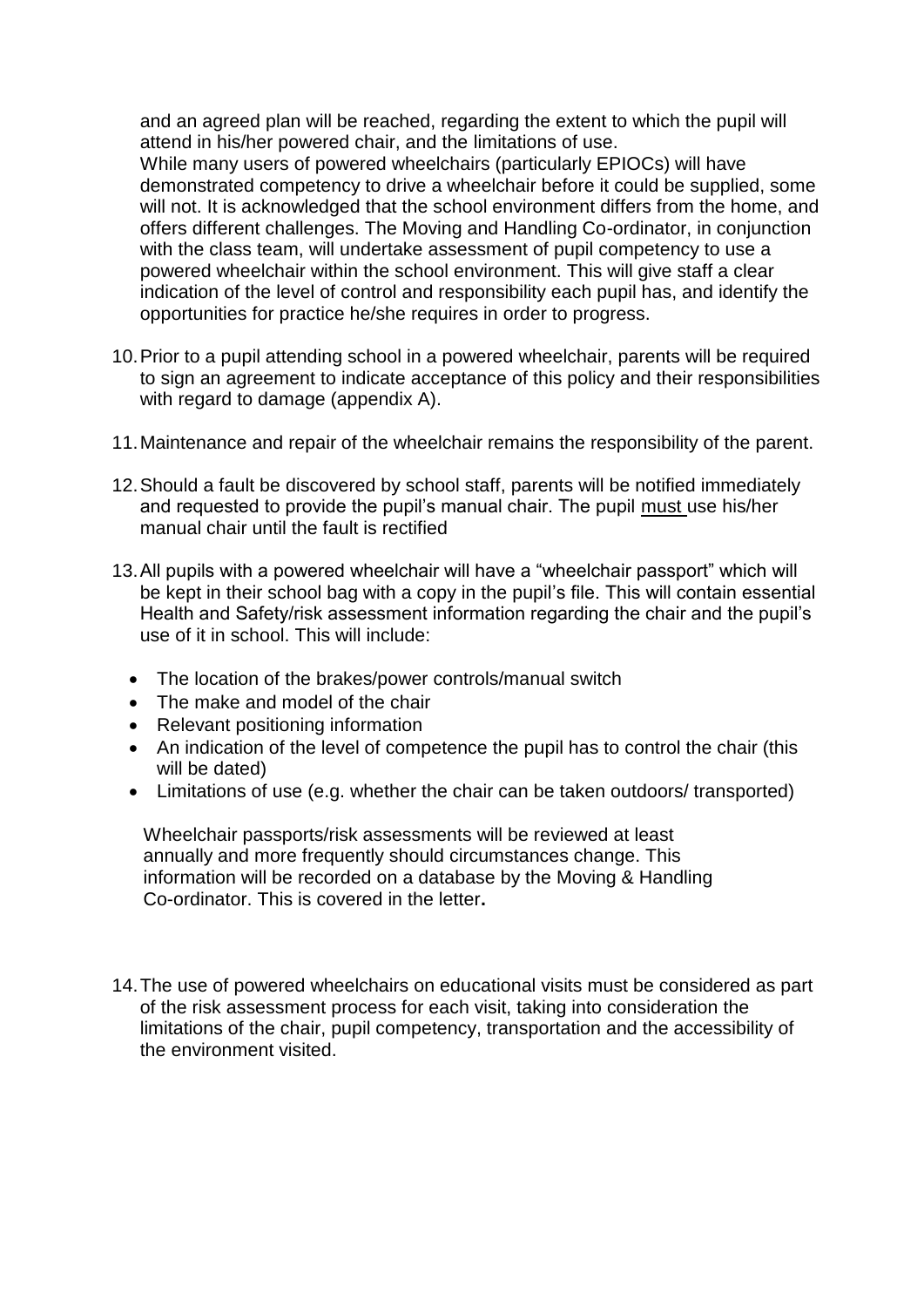#### **Control measures (whole school)**

- 15.Accessibility issues within the school premises should be addressed through the Health and Safety reporting process. These will be monitored by the Health and Safety Governor.
- 16.Once implemented, this guidance will be reviewed annually by the Governing Body.

Date: 20.5.21

## Guidance regarding the use of powered wheelchairs

Appendix A

Name of pupil: ……………………………………………..

I have read, understand, and am in full agreement with the school's policy pertaining to the use of powered wheelchairs in school.

I accept full responsibility for arranging the maintenance, repair or replacement of my son/daughter's powered wheelchair should any damage be incurred while it is used by him/her within the school or school grounds, or during transportation to or from school. No liability whatsoever will be incurred by the school for damage to the wheelchair, people or property.

We understand my (our) child will not be allowed to use his/her powered wheelchair in school until any identified fault has been appropriately repaired by a competent person.

| Date: |  |
|-------|--|
|       |  |
|       |  |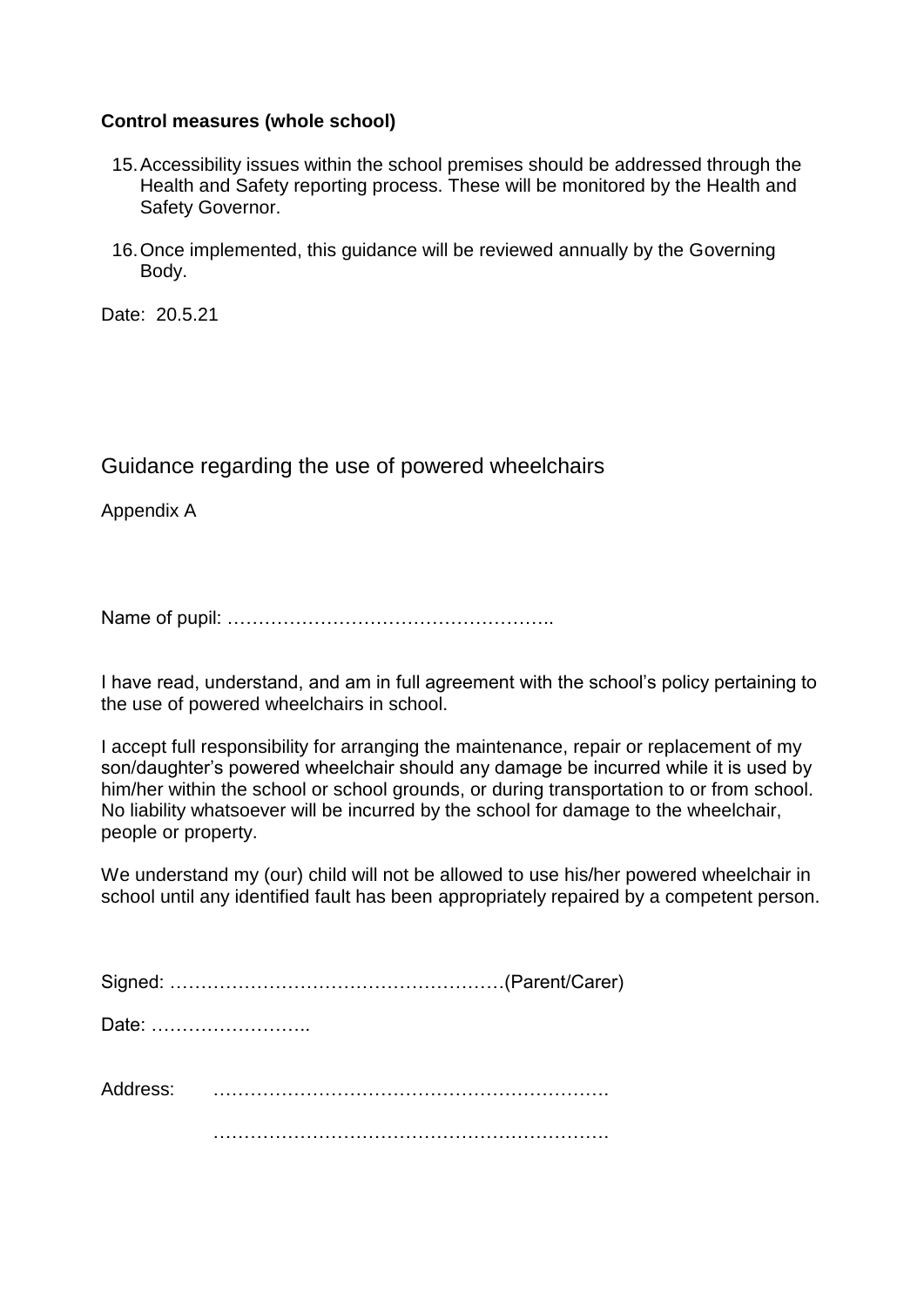## **APPENDIX 7**



## **Display Screen Equipment Guidance**

Approved: Summer 2021 To be reviewed: Summer 2022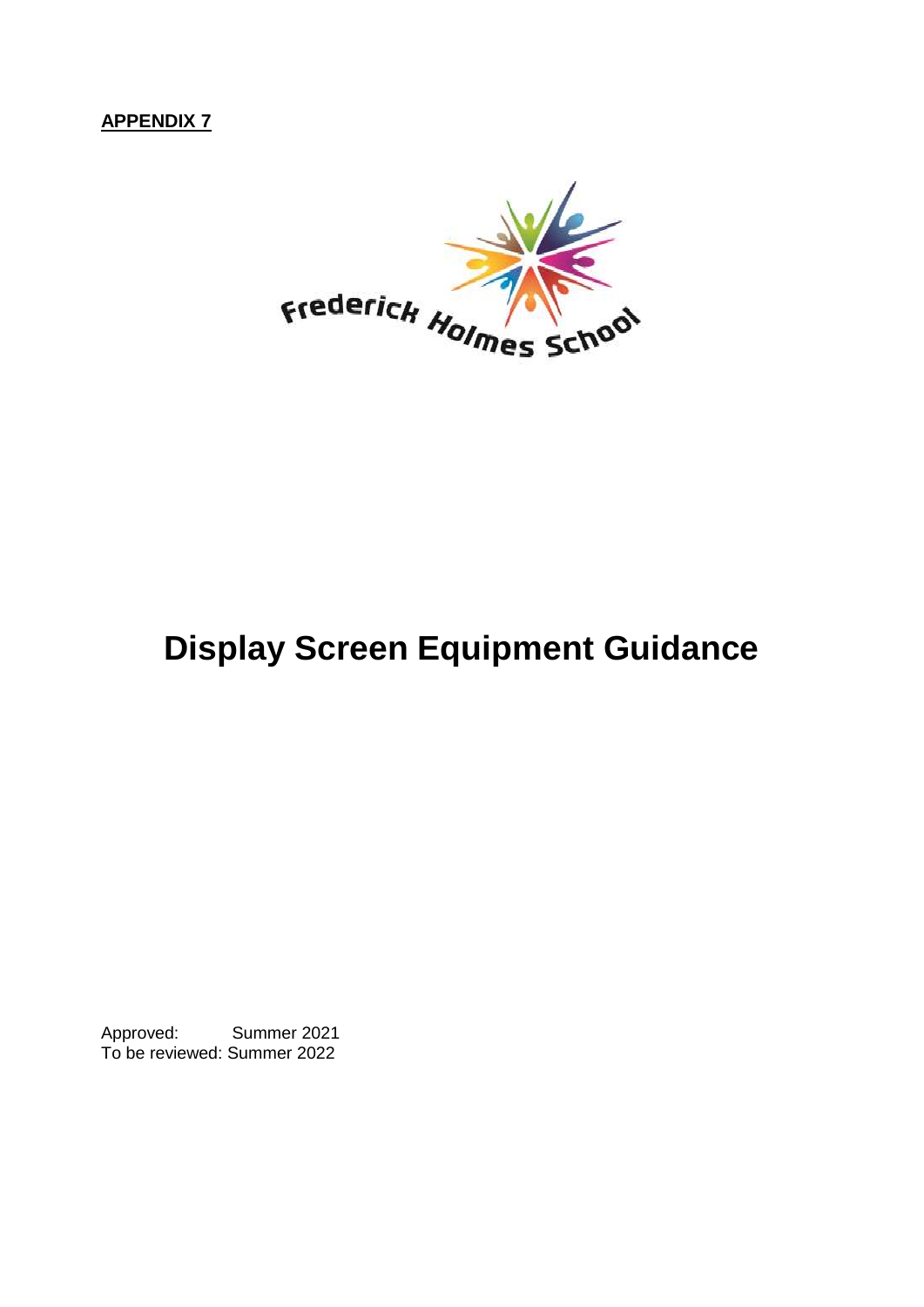#### **Statement**

Frederick Holmes School acknowledges that health and safety hazards may arise from the use of display screen equipment (DSE). It is the intention of the school to ensure that any risks are removed or reduced to a minimum. Whilst it is generally recognised that the use of DSE can be undertaken without undue risks to health, it is appreciated that inappropriate work practices or poorly set up workstations may encourage the onset of ill health. The school will seek to give information and training to enable a fuller understanding of these issues. The implementation of this guidance requires the total co-operation of all members of management and staff.

#### **Application**

This guidance applies to all workstations at which DSE is used by people at work, including home workers, agency and temporary staff.

This policy will apply to:-

- **Users of DSE** 
	- o People who use display screen equipment as a significant part of their normal work;
	- o users are those who normally use display screen equipment for continuous or near continuous spells of an hour or more at a time;
	- o use it in this way more or less daily;
	- o have to transfer information quickly to or from the display screen equipment;
	- o need to apply high levels of attention and concentration; or are highly dependent on display screen equipment or have little or no alternative means of completing the work/task; o home workers, agency and temporary staff.

#### **Requirements**

The School will, in consultation with employees and their representatives:

- a) carry out an annual assessment of each workstation, taking into account the DSE, the furniture, the working environment and the employee (Appendix 1);
- b) take all necessary measures to remedy any risks found as a result of the assessment;
- c) take steps to incorporate changes of task within the working day, in order to prevent extensive periods of on-screen activity;
- d) review software to ensure suitability for the task;
- e) on request, reimburse the costs of eyesight tests for all designated "users" of DSE;
- f) arrange for the subsidised supply of special corrective appliances (glasses) where required specifically for working with DSE;
- g) advise existing employees, temporary or agency staff, and all persons applying for work with DSE, of the risks to health and how these are to be avoided.

#### **Training**

The School will provide information, instruction and such training as necessary to ensure that display screen equipment activities are conducted appropriately and as safely as practicable.

#### **Responsibilities**

#### **Head Teachers**

Have a responsibility to:

- Ensure that the requirements of this guidance are fulfilled.
- Ensure adequate resources are made available to comply with this guidance.

#### **Managers**

Have a responsibility to:

- Ensure that the requirements of this guidance are fulfilled.
- Ensure that DSE assessments are undertaken annually.
- Ensure that all necessary steps to investigate the circumstances of reported concerns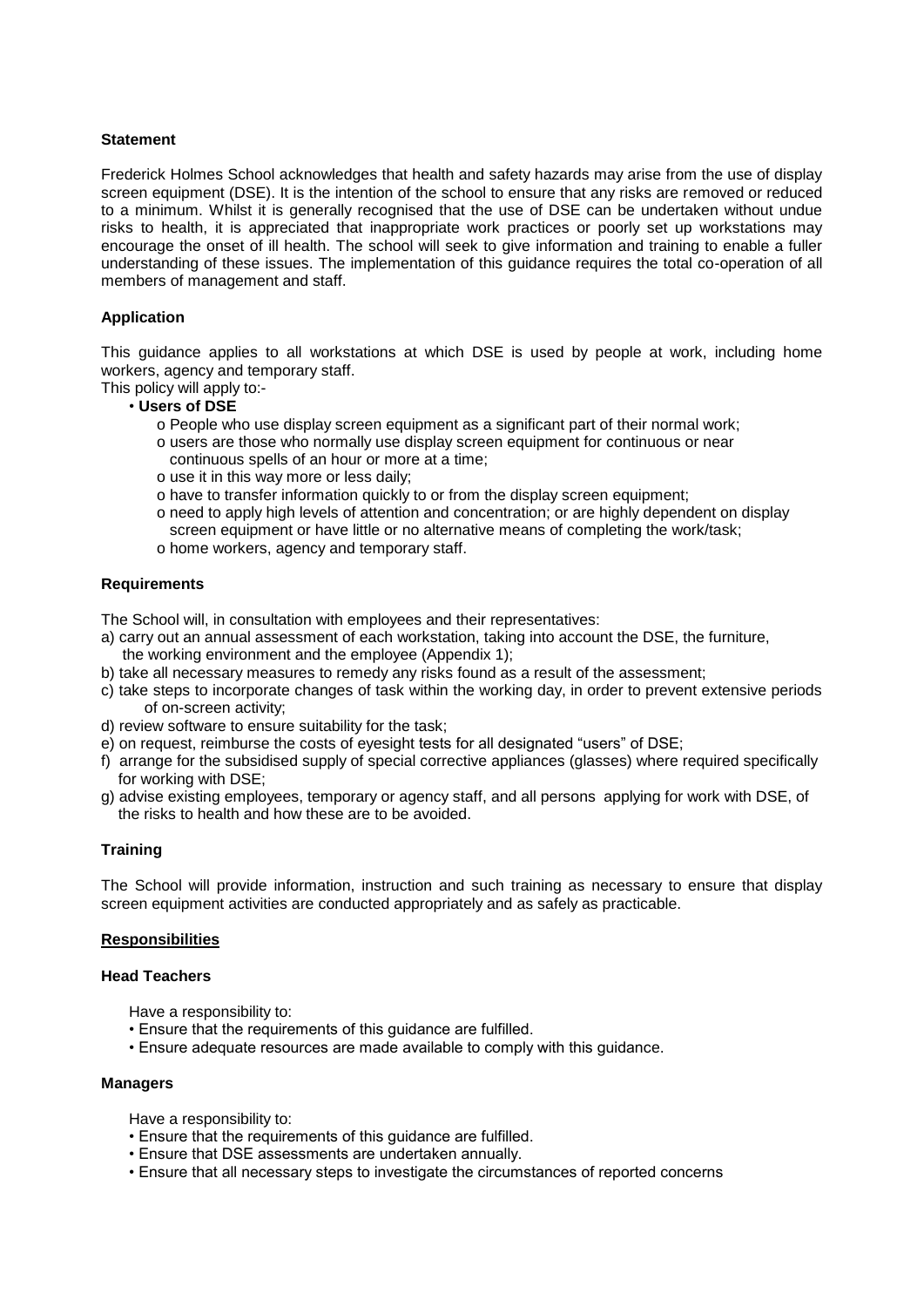are undertaken.

- Ensure corrective measures are taken where appropriate.
- Advise the employee of actions taken.

#### **Employees and Agency/Temporary Employees**

Have a duty to:

- Comply with the School's policy.
- Comply with any instructions provided for reasons of health and safety.
- Attend or complete any training provided for health and safety.
- Report any problems associated with the use of display screen equipment.
- Advise the School's Occupational Health Unit and his or her own general practitioner in
- the case of an adverse health condition relating to the use of display screen equipment.
- Report any concerns or failures in safety systems.

#### **Health, Safety and Wellbeing Team**

Have a responsibility to:

- Review completed DSE assessments and provide advice when required.
- Promote best practice relating to the use of display screen equipment.

These duties will be monitored by the School through its management and appraisal processes. Where necessary, the School will take appropriate action to ensure that these duties are fulfilled.

#### **Monitoring**

The requirements of this policy will be monitored by way of a risk-prioritised process of auditing and periodic self-audits and the monitoring of workstation assessments.

The training and responsibilities of individuals will be monitored by the School through its management and appraisal processes.

Where necessary the School will take appropriate action to ensure compliance with this policy.

#### **Review**

This policy must be reviewed if:

- New legislation is published or existing legislation is updated.
- New guidance is published or existing guidance is updated.
- Research, monitoring or auditing suggests that a review may be required.
- Incident investigation suggests that a review may be required.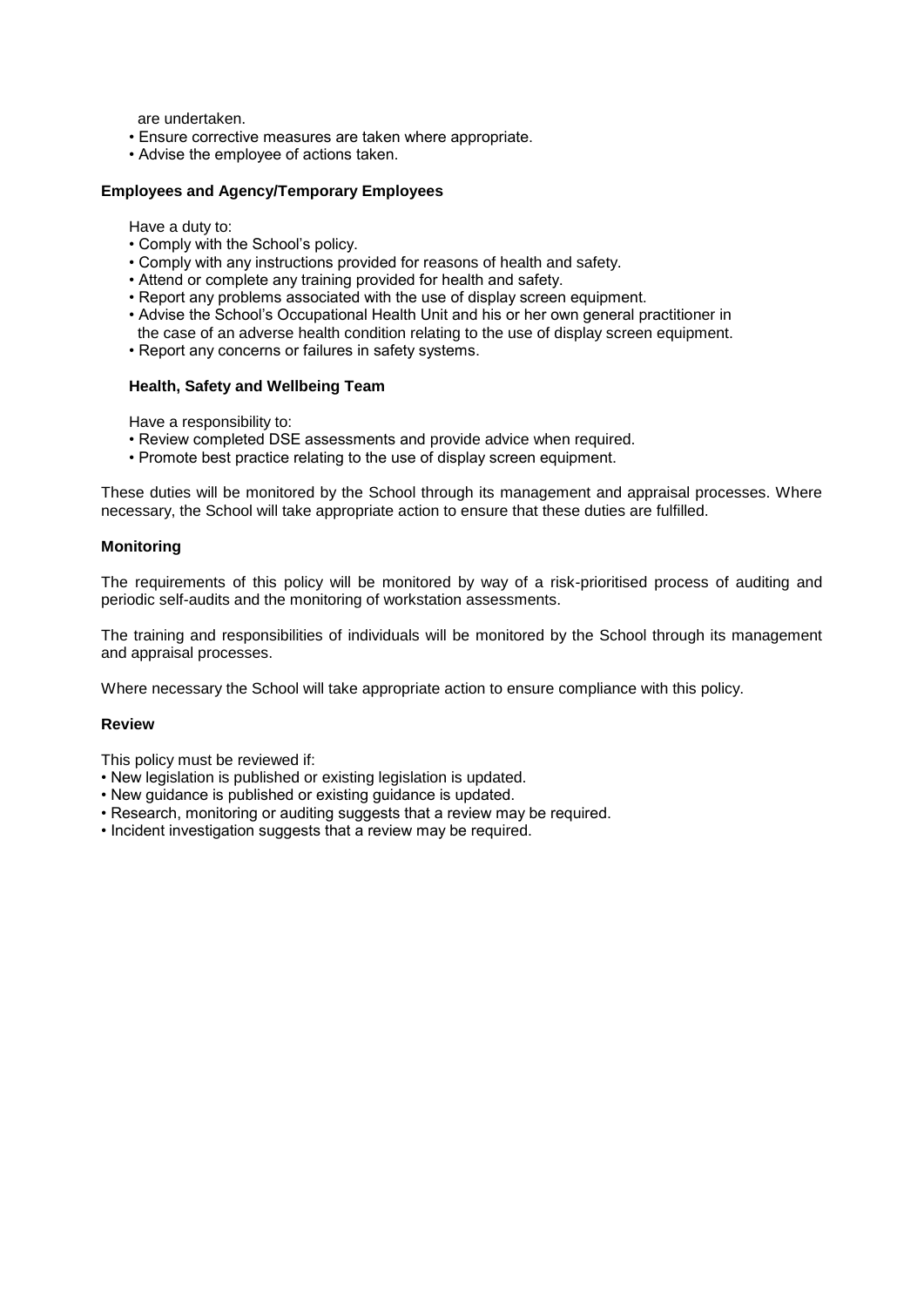Appendix 1

Frederick Holmes School<br>Display Screen Equipment **OHS (F):5** 

## **Self-Assessment Analysis Form**

**Please read the Display Screen Equipment Policy and Procedure prior to completing this form. You only need to complete this form if you are a regular user i.e. use a computer continuously for one hour or more a day.**

| <b>Section A: Employee details</b>                                                                                                                                                                                                                                                                                                                                                                                                                                                                                                                                      |                        |                          |   |
|-------------------------------------------------------------------------------------------------------------------------------------------------------------------------------------------------------------------------------------------------------------------------------------------------------------------------------------------------------------------------------------------------------------------------------------------------------------------------------------------------------------------------------------------------------------------------|------------------------|--------------------------|---|
| Surname:                                                                                                                                                                                                                                                                                                                                                                                                                                                                                                                                                                | Forename:              |                          |   |
| Service Area: Education - Frederick<br>Holmes School                                                                                                                                                                                                                                                                                                                                                                                                                                                                                                                    | Date:                  |                          |   |
| <b>Payroll No:</b>                                                                                                                                                                                                                                                                                                                                                                                                                                                                                                                                                      | Work Tel: 01482 804766 |                          |   |
| <b>Section B: Training and Information</b>                                                                                                                                                                                                                                                                                                                                                                                                                                                                                                                              |                        | Y                        | N |
| 1. Have you read and understood the Display Screen Equipment<br><b>Policy and Procedure?</b><br>2. Have you received adequate training in how to use the software?<br>3. Do you know how to adjust your workstation?                                                                                                                                                                                                                                                                                                                                                    |                        |                          |   |
| <b>Section C: Posture</b>                                                                                                                                                                                                                                                                                                                                                                                                                                                                                                                                               |                        | Y                        | N |
| 1. Can you sit comfortably and easily change your posture?<br>2. Can you adjust all your equipment to a comfortable viewing<br>position?<br>3. Can you place your feet firmly on the floor?<br>If no do you have a footrest?                                                                                                                                                                                                                                                                                                                                            |                        |                          |   |
| <b>Section D: Office Furniture</b>                                                                                                                                                                                                                                                                                                                                                                                                                                                                                                                                      |                        | Y                        | N |
| 1. Is the chair comfortable and can the height and back rest be<br>adjusted?<br>2. Can all adjustments be made easily and safely?<br>3. Have you arranged your workstation to meet your specific needs?<br>4. Is there space in front of the keyboard and mouse to support your<br>hands and forearms?<br>5. Do you have sufficient unobstructed leg room?<br>6. Is your workstation and surrounding area free from obstructions<br>and hazards?<br>7. Does most of your work require reading from hard copy<br>documents?<br>Is yes, do you require a document holder? |                        | $\overline{\phantom{0}}$ |   |
| <b>Section E: Display Screen</b>                                                                                                                                                                                                                                                                                                                                                                                                                                                                                                                                        |                        | Y                        | N |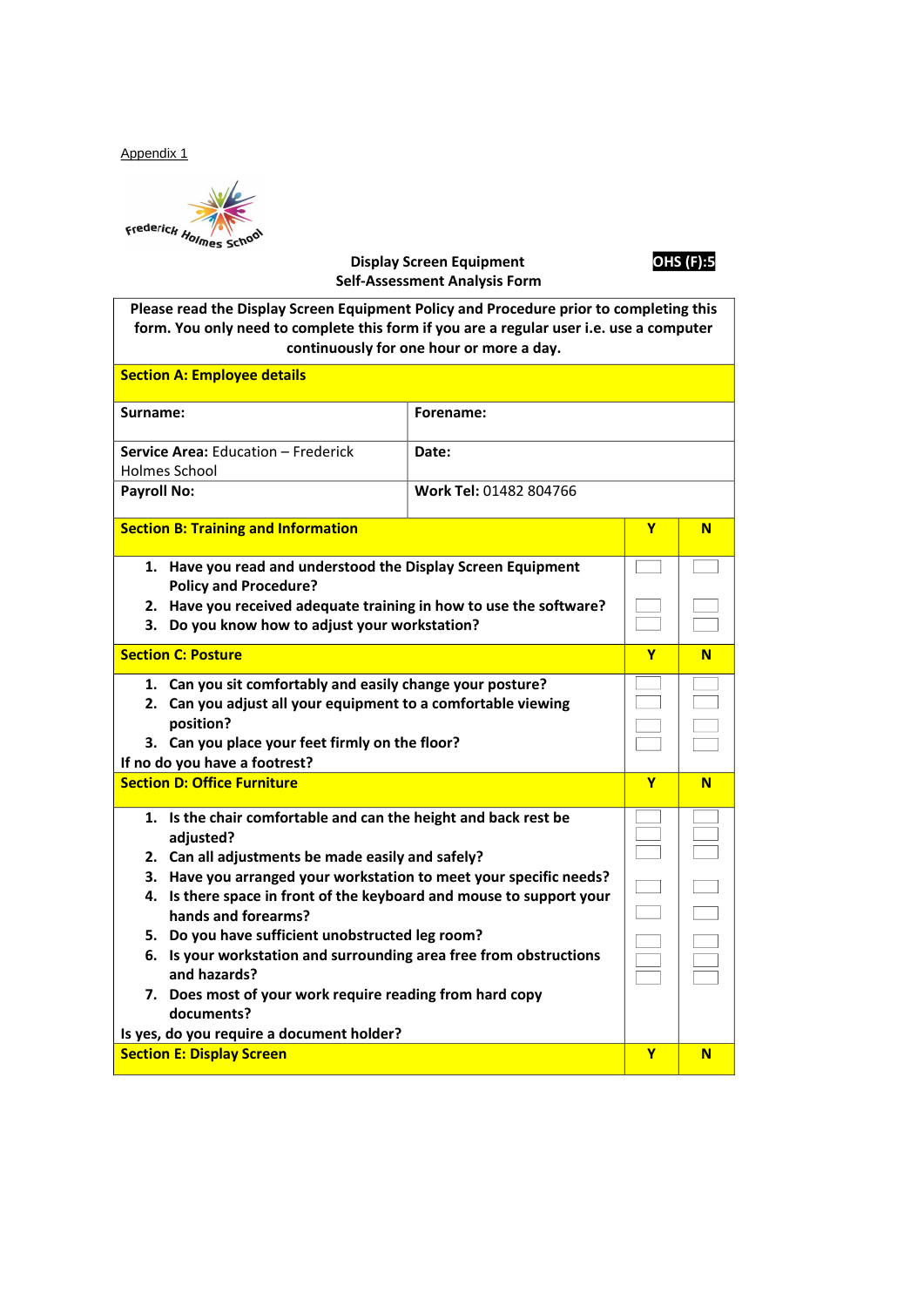| 1. Is the information displayed on your screen clear and easy to<br>read?<br>2. Can the brightness and contrast be adjusted easily?<br>3. Is the image on the screen stable and free from flicker?<br>4. Is your workstation free from reflective glare?<br>5. Does the monitor swivel adequately in each direction?                                                                                                                                                                                                                  |   |   |
|---------------------------------------------------------------------------------------------------------------------------------------------------------------------------------------------------------------------------------------------------------------------------------------------------------------------------------------------------------------------------------------------------------------------------------------------------------------------------------------------------------------------------------------|---|---|
| <b>Section F: Keyboard and Mouse</b>                                                                                                                                                                                                                                                                                                                                                                                                                                                                                                  | Y | N |
| 1. Are your forearms horizontal and wrists straight when typing?<br>2. Is the keyboard separate from the screen?<br>3. Can the tilt of the keyboard be altered/adjusted?<br>4. Are the key symbols easy to read?<br>5. Does the keyboard have a matt surface to avoid reflected glare?<br>6. Does your mouse feel comfortable in your hand?<br>7. Do you experience any physical difficulties or discomfort using a<br>mouse?<br>8. When using the mouse are your wrists in a comfortable position<br>close to the side of your body? |   |   |
| <b>Section H: Lighting</b>                                                                                                                                                                                                                                                                                                                                                                                                                                                                                                            | Y | N |
| 1. Has your computing equipment been situated to avoid glare?<br>2. Does the lighting allow you to work comfortably?                                                                                                                                                                                                                                                                                                                                                                                                                  |   |   |
| <b>Section I: Other Comments</b>                                                                                                                                                                                                                                                                                                                                                                                                                                                                                                      | Y | N |
| 1. Are you able to take short frequent breaks from the screen?<br>2. Do you know who to contact if you experience problems with your                                                                                                                                                                                                                                                                                                                                                                                                  |   |   |
| workstation?<br>3. Are there any other issues you wish to raise about your<br>workstation?<br>If yes to the question above please give details below:                                                                                                                                                                                                                                                                                                                                                                                 |   |   |
| <b>Section J: Eyesight Test</b>                                                                                                                                                                                                                                                                                                                                                                                                                                                                                                       | Y | N |
| Have you had an eyesight test within the past 2 years?                                                                                                                                                                                                                                                                                                                                                                                                                                                                                |   |   |
| <b>Section K: Laptops:</b>                                                                                                                                                                                                                                                                                                                                                                                                                                                                                                            |   |   |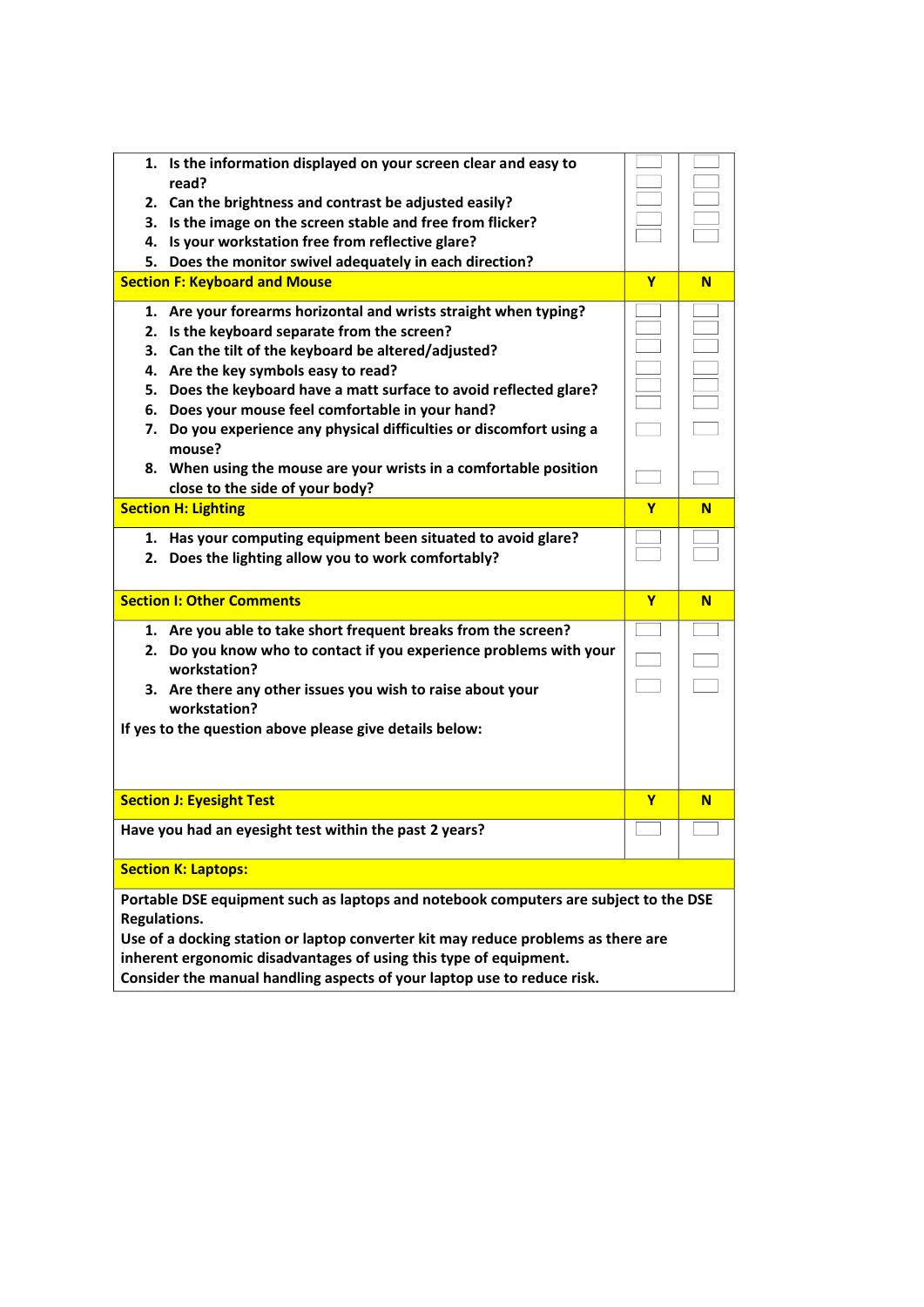**APPENDIX 8**



## **Community Use Guidance**

Approved: Summer 2021 To be reviewed: Summer 2022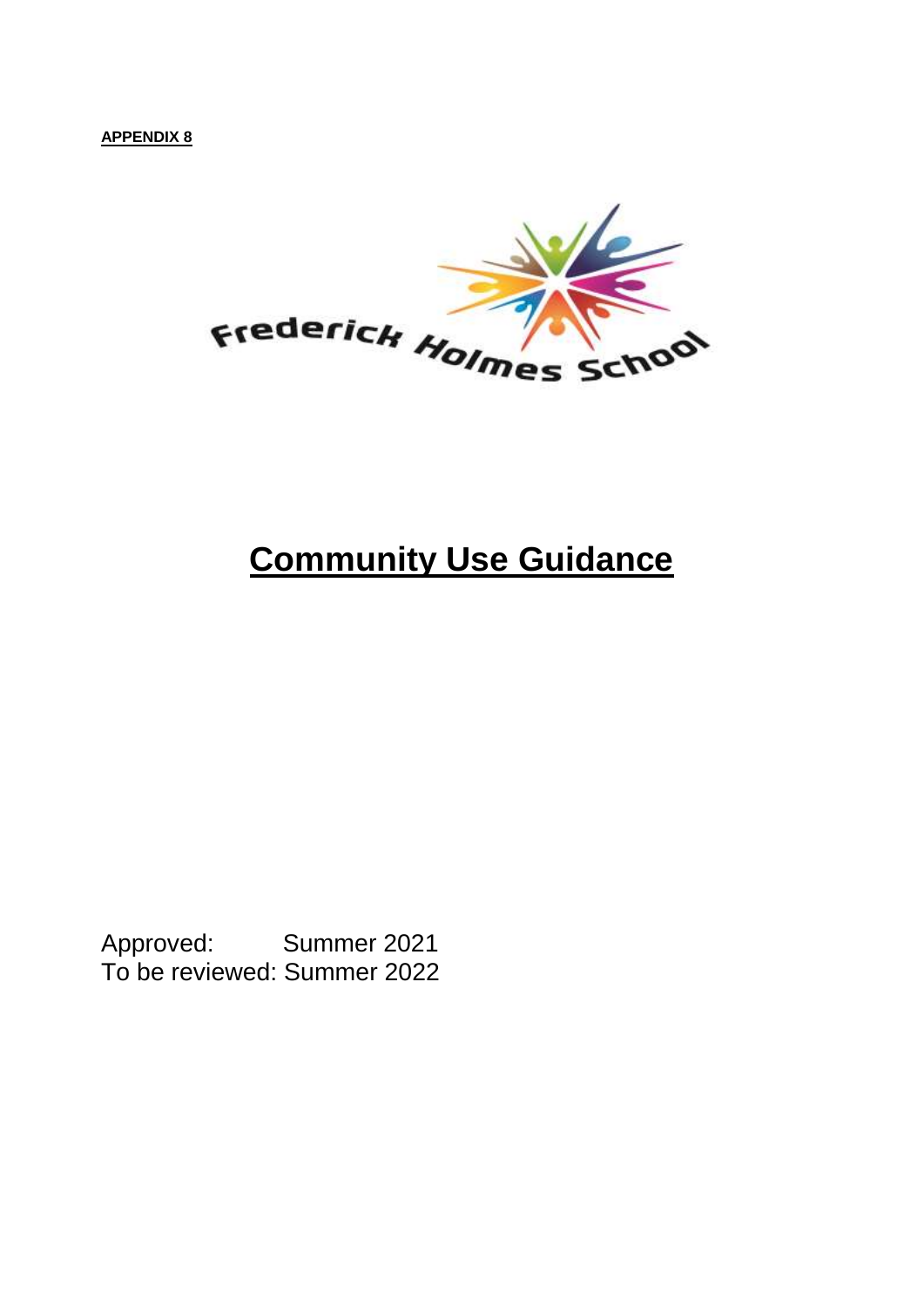#### **Aim:**

The Governing Body of Frederick Holmes School wishes to administer the letting of the school premises out of school hours for the benefit of:

- **a)** Community Groups
- **b)** Youth Groups
- **c)** Local Residents
- **d)** Increased income for teaching and learning in the School

The Governing Body prioritises the use of the school's facilities in the following order:

- **1)** For the benefit of users of the School
- **2)** Voluntary Organisations/Community Groups
- **3)** Other users approved by the Governing Body

The Governing Body has the right to refuse any application where it feels the aims of the hirer are not consistent with any school policy.

The Governing Body has the right to refuse any application without explanation.

#### **Hire Charges (see also Charging Policy)**

The Governing Body fully recognises the need of community groups, and the hire charges are structured to enable these groups to take advantage of the School's facilities. However, schools are not permitted to make an overall loss through letting of the premises as the school's budget cannot be used other than for children's education.

The pricing structure is based upon the running costs of the facilities, but the Governing Body may exercise flexibility in setting charges for long-term and large-scale users. It is the intention of the Governing Body to charge the real cost for the use of the premises to all hirers.

The current hire charges are reviewed annually by the Governing Body and are available upon request.

#### **Child Protection**

Where activities involve children, users are responsible for ensuring that their staff / volunteers have and continue to hold a current and satisfactory Disclosure from the Disclosure and Barring Service. The School requires written confirmation that satisfactory Disclosures have been obtained.

The School requires a copy of the group/club Safeguarding Policy prior to commencement of letting for activities involving children, young people and vulnerable adult.

#### **Administration**

The School will adhere to the administrative procedures detailed in the Trust's Financial Regulations, the School Business Manager will have overall responsibility for this area.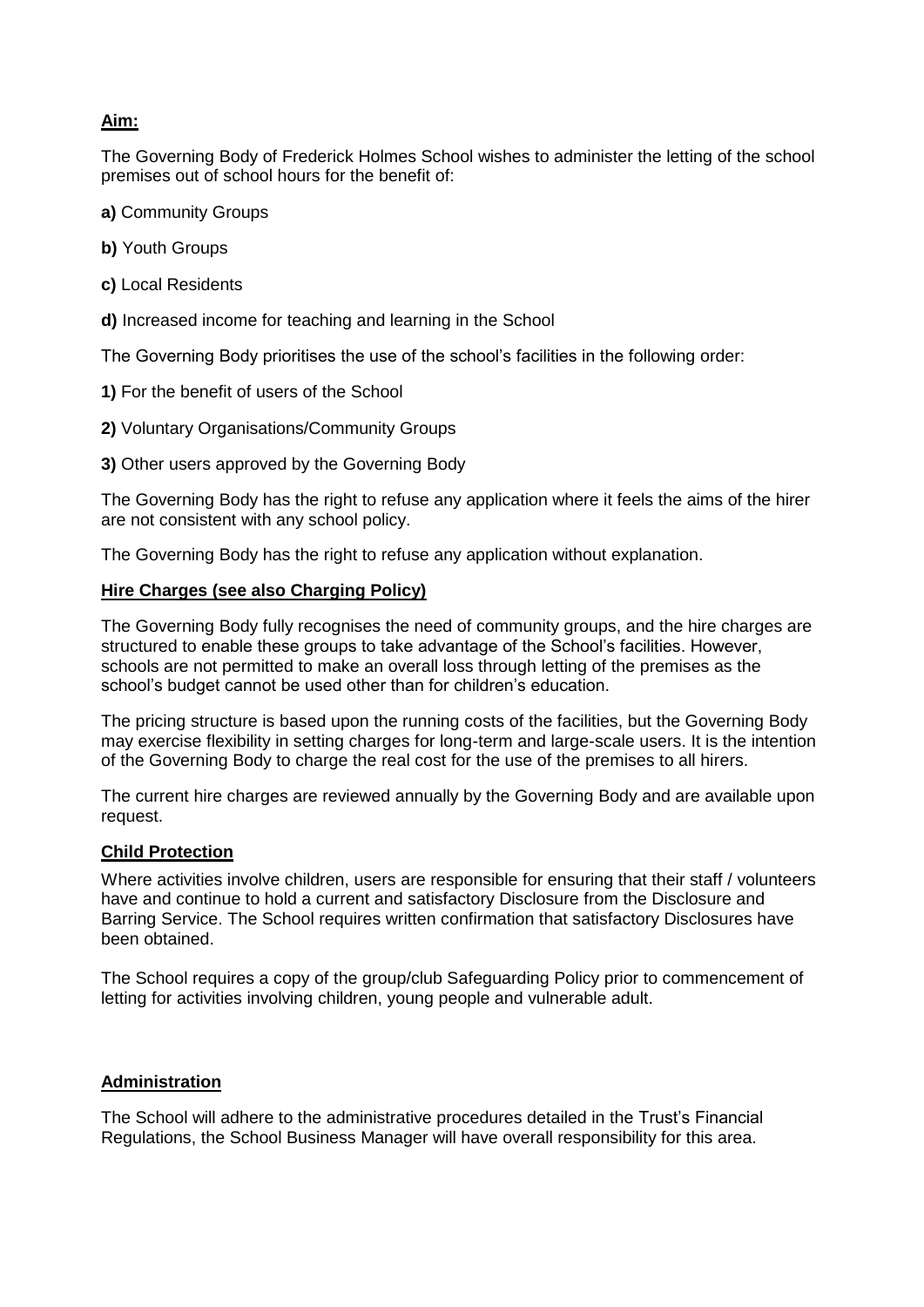The current forms for completion are shown in the following appendices. These are given to new lettings together with a map of the school and school holiday dates.

## **Appendix 1**

## **COMMUNITY USE BOOKING FORM**

#### **1. YOUR NAME AND ADDRESS**

|    | Surname:                                                                                                          | Initials:   | Mr/Mrs/Ms                                                                                 |                      |       |
|----|-------------------------------------------------------------------------------------------------------------------|-------------|-------------------------------------------------------------------------------------------|----------------------|-------|
|    | <b>Address and Postcode:</b>                                                                                      |             |                                                                                           |                      |       |
|    | Daytime phone no:                                                                                                 |             | Evening phone no:                                                                         |                      |       |
|    | 2. BOOKING INFORMATION                                                                                            |             |                                                                                           |                      |       |
|    | Name of hirer (individual/organisation/team):                                                                     |             |                                                                                           |                      |       |
|    | School to be booked:                                                                                              |             |                                                                                           |                      |       |
|    | Purpose/activity for which school is required:                                                                    |             |                                                                                           |                      |       |
|    | Rooms/facilities to be booked (including changing rooms):                                                         |             |                                                                                           |                      |       |
|    | Estimated number of people attending the activity:                                                                |             |                                                                                           |                      |       |
|    | Age range of people attending the activity:                                                                       |             |                                                                                           |                      |       |
|    | Date(s) required:                                                                                                 |             |                                                                                           |                      |       |
|    | Frequency of activity: weekly                                                                                     | fortnightly | monthly                                                                                   | other (please state) |       |
|    | Day of week for activity:                                                                                         |             |                                                                                           |                      |       |
|    | Times required (including time for changing): From                                                                |             |                                                                                           | am/pm to             | am/pm |
| 3. | Is this organisation registered with the City Council's Youth Service as a voluntary<br>organisation?<br>Yes / No |             |                                                                                           |                      |       |
| 4. | Is this organisation registered with the Hull City Council for voluntary Youth<br>Services?<br>Yes / No           |             |                                                                                           |                      |       |
|    | 5. Does this organisation make a profit from the specified activity?                                              |             |                                                                                           | Yes / No             |       |
|    | 6. Is the event you have made the booking for a fund-raising activity? Yes / No                                   |             |                                                                                           |                      |       |
|    | After completing this form, please send it to: Mr P Jackson                                                       |             | Site Manager<br><b>Frederick Holmes School</b><br>Inglemire Lane<br><b>HULL</b><br>HU68JJ |                      |       |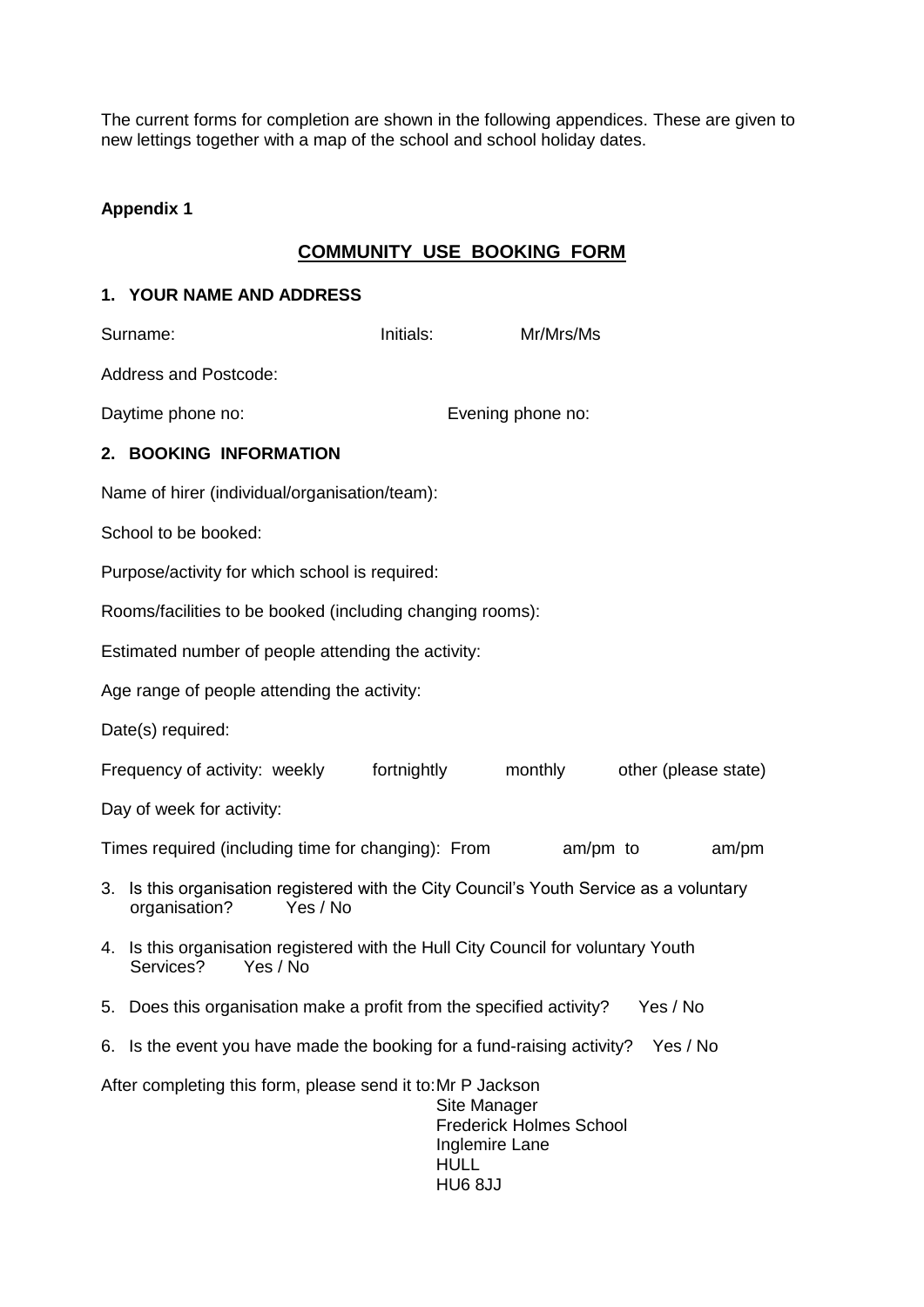A letter of confirmation will be sent to you. **The booking has not been confirmed until you get this confirmation in writing.**

#### **Please sign the declaration:-**

I hereby declare that I am over 18 years of age. I have read, understand and hereby accept on behalf of the aforementioned organisation the conditions attached for the community use of school premises and agree to pay the appropriate fee on receipt of an invoice (if applicable).

I confirm that:

- I have an adequate public liability insurance policy (£5m minimum).
- I confirm we have appropriate policies and procedures in place in regard to safeguarding children and child protection.
- I confirm that I have adequate First Aid Cover.
- I confirm that I will follow all emergency evacuation procedures of the school (see attached).
- I confirm I have adequate Risk Assessments in place.
- I confirm I have received and read the EAP and NOP to the pool.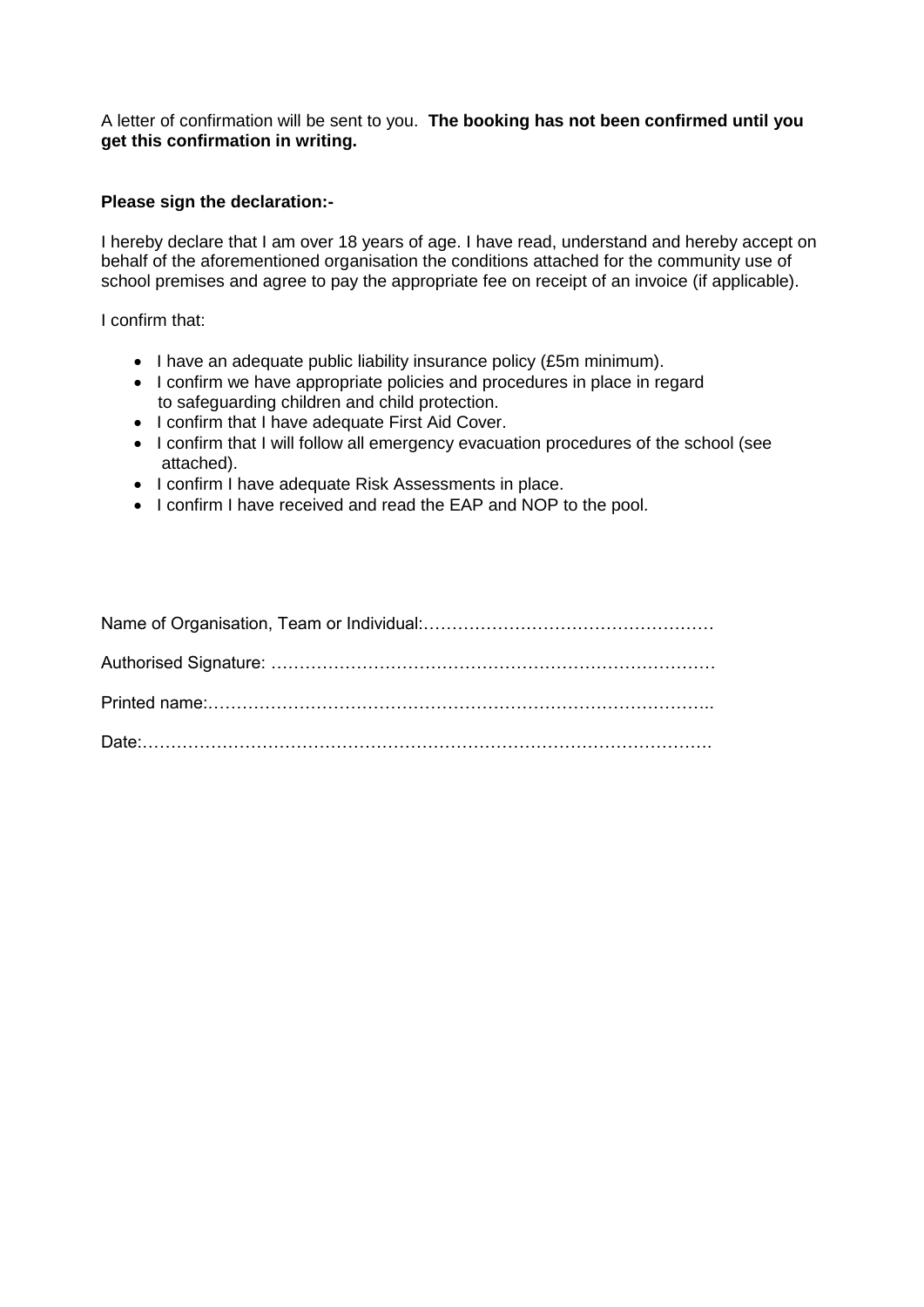### **Appendix 2**

## **CONDITIONS FOR LETTINGS**

#### **1. General**

- 1.1 Premises shall be used only for such educational, social and cultural purposes specified on the proposal form and must not adversely affect either school or Directed Community Use.
- 1.2 In the event of any user seriously or persistently abusing this use the Governors shall be entitled to suspend immediately such use.
- 1.3 All applications for lettings should normally be made at least one calendar month before the date required, so that any points of doubt may be clarified. All fees must be paid before entry to the school premises if required by the Governors.
- 1.4 The Governors shall be free from liability if the premises are not available through causes outside their control, such as elections, directed use etc.
- 1.5 Any cancellation by the hirer for single or a series of uses must be made to the school with at least one week's notice. Failure to notify the school in time will result in a charge being made.
- 1.6 The Governors reserve the right at any time to increase the charges on the giving of one calendar months' notice to the hirer.
- 1.7 The Governors reserve the right to alter, amend or add to the conditions of use at any time and such alterations will be effective on the giving of 7 days notice to the hirer.

#### **2. Loss or damage/indemnity/insurance matters**

- 2.1 The Governors shall not be liable for any loss or damage to the hirer or any person(s) admitted to the premises by the hirer except where the same is due to the negligence of the school and the Governors or any person for whom the school and the Governors is responsible.
- 2.2 The Governors require the hirer to make good all loss or damage which may be caused during the hire period of the premises or any property on the premises and to remove any litter for which the hirer is responsible from the playing fields and school premises.
- 2.3 The hirer hereby undertakes and agrees:
- a) to indemnify the Trust, the school and the Governors in respect of liability for:
	- personal injury (whether fatal or otherwise) and
	- any other loss damage costs and expenses

Where the liability arises directly or indirectly out of this agreement except where liability arises wholly or partly from negligence or breach of statutory duty by the Trust, the school or the Governors.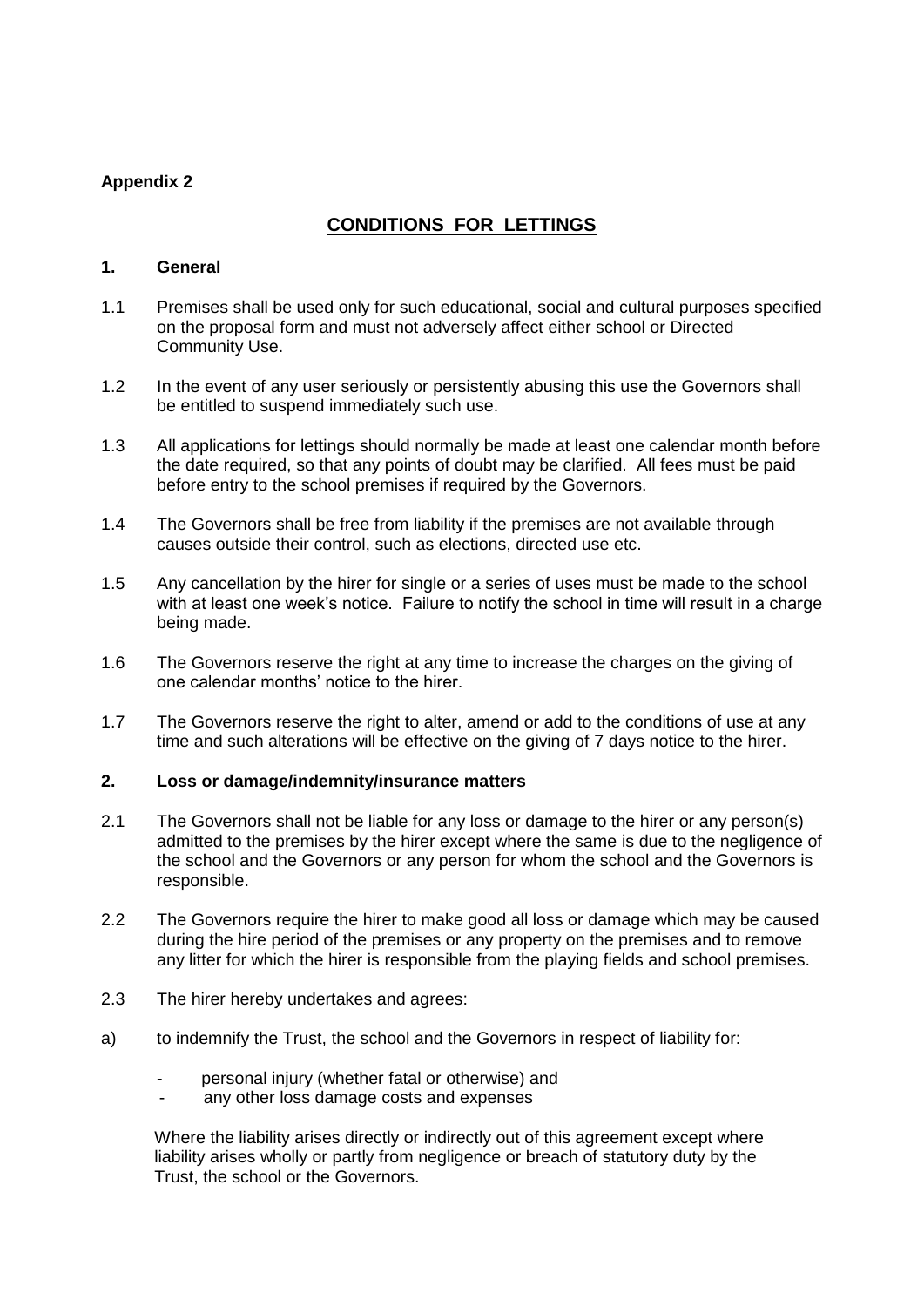b) for the period of hire to maintain an adequate public liability insurance policy with an insurance company of repute against the hirer's legal liability including the indemnity at 2.3a above arising from the use and occupation of the premises by the hirer and to produce on request to the school the insurance policy and the current premium renewal receipt.

#### **3. Specific Conditions**

- 3.1 Community use must not interfere with the statutory obligations of schools to deliver the curriculum or with lettings directed by the Trust.
- 3.2 The use of school kitchens and dining centres is not permitted.
- 3.3 All groups/hirers will have appropriate policies and procedures in place in regard to safeguarding children and child protection.
- 3.4 The wearing of any footwear, which may cause damage to school floor surfaces is not permitted.
- 3.5 Children who have warts and cold sores will not be able to swim until these have been fully treated. Children with verrucae may swim as long as these are covered using appropriate dressings'
- 3.6 All hirers shall familiarise themselves with notices related to health, safety and fire precautions displayed around the school premises.
- 3.7 No portable electrical equipment supplied by the hirer must be connected to the fixed electrical supply unless it has undergone periodic (PAT) testing and certification for electrical safety at least annually by a competent person, in accordance with the Electricity at Work Act 1989. The Trust reserves the right to inspect the documents at any time.
- 3.8 The hirer shall ensure that school premises are left in a clean and tidy condition. Failure to do so will result in an additional charge being made.
- 3.9 No person under the age of 18 may make a booking for use of school premises.
- 3.10 No bookings will be accepted from groups known to have racist aims and objectives.
- 3.11 Car parking, where available, is at owner's risk. The hirer must ensure that entrance roads are kept free and access for emergency vehicles is not obstructed.
- 3.12 No permanent furniture shall be introduced onto the premises without the prior permission of the school or Governors.
- 3.13 The hirer will make arrangements for:
- a) the acceptance onto the premises and the removal of any property, scenery or other articles which are required for the hirer's own purposes;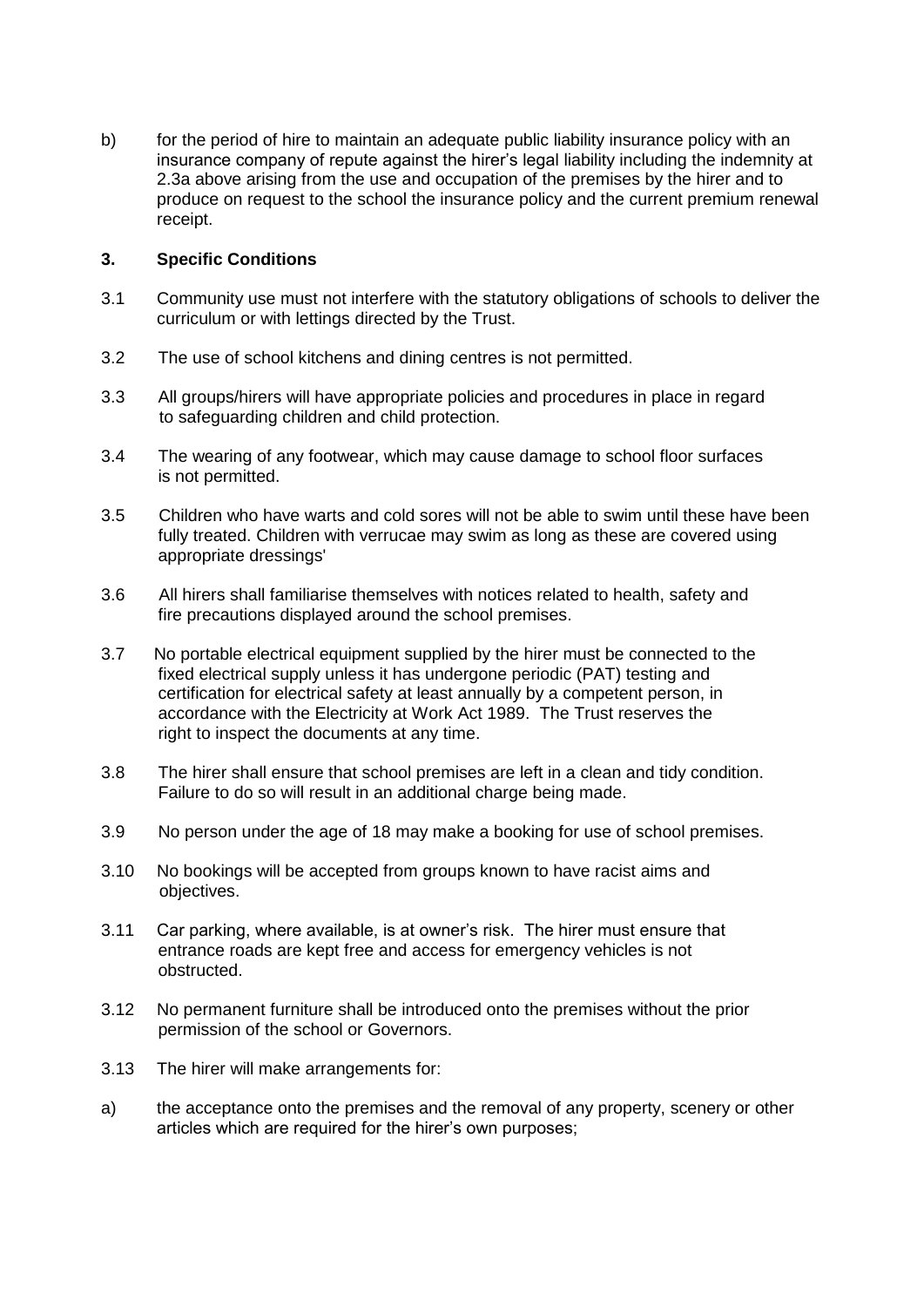- b) the removal unless otherwise agreed on the expiry of the hire period of such property or the hiring fee will be continued on a daily basis and no responsibility will be taken by the school, Governors or LA for its removal.
- 3.14 Hire of school premises does not include use of equipment or materials. A charge will be made for such items if the hirer requests their use. Where the equipment is specialised, a suitable person must be present to supervise its use. No equipment or fittings must be removed or adjusted without the previous approval of the school or Governors.

#### **4 Public Entertainment**

- 4.1 Premises which are licensed for public entertainment are subject to the conditions of appropriate licences, which must be complied with, be the hirer.
- 4.8 Where premises are not licensed, the promoter of any entertainment which requires a licence is responsible for ensuring it is obtained.
- 4.9 When halls are hired for public entertainment or meetings, the hirer shall ensure that sufficient stewards are available at exits and entrances to maintain order. Maintaining order is the sole responsibility of the hirer.
- 4.4 No dramatic, musical or other work in which a copyright subsists shall be performed on the premises unless the consent of the owner of the copyright has been obtained. The hirer shall indemnify the school and Governors against all claims made against them for breach of copyright.
- 4.5 The consumption of alcohol will only be allowed in the course of functions organised by responsible bodies with the prior approval of the Governors and subject to normal licensing arrangements. It is the responsibility of the hirer to make enquiries of the Clerk to the Licensing Justices to ascertain licensing arrangements and to ensure that all the relevant licensing requirements are met and observed.

#### **5 Martial Arts**

Organisers and instructors shall be members of a body recognised by Sport England on Martial Arts or by the Martial Arts Development Commission (MADEC), although this is under review. Applications and re-applications for use of premises must include the name of the organisation. Listed above in which they are in membership.

#### **6 Sports Groups**

Sports groups or their instructors must be members of or registered with the appropriate sporting national body and comply with that body'' policy on coaching.

#### **7 Health and Safety**

You must provide all of your health and safety information including any risk assessments for the activities you will be taking part in at the school and a designated first aider. If you are bringing equipment into school you have to ensure that it has had the necessary testing, for example LOLER/PAT testing.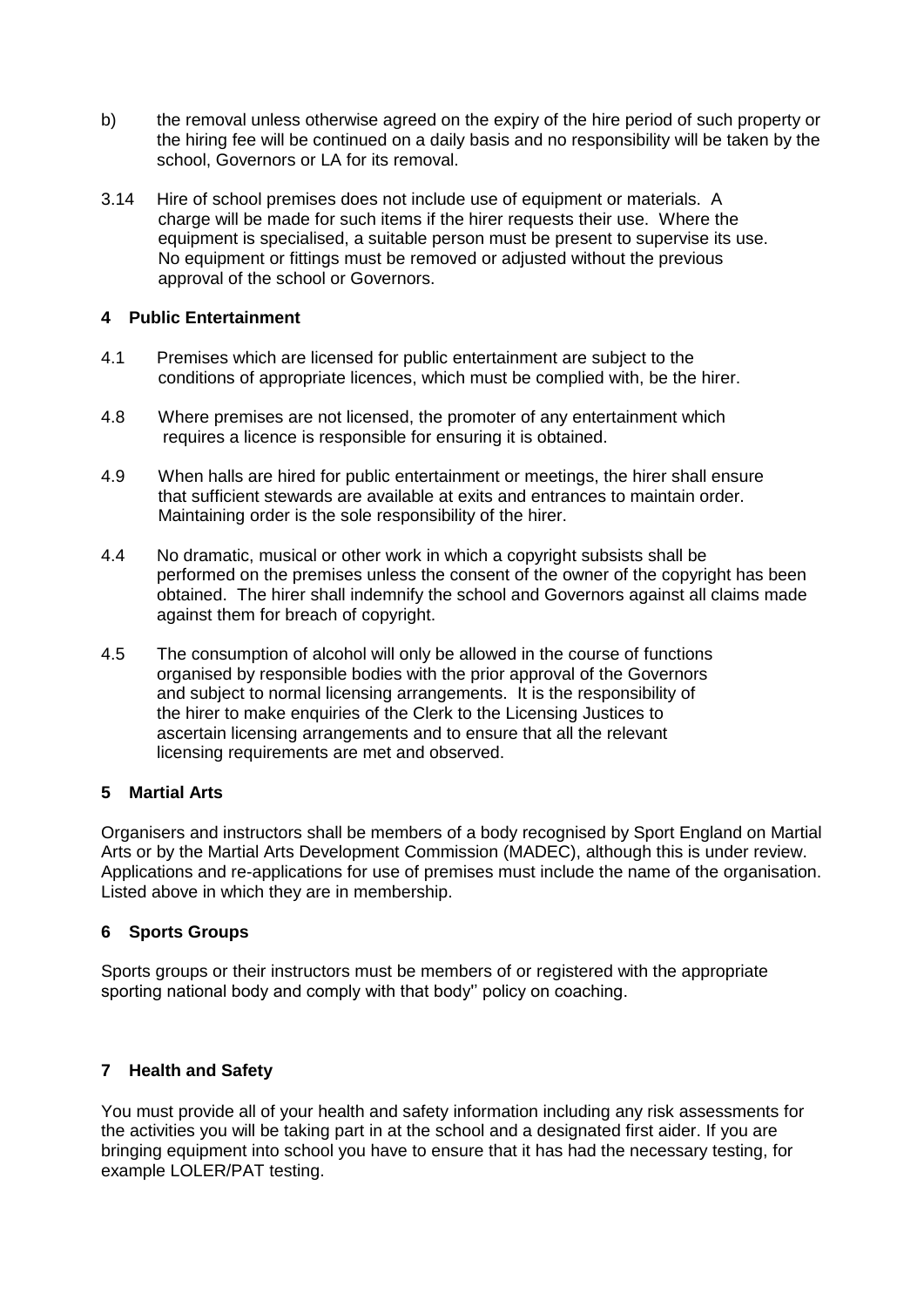You must follow the emergency evacuation procedures of the school. This will involve completing a signing-in sheet and ensuring that all persons are accounted for in the event of a fire evacuation.

## **Please sign below to show that you understand these conditions:**

Name:

Company:

Date:

Signature: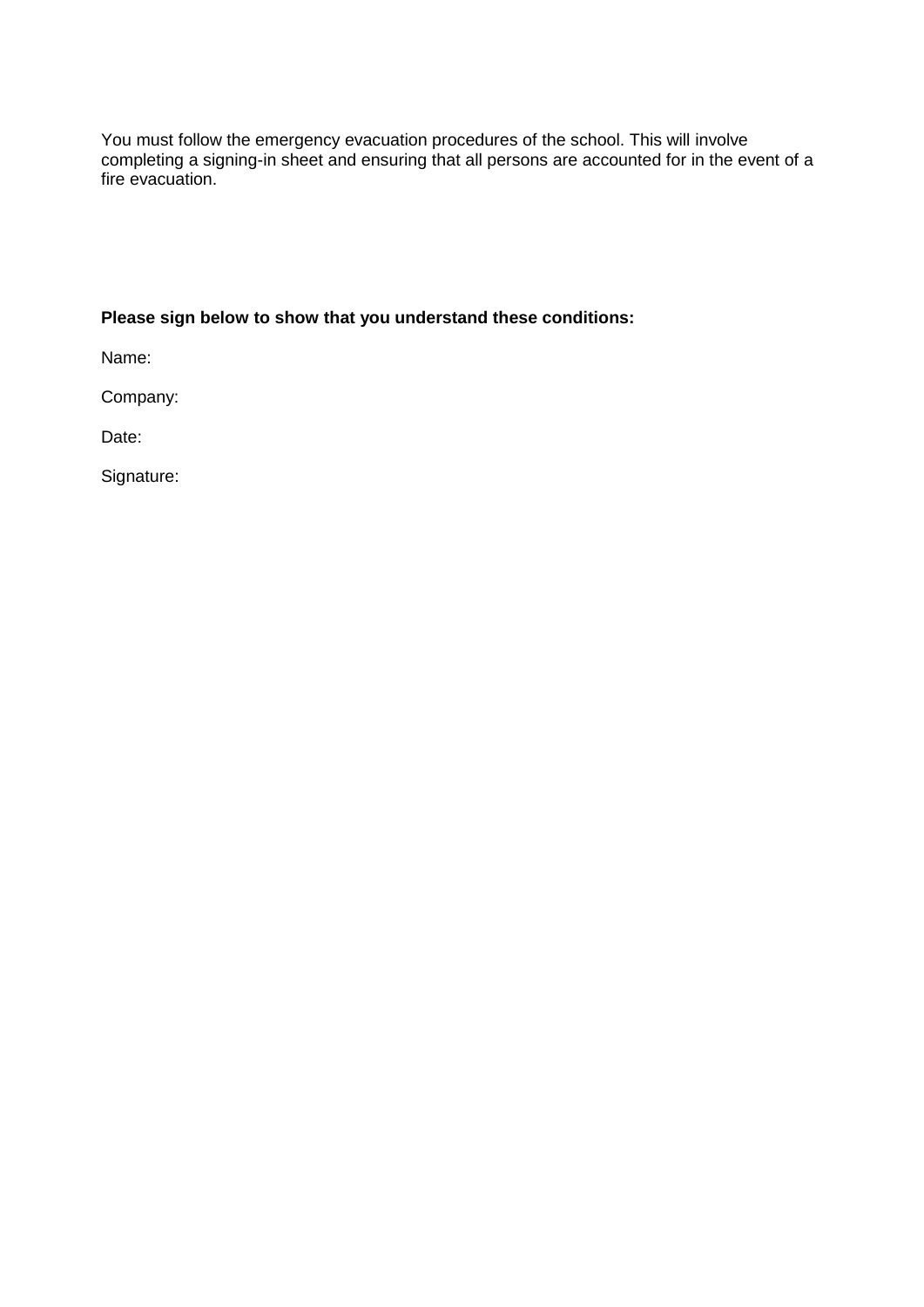#### **Appendix 3**

### **COMMUNITY USE OF SCHOOL PREMISES INSURANCE QUESTIONNAIRE**

It is necessary for you to have your own Public Liability Insurance (5m minimum level) as the Authority's insurance cannot protect you as the hirer against your legal liability to pay compensation for accidental death of, or bodily injury to, third parties or accidental loss of or accidental damage caused to their property. You will appreciate that this is a risk that must be avoided in everyone's interest. *Therefore if you do not have Public Liability Insurance, you should stop using school facilities forthwith.*

Please provide me with the following details for my records:

#### **Name of Individual/Group/Association insured: (Must be the same as Name of Hirer)**

**Insurer/Branch:**

**Policy Number:**

**Renewal Date:**

**Limit of Indemnity (5m minimum level):**

In addition,

**Does the policy include:**

**Club Member to Club Member Insurance (if appropriate) Yes / No**

**Damage to the Premises <b>Ves** / No

**I need evidence of continuity of Public Liability Insurance cover and require you to provide a copy of your policy to this effect at the start of your booking and on each renewal date. You must also notify me immediately if cover is changed, lapsed or cancelled.**

*Authorised Signatory………………………………………..*

*Printed name………………………………………………...*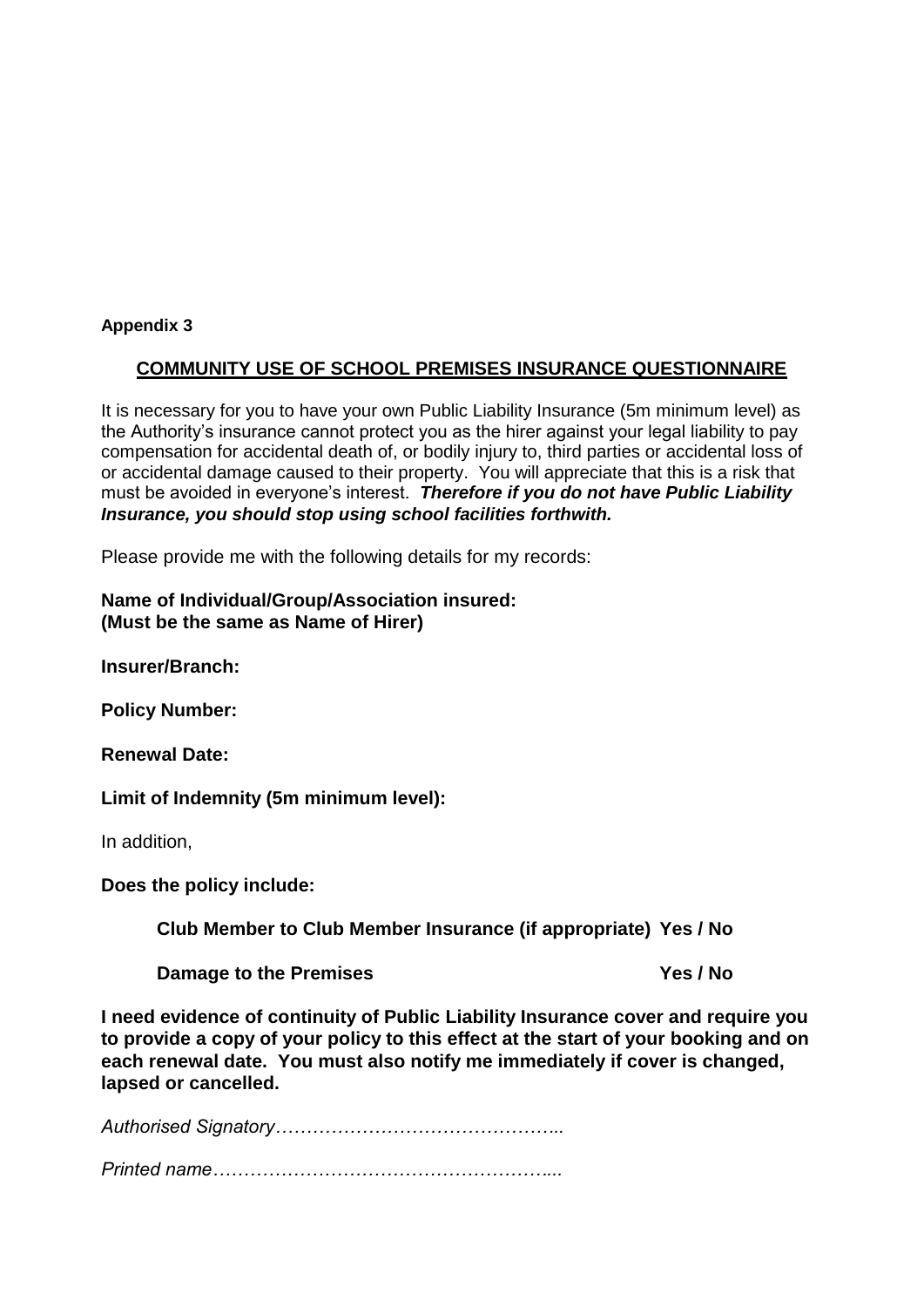*Date………………………………………………………….*

*Please return your completed form to Mr P Jackson, Site Manager, Frederick Holmes School, Inglemire Lane, Hull HU6 8JJ.*

### **Appendix 4**

## **Frederick Holmes School Pool Safety Operating Procedure (PSOP) Normal Operating Procedures (NOP)**

Guidance is taken by the HSEs Managing Health and Safety in swimming pools HSG179. This document should be read in conjunction with the Emergency Action Plan (EAP).

#### **SWIMMING POOL**

#### **Details of Pool**

The swimming pool at Frederick Holmes School is an indoor 10 x 8 metre, indoor facility, the depth is as follows: shallow end 0.9 metre and the deep end is 1.2 metres.

#### **Potential Risks**

- There is little natural light, if lighting fails this is mitigated by emergency lighting.
- Floor areas and stairs are potential hazards for users slipping.
- Potentially harmful chemicals are used to sanitize the water in the pool. Whilst they are used as safe concentrates it cannot be assumed that some users will not experience adverse reactions.

#### **Dealing with Users**

There are three groups of users.

- School pupils/students.
- School staff.
- External lettings (see contract hire).

#### **General Rules for all Users**

- No one should enter the pool until a member of staff or swimming co-ordinator supervises the group.
- School pupils/students are not allowed onto the poolside with the permission of a staff member.
- When on the poolside outdoor shoes must not be worn unless over shoes are placed over them. (Available in main corridor).
- No running on the poolside.
- No diving.
- Swimmers are encouraged to use the toilet facilities before swimming.
- Children who have warts and cold sores will not be able to swim until these have been fully treated. Children with verrucae may swim as long as these are covered using appropriate dressings'
- Shower before entering the pool.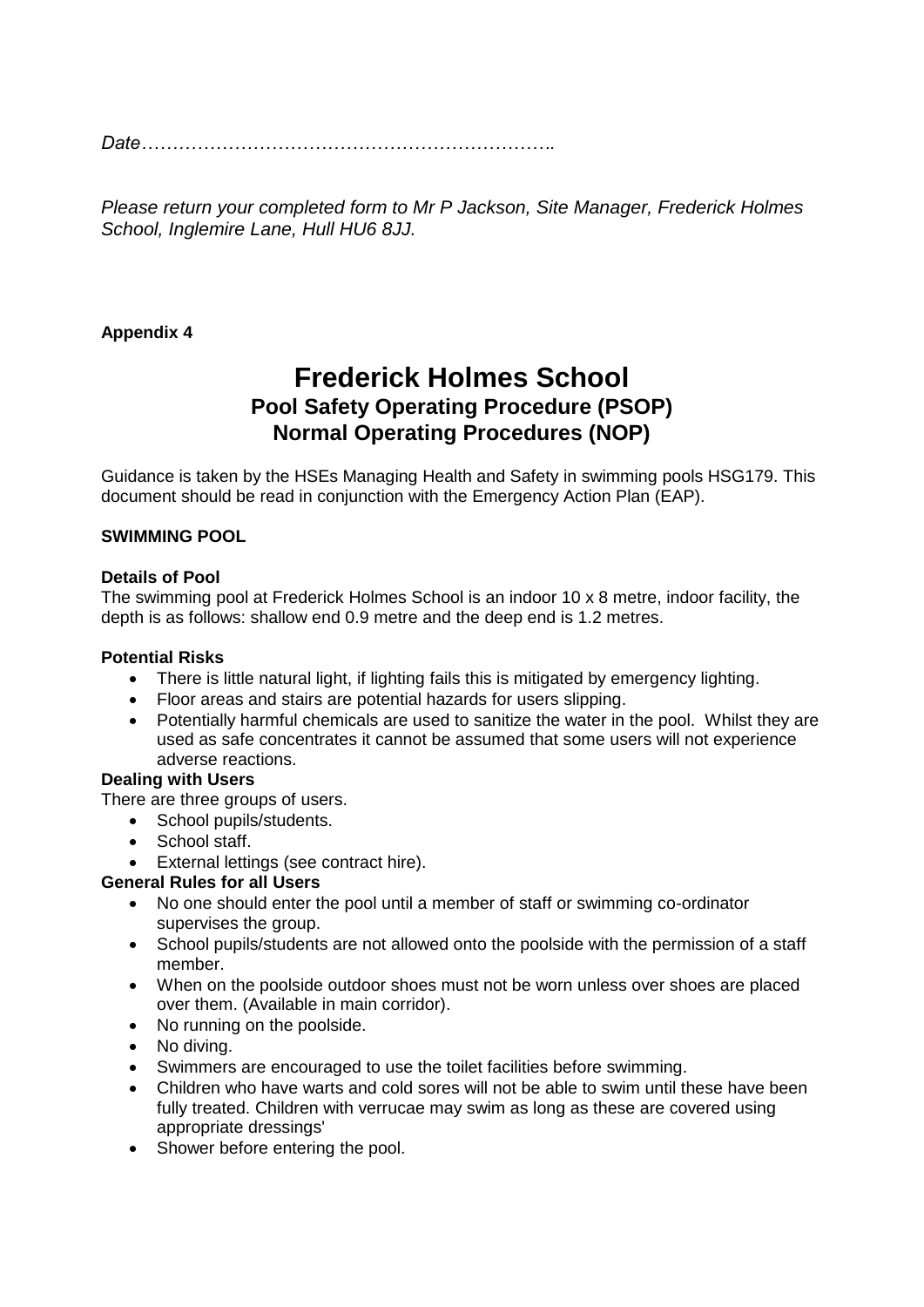- A single continuous whistle blast is the signal to leave the water and wait on the poolside until given further instructions.
- All swimmers are in classes/groups and in a programmed environment. The swimming co-ordinator will give all instructions.
- The rest of the programme is for the public who are supervised by spotters/lifeguards.
- All portable electrical appliances brought onto the poolside whilst in the pool is in use shall be battery operated and have a P.A.T. certificate.
- Swimmers will be constantly observed by lifeguards/spotters and members of staff to ensure accidents and incidents are prevented.
- Evacuation drills will be carried out per term.

#### **Operational Systems**

- A member of staff will carry out a Daily Safety Check every morning before business.
- A member of staff will check fire exits every morning before use to ensure they are free to operate properly in an emergency.
- **No** glass to be brought into the swimming pool area.

#### **Detailed Work Instructions**

- The cleaning schedule should be completed daily/weekly as appropriate.
- The bottom of the swimming pool should be checked and swept of debris daily.
- The scum accumulating on the pool wall at the water surface should be cleaned weekly.
- The changing rooms are to be cleaned daily.
- COSHH Training is offered to all staff on use of cleaning chemicals and must be followed.
- Chemicals must not be mixed they will not give a better clean. Mixing can give rise to dangerous gases and reactions.

#### **Faeces Contamination Procedures**

- In the event of a formed stool being found in the pool it is to be netted out. The water is to be tested and if an acceptable amount of free chlorine is present, swimming can continue.
- In the event of a loose stool (Diarrhoea) being found in the pool it is to be netted out, the pool should be evacuated vacuumed and the filters backwashed. The pool should then be closed for one full filtration cycle.

#### **Blood and Vomit**

- If substantial amounts of blood and vomit are spilled into the pool it should be temporarily cleared of people to allow the pollution to disperse, any large bits are to be netted out. The water is to be tested and is an acceptable level of free chlorine is present, swimming can continue.
- Spillage of blood or vomit on the poolside should be contained and wiped up with appropriate cleaning materials.
- All cleaning materials must be disposed of safely.

#### **Disabilities**

• The swimming pool is disability friendly and compliant. Pool staff must ensure that sufficient helpers are available to assist disabled swimmers into and out of the pool.

#### **First-Aid Supplied and Training**

- There must be a fully stocked first aid box accessible for all pool sessions.
- A qualified first aider should be available in the facility whenever the swimming pool is in use. The first aid box location is in the swimming pool office (between the changing rooms).
- There is an Incident/Accident form available for the swimming pool located in the swimming pool office. All incidents/accidents must be entered on this form. If there is a witness please also fill in the witness statement form. Please give forms to School Reception.

#### **Details of Alarm Systems and Emergency Equipment**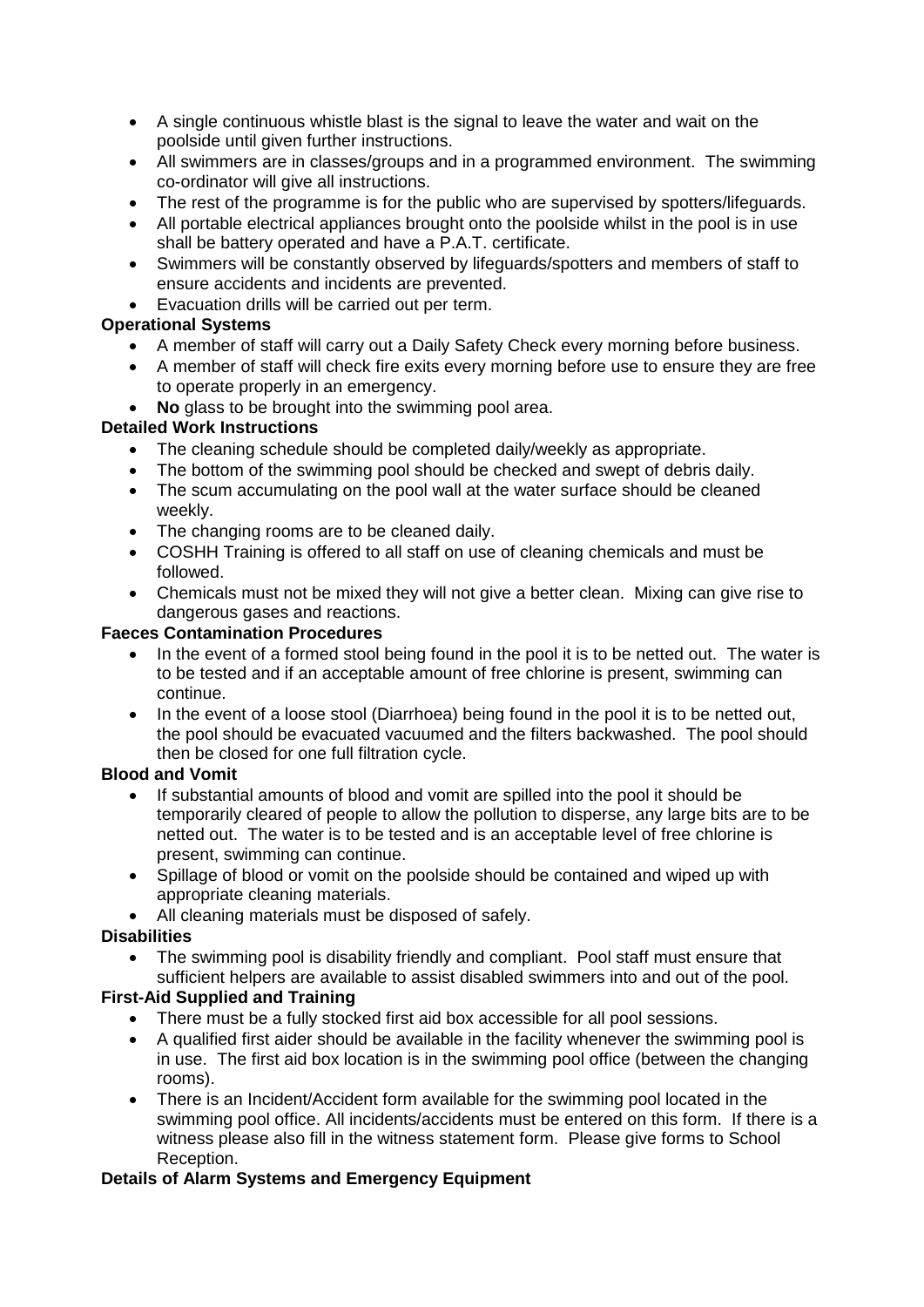- There is a fire alarm system throughout the building (which is tested weekly). The locations of the break glass call-points are as follows: One is adjacent to the main swimming pool door and another is located adjacent to the fire exit door in the swimming pool area. All staff should familiarise themselves with these locations.
- There is an emergency telephone available in the pool office, to get an outside press 9. External lettings must ensure they have a mobile phone on hand and that it is fully charged as the school telephone will not be available.
- There are 3 fire extinguishers available; 1 is located adjacent to the pool rear fire door and 2 are located in the pool front entrance.
- In the pool area the life saving equipment is hung on the walls around the pool surround. They consist of 2 Reaching Poles and 2 Buoyancy Aids.
- There is an Alarm around the perimeter of the swimming pool area (Black Strip). Press once and this will advise staff that help is required. (Not applicable to lettings as no staff are in the school).

### **External Lettings**

- All external lettings must abide by the Normal Operating Procedures of the swimming pool and the terms of the Contract for Hire.
- All damaged equipment should be reported to the Site Facilities Officer for replacement or repair.

### **Appendix 5**

## **Frederick Holmes School - Emergency Action Plan (EAP)**

The Emergency Action Plan (EAP) which must be carried out to evacuate the swimming pool and the changing areas in the event of specific emergencies. The emergency tasks are to be carried out by the Swimming Pool Co-ordinator, or in the event of an external letting, by the person(s) contracted to carry out these functions.

#### **Fire**

• In the event of a fire follow Evacuation Procedure.

#### **Uncontrolled Chlorine Gas Emission**

• In the event of uncontrolled chlorine gas emissions follow Evacuation Procedure. **Bomb Threat**

• In the event of a bomb threat follow Evacuation Procedure.

#### **Structural Failure**

• In the event of structural failure follow Evacuation Procedure.

#### **Lack of Water Clarity**

• If the pool water becomes cloudy and the person(s) supervising the swimming pool can no longer see the bottom of the pool, the swimming should be stopped until the clarity is regained. Notify the Site Manager or the Site Facilities Officer immediately.

#### **Serious Injury to a Bather**

- If serious injury occurs, the person(s) supervising the swimming should not permit swimming to continue whilst assisting the injured person.
- The person(s) supervising shall give one continuous whistle blast and announce 'clear the pool'.
- When the users are away from the water the person(s) supervising the swimming pool should activate the emergency strip for medical assistance. (Not applicable to lettings as there are no staff on school site). First Aid should be administered if there is a qualified first aider present.

#### **Discovery of a Casualty in the Water**